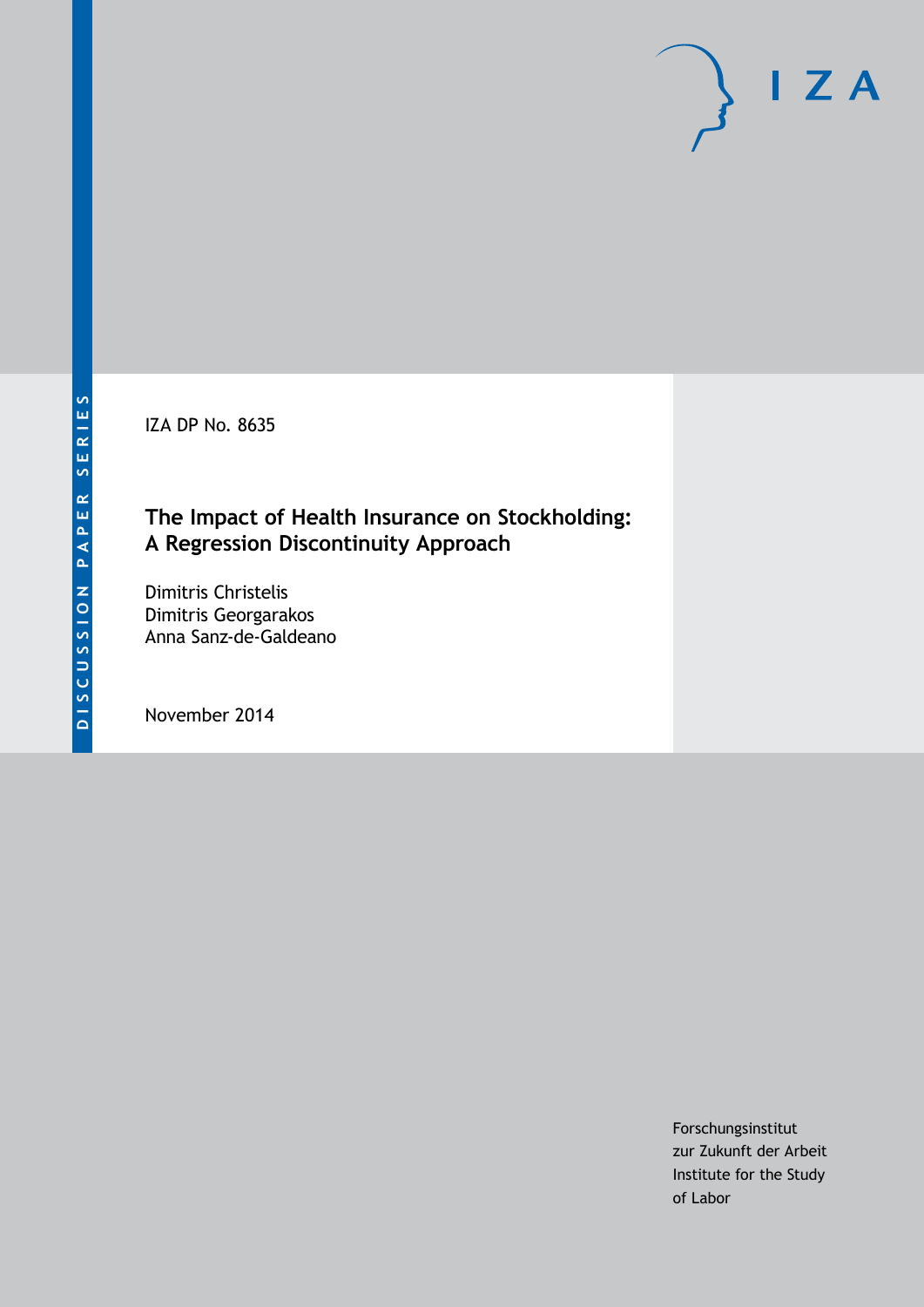# **The Impact of Health Insurance on Stockholding: A Regression Discontinuity Approach**

# **Dimitris Christelis**

*CSEF, CFS and CEPAR*

# **Dimitris Georgarakos**

*Goethe University Frankfurt, CFS and University of Leicester*

# **Anna Sanz-de-Galdeano**

*University of Alicante and IZA*

Discussion Paper No. 8635 November 2014

IZA

P.O. Box 7240 53072 Bonn Germany

Phone: +49-228-3894-0 Fax: +49-228-3894-180 E-mail: [iza@iza.org](mailto:iza@iza.org)

Any opinions expressed here are those of the author(s) and not those of IZA. Research published in this series may include views on policy, but the institute itself takes no institutional policy positions. The IZA research network is committed to the IZA Guiding Principles of Research Integrity.

The Institute for the Study of Labor (IZA) in Bonn is a local and virtual international research center and a place of communication between science, politics and business. IZA is an independent nonprofit organization supported by Deutsche Post Foundation. The center is associated with the University of Bonn and offers a stimulating research environment through its international network, workshops and conferences, data service, project support, research visits and doctoral program. IZA engages in (i) original and internationally competitive research in all fields of labor economics, (ii) development of policy concepts, and (iii) dissemination of research results and concepts to the interested public.

<span id="page-1-0"></span>IZA Discussion Papers often represent preliminary work and are circulated to encourage discussion. Citation of such a paper should account for its provisional character. A revised version may be available directly from the author.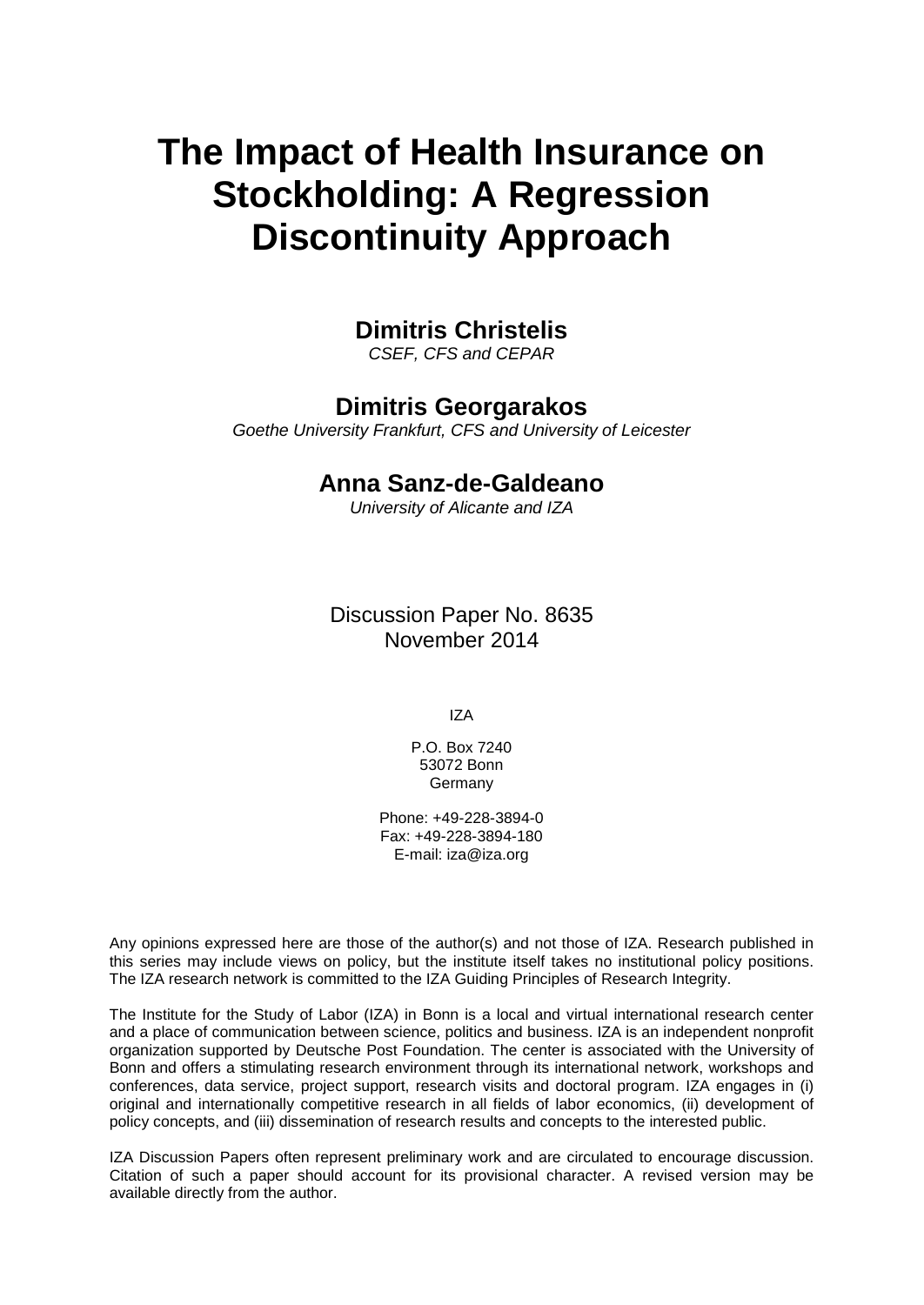IZA Discussion Paper No. 8635 November 2014

# **ABSTRACT**

# **The Impact of Health Insurance on Stockholding: A Regression Discontinuity Approach[\\*](#page-1-0)**

Using data from the US Health and Retirement Study, we study the causal effect of increased health insurance coverage through Medicare and the associated reduction in health-related background risk on financial risk-taking. Given the onset of Medicare at age 65, we identify our effect of interest using a regression discontinuity approach. We find that getting Medicare coverage induces stockholding for those with at least some college education, but not for their less-educated counterparts. Hence, our results indicate that a reduction in background risk induces financial risk-taking in individuals for whom informational and pecuniary stock market participation costs are relatively low.

JEL Classification: D14, I13, G11

Keywords: health insurance, Medicare, stockholding, regression discontinuity, household finance

Corresponding author:

Anna Sanz-de-Galdeano Departamento de Fundamentos del Análisis Económico Facultad de Ciencias Económicas y Empresariales, 2ª planta. Universidad de Alicante Campus de San Vicente, 03690 Alicante, Spain E-mail: [anna.sanzdegaldeano@gmail.com](mailto:anna.sanzdegaldeano@gmail.com)

We would like to thank Luigi Benfratello, Mariacristina De Nardi, Arthur van Soest, and seminar participants at the 8<sup>th</sup> CSEF/IGIER conference, the 11<sup>th</sup> CRETE conference, the University of Pompeu Fabra, the Netspar International Pension Workshop, the European Central Bank, the University of New South Wales, the 2013 EALE conference, the University of Auckland and CEPS/INSTEAD for helpful comments. Christelis acknowledges financial support from the European Union and the Greek Ministry of Education under program Thales, Grant MIC 380266. Georgarakos acknowledges financial support under ERC Advanced Grant 22992. Sanz-de-Galdeano is also affiliated with CRES-UPF and MOVE. She acknowledges financial support from the Spanish Ministry of Economy and Competitiveness, Grant ECO2011-28822. The usual disclaimer applies002E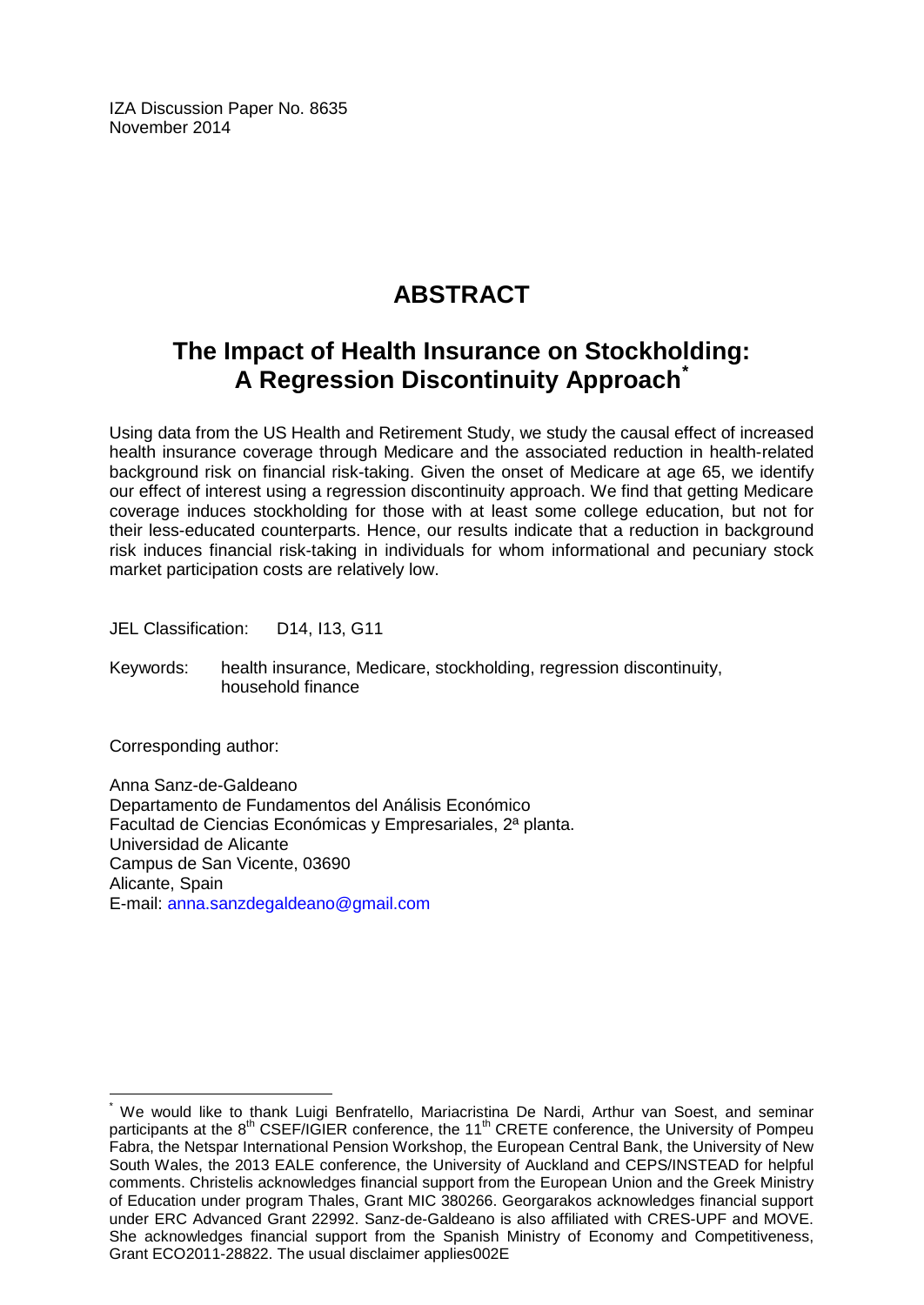#### **1. Introduction**

Much academic, policy and media attention has focused on the relationship between health insurance and labor market outcomes,<sup>1</sup> but much less is known about the potential effects of health insurance programs on financial risk-taking. Nevertheless, medical expenditure and health risks are important sources of background (i.e., not fully diversified) risk, especially among older individuals, and are thus likely to affect their investment choices. [2](#page-3-0)

In this paper we investigate, using data from the US Health and Retirement Study (HRS), whether a reduction in background risk due to increased health insurance coverage induces financial risk-taking, as indicated by owning stocks. We exploit the fact that the health insurance status of the US population changes drastically at age 65, when most individuals become eligible for Medicare. Medicare eligibility not only affects health insurance coverage (which is nearly universal after age 65), but it also reduces medical expenditure risk (Barcellos and Jacobson, 2014), and it seems reasonable to believe that it might reduce the variance in treatment standards as well. However, the extent to which financial risk-taking is affected by increased insurance coverage through Medicare remains an open question. To fill in this gap, we rely on a regression discontinuity (RD henceforth) design that exploits the Medicare-induced discontinuity in health coverage at age 65 to identify the causal effect of increased health insurance coverage on stockholding under seemingly mild assumptions compared to those needed for other non-experimental approaches (Hahn et al., 2001).

<span id="page-3-1"></span><span id="page-3-0"></span><sup>&</sup>lt;sup>1</sup> See Gruber and Madrian (2004) and Madrian (2007) for reviews and the references therein.<br><sup>2</sup> According to Himmelstein et al. (2009), "62.1% of all bankruptcies in 2007 were medical" in the United States. Moreover, the distribution of health care costs is strongly age dependent, with nearly half of lifetime expenditures being incurred after age 65 (Alemayehu and Warner, 2004). Recent estimates also indicate that, in 2009, a typical married couple age 65 had a 5% probability that the present value of their lifetime uninsured health care costs would exceed \$311,000. If nursing costs are included, this figure reaches \$570,000, while by 2007, at the peak of the stock market, less than 15% of households approaching retirement had accumulated that much in total financial assets (Webb and Zhivan, 2010).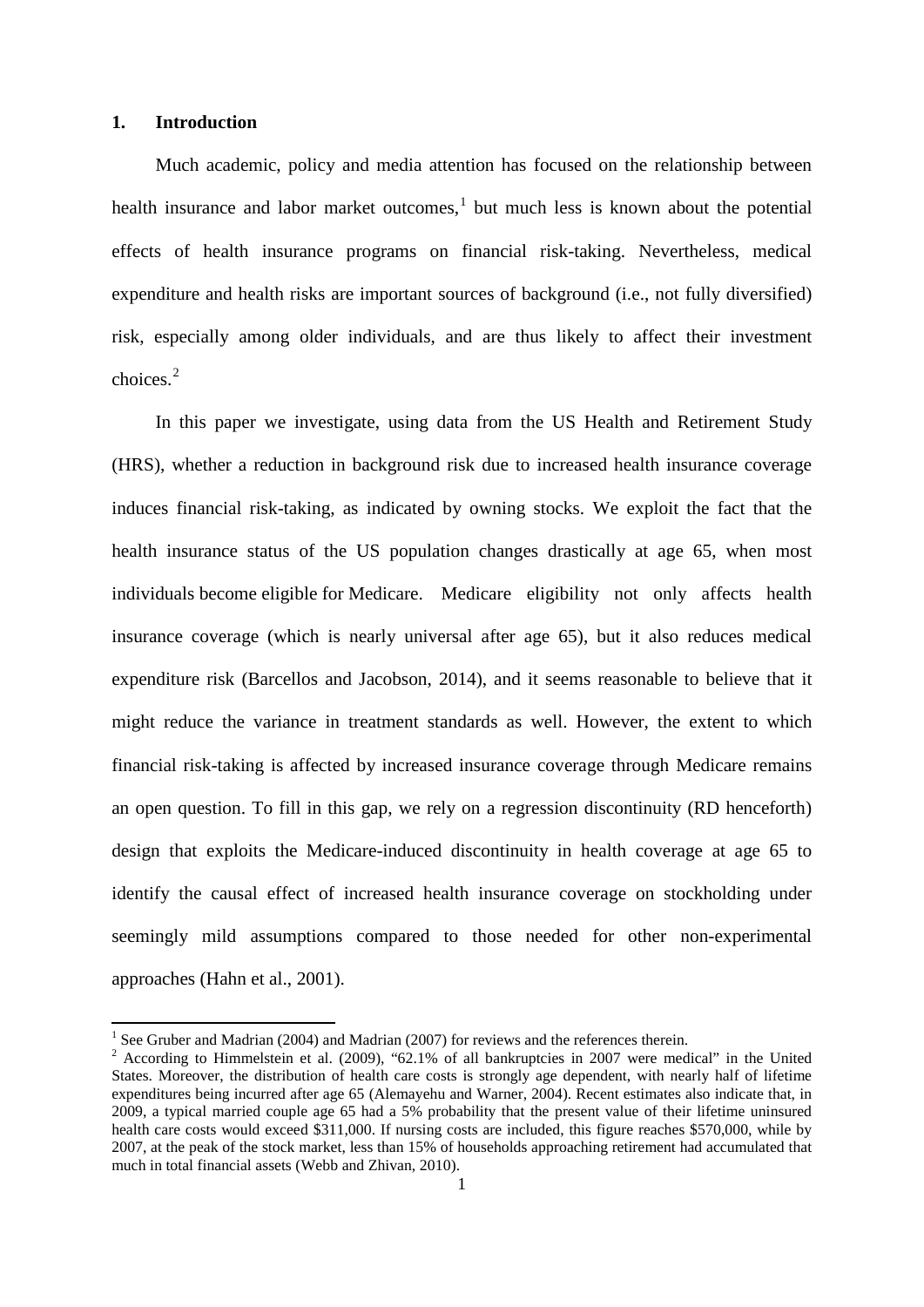Economic theory suggests that a reduction in one type of background risk should induce investment in risky assets, even if the reduced risk is uncorrelated with that of the risky assets (Gollier and Pratt, 1996). Risks related to income, entrepreneurship and health have often been suggested as instances of a background risk that is negatively associated with risky asset ownership. [3](#page-3-1) A lower background risk, however, may not suffice to induce investment in risky assets. In fact, in a number of standard life-cycle portfolio models incorporating background risk the optimal level of risky assets is zero after the introduction of participation costs (Haliassos and Bertaut, 1995; Vissing-Jørgensen, 2002). [4](#page-4-0)

Stock market participation costs can be both pecuniary (e.g., brokerage fees) and nonpecuniary (e.g., time spent to find the most suitable assets to invest in, to consult with financial advisors, to monitor market developments), and typically vary by education. A higher level of human capital is typically associated with higher financial resources and more efficient information processing, making both aforementioned costs easier to bear. Hence, it is natural to expect the impact of a reduction in background risk on stockholding to differ across education groups due to the education-induced variation in stock market participation costs.

We find that Medicare eligibility induces individuals with at least some college education to invest in stocks. Our preferred estimates suggest an increase in total stockholding, ranging from 12 to about 25 percentage points for this education group, depending on the method used. This is in line with the increase in stockholding prevalence observed in the data for this group. On the other hand, we find no effect of Medicare on

<span id="page-4-1"></span><sup>3</sup> See e.g., Guiso, Jappelli and Terlizzese (1996), Heaton and Lucas (2000), Viceira (2001), Rosen and Wu (2004), Edwards (2008), and Yogo (2009).

<span id="page-4-0"></span><sup>&</sup>lt;sup>4</sup> The intuition for this result is as follows (see Haliassos, 2002 for a more detailed exposition): given that expected returns from stocks exceed those of riskless assets, a household will be discouraged from stock investment only because stockholding increases too much the riskiness of consumption. When the household invests no money in stocks, however, stocks returns are not correlated with consumption, and thus at the margin of zero stock investment the household should prefer to invest in stocks rather than in a riskless asset in order to take advantage of the equity premium.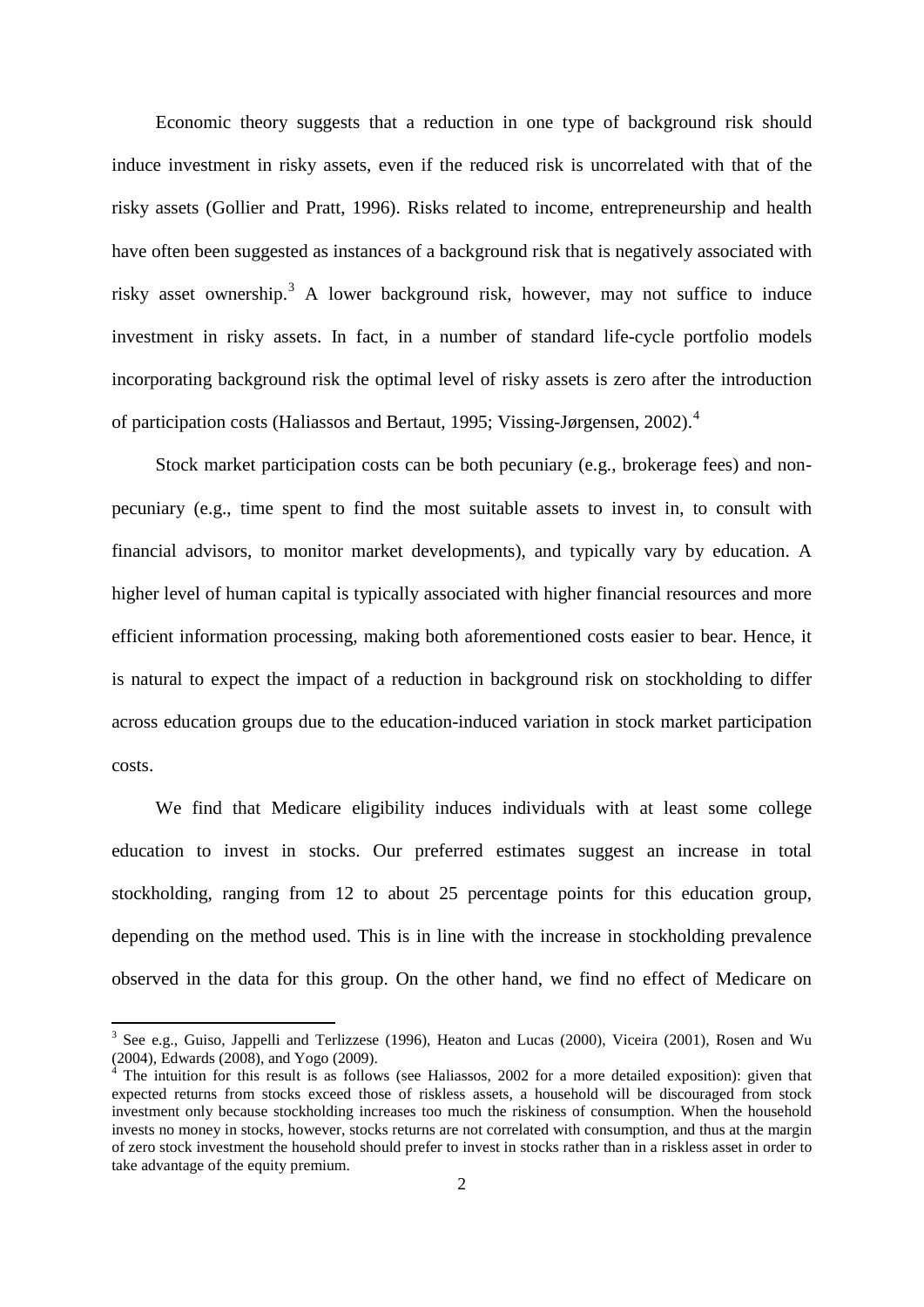stockholding for those without any college education. Our results imply that the reduction in background risk due to Medicare eligibility suffices to overcome the pecuniary and nonpecuniary costs that inhibit participation in the stock market only if they are low enough, as is the case for individuals with a higher educational attainment (see Haliassos and Bertaut, 1995). As we discuss in Section 4, however, our estimates likely represent conservative estimates of our effect of interest due to some features of our set-up. As a result, getting health insurance coverage might affect financial risk-taking also for those with less than college education.

While various papers have examined the impact of Medicare on health and health care utilization,<sup>[5](#page-4-1)</sup> this is the first study to assess the impact of Medicare eligibility on stockholding. Interestingly, however, the results of some previous studies indirectly suggest that Medicare eligibility might indeed be relevant for portfolio choice. For instance, Rosen and Wu (2004) find evidence that older households in the US that report having health problems are less likely to invest in stocks. In addition, Coile and Milligan (2009) show that the death of a spouse and the experience of an acute health condition, like a stroke, are associated with a significant portfolio rebalancing. In line with the notion that a reduced exposure to background risk should make individuals more willing to bear other risks, Fairlie, Gates and Kapur (2011) find that business ownership rates increase from just under age 65 to just over age 65.

<span id="page-5-0"></span><sup>&</sup>lt;sup>5</sup> Card, Dobkin and Maestas (2009) find that Medicare eligibility significantly reduces the death rate of severely ill patients who are admitted to hospitals through the emergency department for non-deferrable conditions. An earlier study by Decker (2002) also focuses on a subpopulation whose immediate mortality experience is more likely to be affected by Medicare-related changes in health care (breast cancer patients) and provides evidence of better outcomes for those over 65. However, when focusing on the overall population, Finkelstein and McKnight (2005) find that the introduction of Medicare does not reduce the relative mortality of individuals over 65 and Card, Dobkin and Maestas (2004) show that the age profiles of self-reported health status are relatively smooth around age 65. In contrast, conclusions regarding health care utilization are unambiguous: the onset of Medicare age-eligibility significantly increases the use of health services (Card, Dobkin and Maestas, 2008).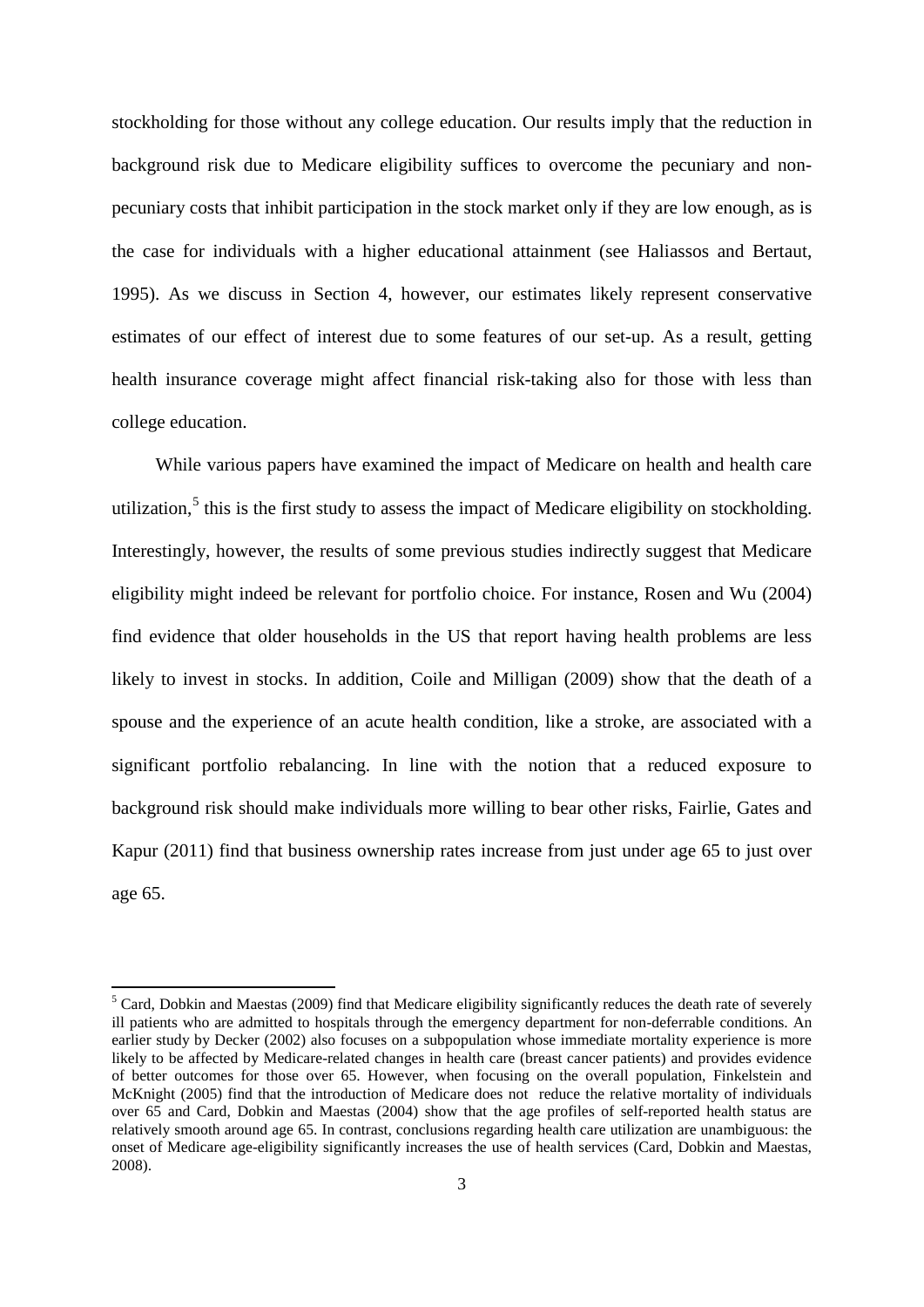Finally, Goldman and Maestas (2013) focus on the subpopulation of elderly Medicare beneficiaries and find that being covered by supplemental insurance through Medigap, an employer, or a Medicare HMO has an economically sizeable and statistically significant effect on risky asset ownership. Given that the heterogeneity in terms of health insurance coverage and its characteristics is much wider across the elderly and nonelderly than among Medicare beneficiaries, one would expect that Medicare eligibility would have even larger consequences for portfolio decisions. One challenging issue discussed by Goldman and Maestas (2013) concerns identification: estimating the causal effect of health insurance coverage on financial risk taking behavior is complicated by the fact that insurance coverage is an endogenous variable. Goldman and Maestas (2013) account for the endogeneity of insurance choice among Medicare beneficiaries by using as instruments geographic variation in the price of Medigap supplemental insurance and non-Medicare HMO market penetration. Hence, their identification strategy relies on the assumption that neither of these factors affects risky asset ownership other than through their effect on supplemental insurance coverage for Medicare beneficiaries.

In this paper, instead, we exploit the abrupt transition to Medicare eligibility that occurs at age 65 and affects the vast majority of individuals in the US in order to estimate the causal effect of health insurance on stockholding. To that effect, we use a regression discontinuity design that is based on Medicare eligibility. Some earlier studies have also used a regression discontinuity design that exploits the onset of Medicare at age 65, but with a different aim (see for instance, Card, Dobkin and Maestas, 2008 and 2009; Fairlie, Kapur and Gates, 2011).

The remainder of the paper is organized as follows. Section 2 gives some details on the institutional features of Medicare. We discuss our data and empirical methodology in Section 3 and our main results in Section 4. In Section 5 we describe a number of specification and robustness checks that we have performed, while Section 6 concludes.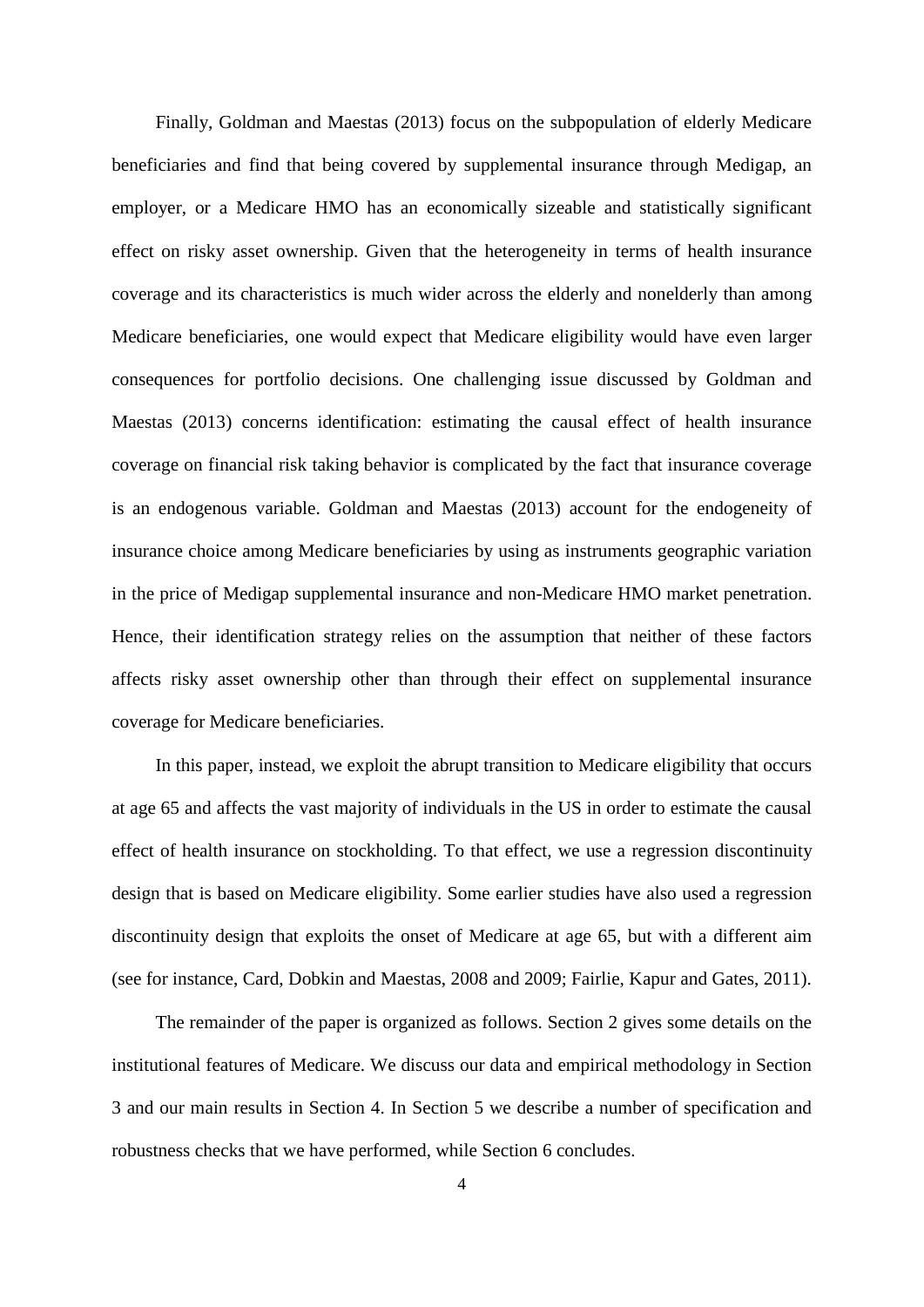#### **2. Medicare eligibility, health insurance and health expenditures of the elderly**

Medicare, which represents by far the largest government insurance program in the US, was implemented in 19[6](#page-5-0)5 to provide health insurance coverage at older ages.<sup>6</sup> Thanks mainly to Medicare, only about one percent of older households (65+) are uninsured (Madrian, 2007).

Individuals become eligible for Medicare when they turn 65 if they or their spouses have worked for at least 10 years in Medicare-covered employment. Individuals under 65 years of age are also eligible for Medicare if they are getting Social Security Disability Insurance or if they have end-stage renal disease and either they or their spouses have met the Medicare work requirement. Eligible individuals who enroll in Medicare obtain hospital insurance (Part A) for free, while Part B, which covers doctor services, outpatient care, and some preventive services that are not covered under Part A, is available for a modest monthly premium.<sup>[7](#page-7-0)</sup> Note also that, although Medicare's coverage is quite comprehensive, individuals often choose to supplement it by purchasing Medigap plans, enrolling in a Medicare HMO or obtaining retiree health insurance through employers.

It is well documented that health insurance coverage status changes remarkably at age 65 as most people become eligible for Medicare. For example, Card, Dobkin and Maestas (2004, 2008 and 2009) show that this is indeed the case using data from the National Health Interview Survey. Figure 1 confirms this pattern for our representative sample of elderly households from the HRS. Medicare coverage rises by 73 percentage points at age 65, from 18.7% to 91.8% among 64 and 66-year olds, respectively. Since Medicare enrollment prior to

<sup>&</sup>lt;sup>6</sup> Medicare accounts for a substantial and growing share of total health care spending in the US. In particular, Medicare spending, which represented 20 percent of national health spending in 2012, grew 4.8 percent to \$572.5 billion in the same year (Centers for Medicare & Medicaid Services, 2013). Moreover, according to the Congressional Budget Office (2013), federal spending on the government's major health care programs is projected to rise substantially relative to GDP.

<span id="page-7-1"></span><span id="page-7-0"></span>Additionally, U.S. citizens and legal aliens with at least five years of residency who do not qualify can also enroll in Medicare by paying monthly premiums for both Parts A and B coverage.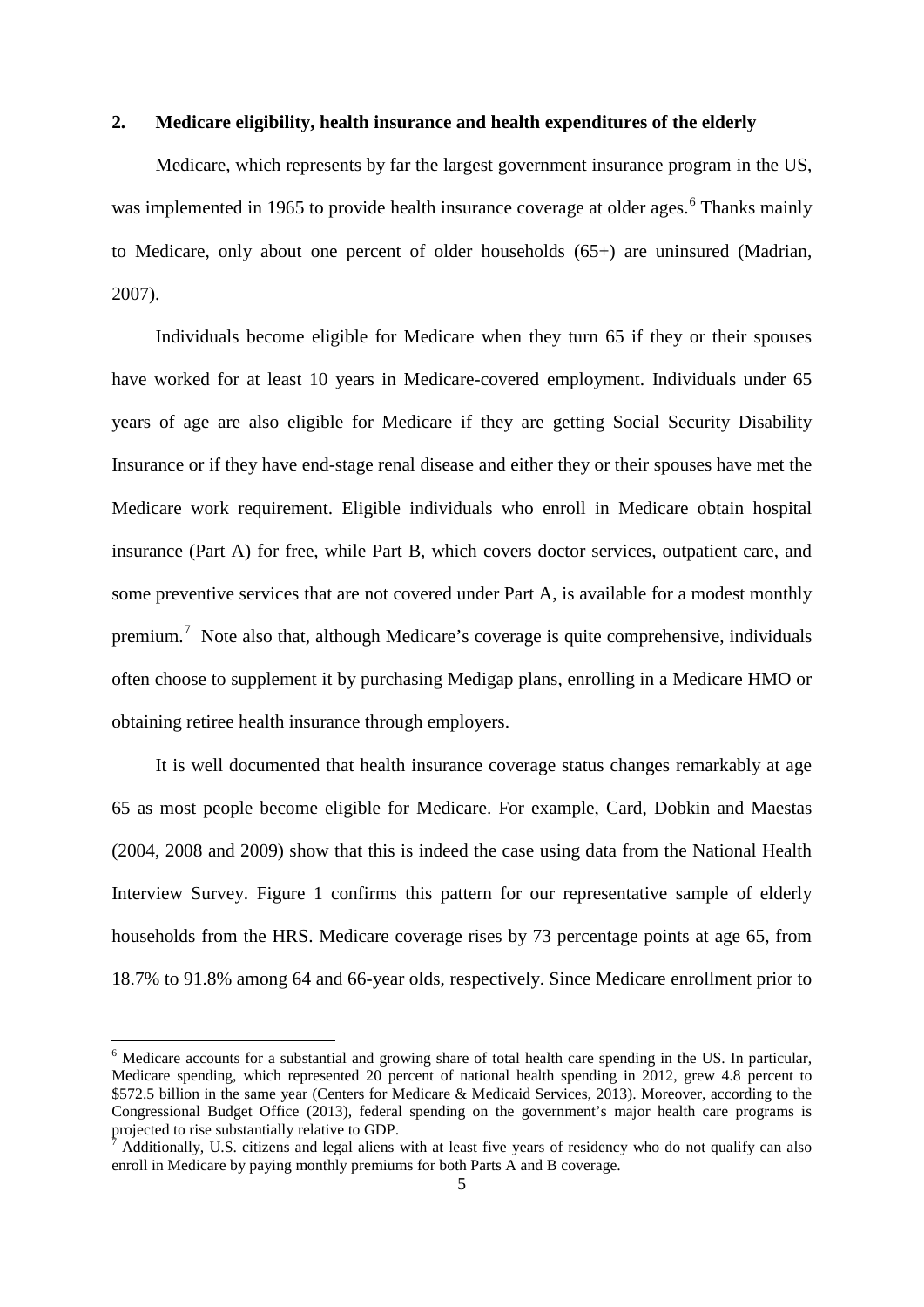65 is lower among college educated households, the coverage gap between 64 and 65 is even more pronounced for them (81 percentage points) than for non-college educated households (70 percentage points).

Importantly, there is also evidence that Medicare offers the elderly significant protection against medical expenditure risk and financial strain. In particular, Barcellos and Jacobson (2014) find that, at age 65, out-of-pocket expenditures drop by about 33% at the mean (\$326) and 53% (\$1730) among the top 5% of spenders. Moreover, they also find large reductions in several measures of financial strain at age 65.

In sum, while it is well established that Medicare eligibility significantly affects health insurance coverage and medical expenditure risk, it remains to be analyzed if and the extent to which it impacts financial risk taking behavior.

#### **3. Data and Methodology**

#### **3.1 Data**

We utilize data from the Health and Retirement Study (HRS), a nationally representative, longitudinal survey offering detailed information on household socioeconomic characteristics, income and wealth. The survey was launched in 1992 and interviews every two years about 20,000 Americans aged 50 and more. The HRS is the dataset that best serves our purposes because it collects high quality data on both household portfolio and health insurance for a representative sample of older households and it records the month and year of birth of all household members, which is crucial for the implementation of the RD method in our context. [8](#page-7-1)

<span id="page-8-0"></span><sup>&</sup>lt;sup>8</sup> Data from the HRS have been extensively used in empirical household finance literature. For an early analysis of asset transitions among older households see Hurd (2002). See also, Hong, et al. (2004), Rosen and Wu (2004), and Bogan (2008) who examine, respectively, the effects of sociability, reported health, and internet use on stockholding decisions.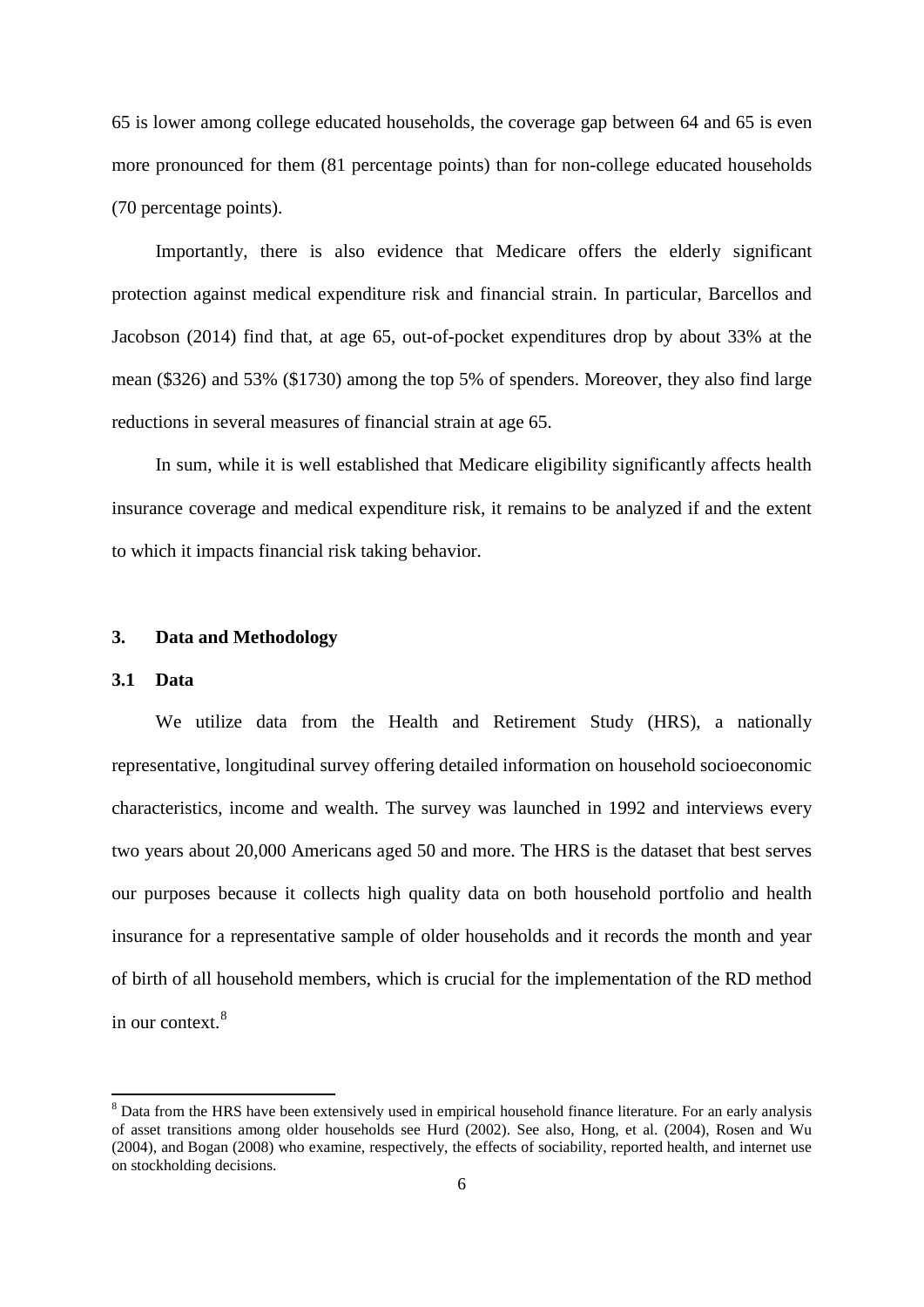In particular, HRS respondents are asked in every survey year whether they are covered by Medicare. In addition, households are asked whether they own stocks in different forms: i) directly or through mutual funds (i.e., it is not possible to distinguish between stocks held directly and stocks held through mutual funds); ii) since the 1998 wave, through Individual Retirement Accounts (IRAs), which represent the most common form of stockholding in the U.S.<sup>[9](#page-8-0)</sup> In particular, IRA owners are asked whether their funds have been allocated mostly in stocks, bonds or split between the two.

When comparing data before 1998 from the HRS and the Survey of Consumer Finances, which is the most comprehensive micro-data survey on assets in the US, we find that the prevalence of the first form of stockholding (direct or through mutual funds) is significantly overestimated in the HRS. On the other hand, the two datasets match very closely from the 1998 wave onwards for both forms of stockholding. This pattern implies that in pre-1998 waves numerous HRS respondents who held stocks through IRAs reported them as being held directly or through mutual funds, most probably because the question on stockholding through IRAs was not asked before 1998. As a result, ownership of stocks held directly or through mutual funds is likely to be significantly overestimated in HRS waves prior to the 1998 one. In view of all the above, we opted to use data starting from the 1998 wave and up to the most recent available data in the RAND HRS files,  $^{10}$  $^{10}$  $^{10}$  namely those from the 2010 wave (i.e., we use seven waves in total).

The HRS collects information on health insurance and demographic characteristics of each member of a couple. As it is typical in surveys measuring household finances, information regarding wealth and its various components (including stocks) is jointly

<sup>&</sup>lt;sup>9</sup> See for example Christelis, Georgarakos and Haliassos (2011), who study household stock investing through different saving vehicles and show that the expansion in the pool of stockholders over the 1990s is mainly linked to the increasing number of households investing in stocks through IRAs.

<span id="page-9-1"></span><span id="page-9-0"></span> $10$  The RAND HRS Data file is an easy to use longitudinal data set based on the HRS data. It was developed at RAND with funding from the National Institute on Aging and the Social Security Administration. For further information see http://www.rand.org/labor/aging/dataprod/hrs-data.html.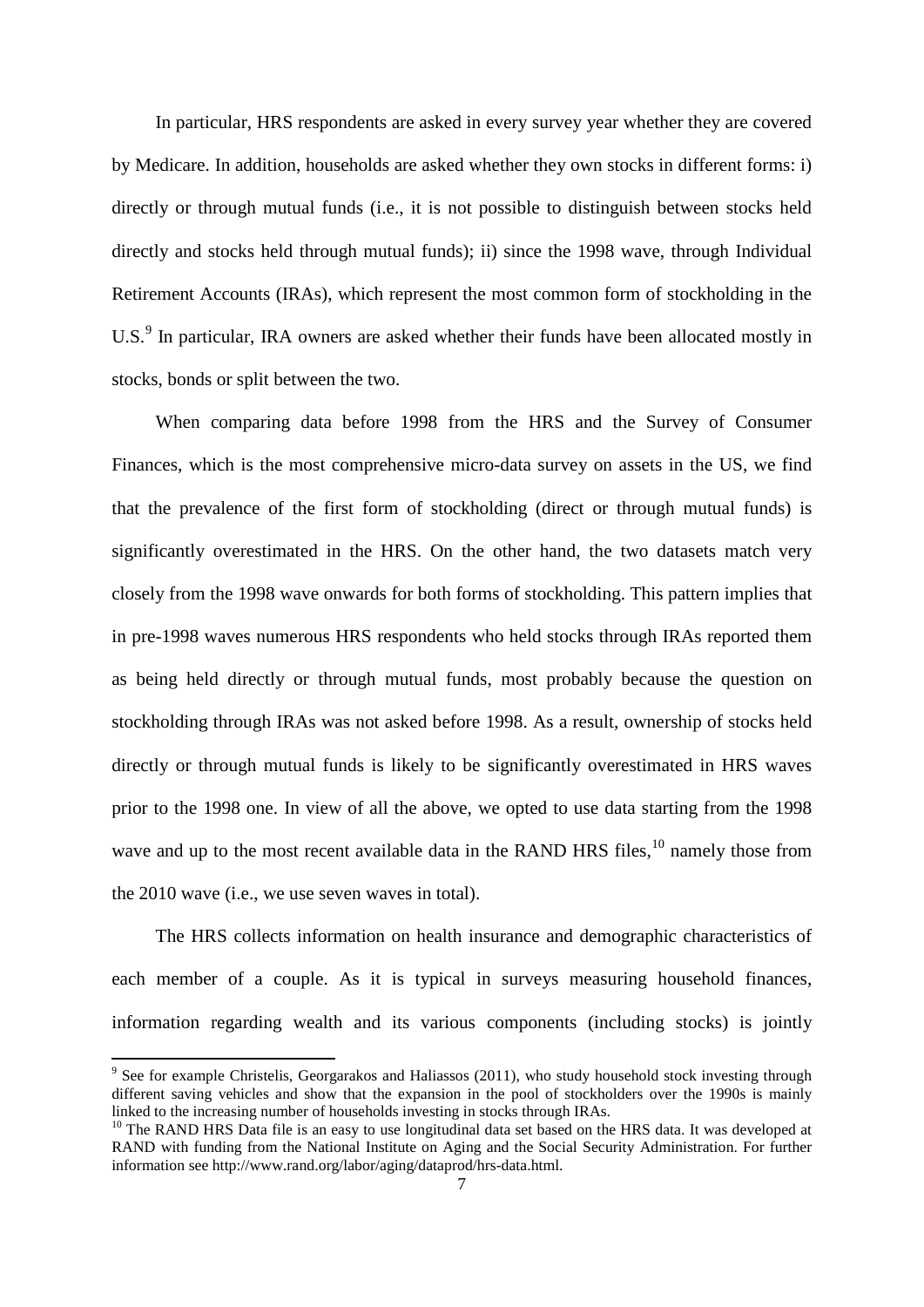reported for couples. One possibility would then be to carry out the analysis at the household level, i.e., by treating the two partners in a couple as one decision-unit.<sup>[11](#page-9-1)</sup> This is, however, highly problematic in our set-up for various reasons. First, it is not obvious how to define age, which triggers our treatment variable, in the case of couples. One could take the maximum or the minimum age of the two partners, and each option could be appropriate for different couples. Second, even if stocks are jointly held, one cannot tell from the data whether both partners agreed on this decision, or whether they disagreed but one partner prevailed on the other, or whether one of the partners did not really have an opinion on the matter. Hence attributing a positive attitude to stockholding to both partners in the case of observed stock ownership in the couple is not warranted. Correspondingly, one cannot attribute a negative attitude to both partners when no stockholding is observed.

Another possibility would be to treat each partner in a couple as a separate observation. However, in couples reporting stock ownership it is not possible to determine who actually owns the stocks. As a result, one cannot distinguish the three possible ownership patterns (i.e., ownership by the first partner only, the second partner only, or both) from each other. In addition, as Lee and Lemieux (2010, LL henceforth) point out, one can think about a regression discontinuity design within a potential outcomes framework (Rubin, 1974). One of the assumptions needed in such a framework is that of the Stable Unit Treatment Value Assumption (SUTVA), which states that the potential outcome of one unit is not affected by the particular treatment assigned to another one. This assumption is unlikely to hold in the case of partners in a couple, given that one partner's portfolio choices following treatment can affect the choices of the untreated partner.<sup>[12](#page-10-0)</sup>

<sup>&</sup>lt;sup>11</sup> Choosing the financial respondent to represent a couple would not be solution given that this designation applies to different partners across waves and is often assigned based on convenience, i.e., on who has more time available to be interviewed.

<span id="page-10-0"></span> $12$  De Nardi et al. (2014) provide evidence of substantial such spillovers in couples.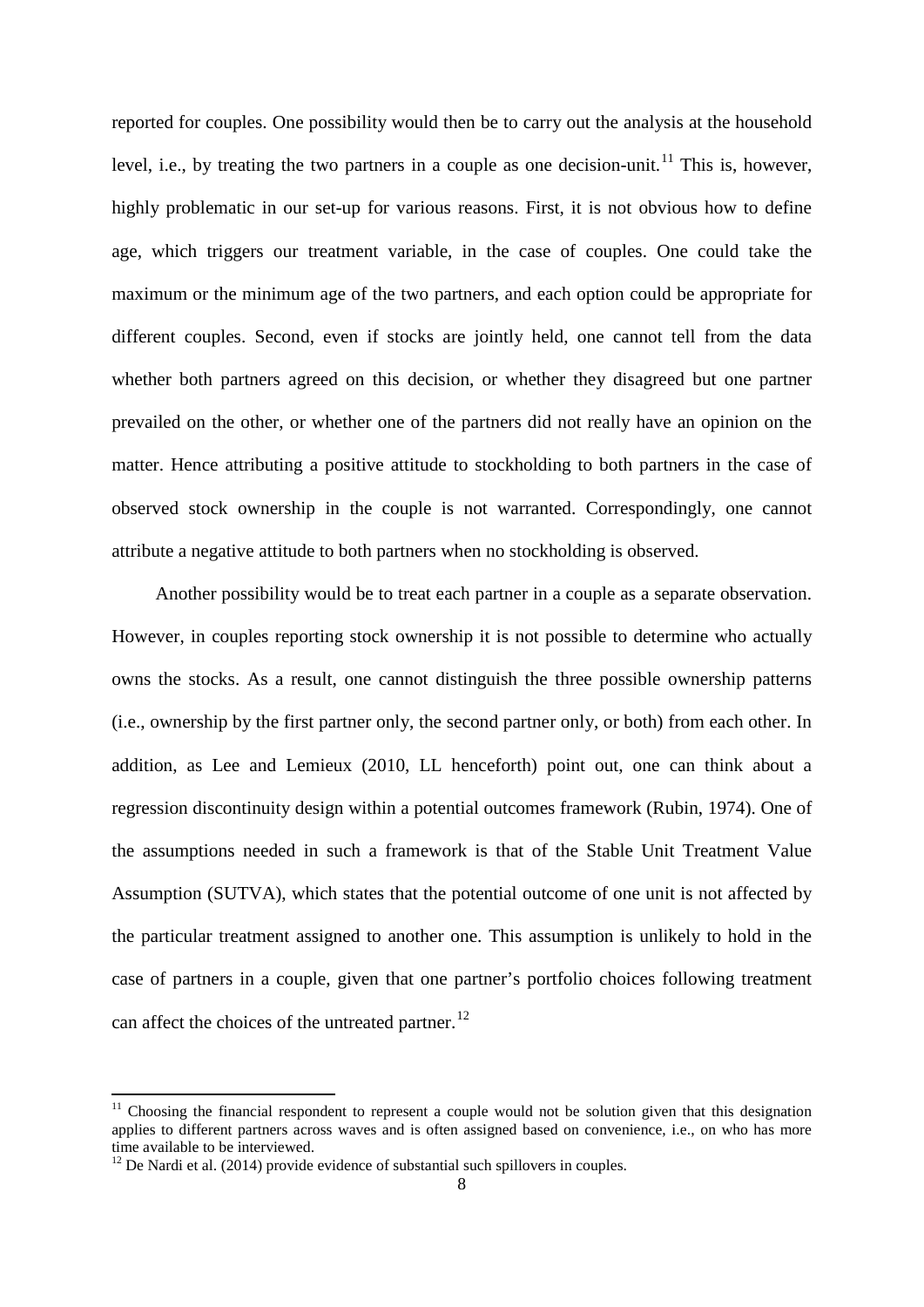As a result of the above, in the case of couples it is very difficult to link age, and thus treatment status, to stock ownership, regardless of whether one treats them as a single decision unit or whether one treats partners in the couple separately. Therefore, we conduct the main part of our analysis using singles. As discussed in Section 5, however, we also check whether our results change when we add to our sample couples born in the same time interval.

We will examine separately as outcomes the two possible stock ownership modes, i.e., direct or through mutual funds, and through IRAs. In the latter case we will restrict our sample to existing IRA owners because for non-owners investment in stocks through IRAs is not relevant. We will also create a variable that combines the two stockholding modes in one so as to measure stock ownership in any form. We will then also examine this variable as an outcome.

Table 1 shows the prevalence of stock ownership in all forms for all single households aged from 60 to 69 by type of stockholding and level of education. We note that only about 33% of all households in the sample invest in stocks in any form. The likelihood of holding stocks increases considerably with education, a finding that is well documented by the household finance literature.<sup>[13](#page-10-0)</sup> In particular, total stockholding rates are remarkably higher (about 63%) in college-educated households than in households with less than high school education (about 8%). This data pattern is consistent, as discussed in the Introduction, with the fact that stock market participation costs vary with education.

<span id="page-11-0"></span> $13$  See for example the empirical contributions is Guiso, Haliassos, Jappelli (2002).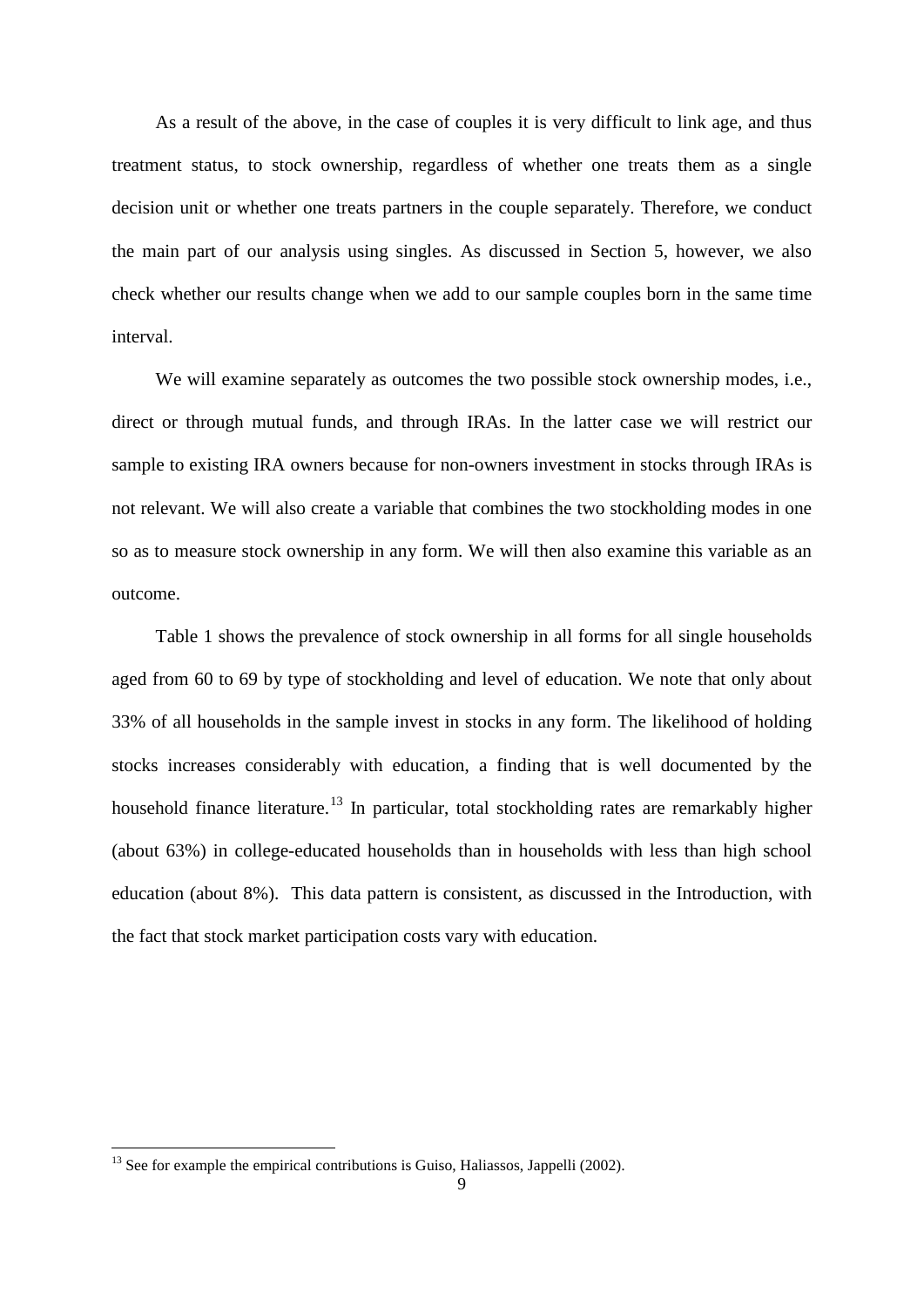#### **3.2 Methodology**

Our goal is to estimate the causal impact of Medicare coverage on risky asset ownership. To this purpose, we use a RD design.<sup>[14](#page-11-0)</sup> In our context, the basic idea behind the RD method is that eligibility for medical services through Medicare is determined at least partly by the value of a forcing or treatment-determining variable, which is age, being on either side of a fixed threshold (65). As we have shown in Figure 1, the probability of having Medicare does not change from zero to one at age 65; instead, there are individuals below 65 who already have Medicare coverage, even if there is indeed a very large jump in the probability of being covered by Medicare at age 65. Hence, we rely on a fuzzy RD (FRD henceforth) design. A sharp RD design would have been appropriate if the probability of having Medicare had been a deterministic function of age.

In the FRD design, we estimate the average causal effect of Medicare coverage as the ratio in the estimate of the jump at age 65 of risky asset ownership over the jump at age 65 in Medicare coverage. Computing this ratio is numerically equivalent to using a two-stage least square (TSLS) estimator, with an indicator variable taking the value 1 if age is not below the 65 threshold as the excluded instrument (Imbens and Lemieux, 2008; Hahn et al., 2001).

An important feature of our set-up is the fact that the discontinuity threshold is determined by age. As LL point out, since the assignment variable is age, which cannot be manipulated, individuals cannot choose to be situated to the right or to the left of the discontinuity threshold. This is crucial for identification because the existence of a treatment being a discontinuous function of an assignment variable is *not* sufficient to justify the validity of an RD design and, as Lee (2008) shows, the fact that the variation in treatment (insurance coverage) near the threshold (age 65) is randomized as though from a randomized

<span id="page-12-0"></span><sup>&</sup>lt;sup>14</sup> See for example Hahn et al. (2001), Imbens and Lemieux (2008), and LL, who provide a review of the issues in the implementation of RD designs and a guide to empirical practice.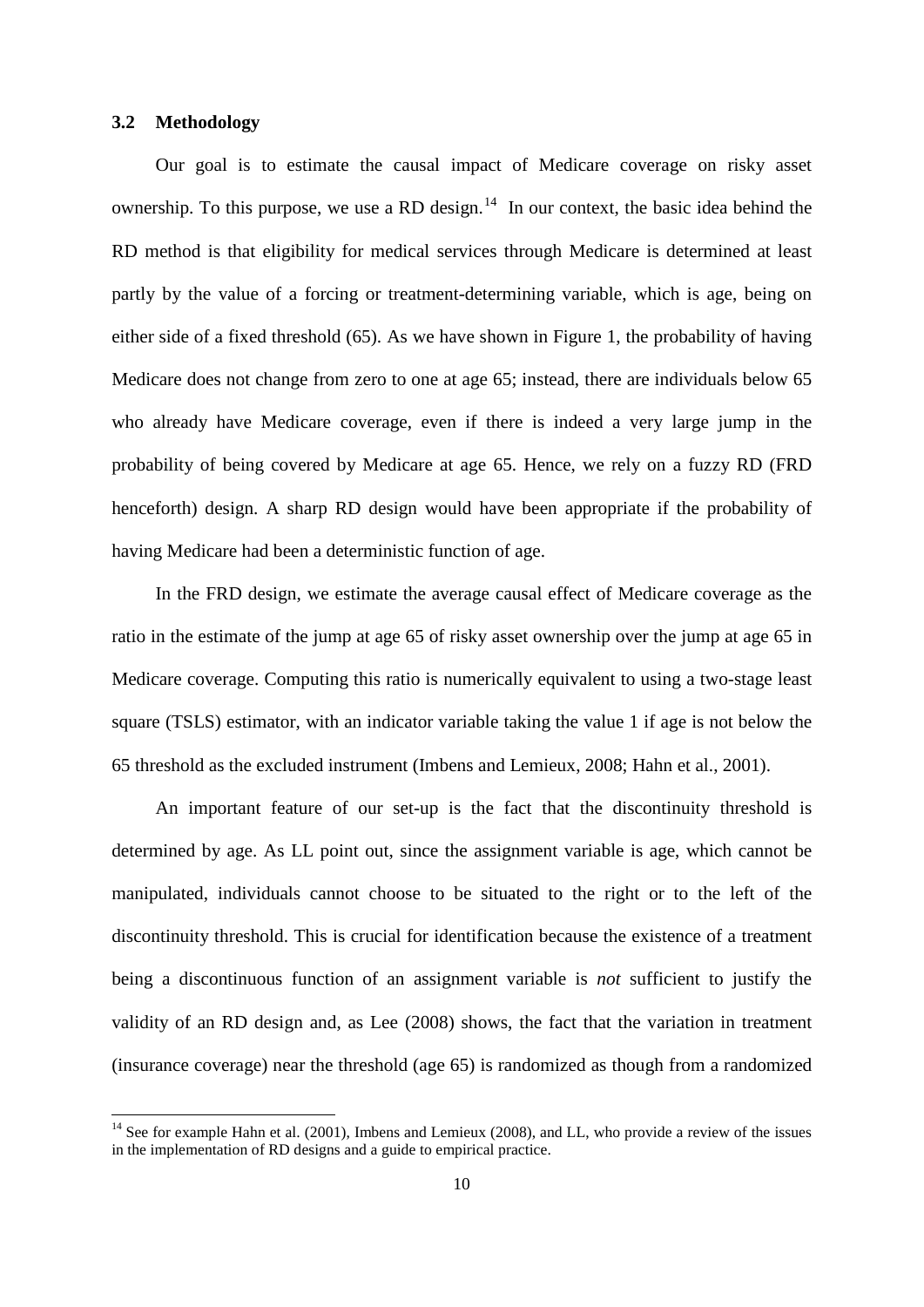experiment is a consequence of individuals' inability to precisely manipulate the assignment variable (age).

It is also worth noting that, while individuals cannot manipulate age, they can anticipate the onset of the age-triggered treatment (i.e., Medicare in our case), and hence anticipate choices that are influenced by it. In our context, this implies that respondents could assume additional financial risk before becoming 65 years old, as they are sure that they will be eligible for Medicare when they reach that age, and thus their background risk will diminish accordingly. If present, this anticipation effect will reduce the change in the prevalence of stockholding at age 65, and hence our estimates should be lower bounds for the effect of Medicare on financial risk-taking.

Furthermore, as LL point out, to the extent that the influence of the treatment induced by the discontinuity is not immediate but rather takes place over time, the jump in the outcome at the discontinuity point will again be reduced.[15](#page-12-0) In our context, this implies that if individuals decide to assume more financial risk with some delay after getting Medicare, then this delay will reduce the increase in the prevalence of stockholding at age 65. Hence, our estimated effect of Medicare on financial risk taking through RD will likely be an underestimate of the overall effect over time.

LL also point out that one needs to check if there are any events other than Medicare that are also triggered at age 65 and that could also affect stockholding, thus acting as confounders for the effect of Medicare on it. In Section 5 we will discuss robustness checks that address this issue.

One important concern in the application of RD designs, given that they focus on the average effect of the treatment for units with values of the forcing variable close to the

<span id="page-13-0"></span><sup>&</sup>lt;sup>15</sup> LL give as an example the effect of being eligible for Social Security on labor supply. As they point out, if this effect is not immediate but rather takes place over time, an RD estimation strategy will likely not find a decrease in working hours at the age of eligibility.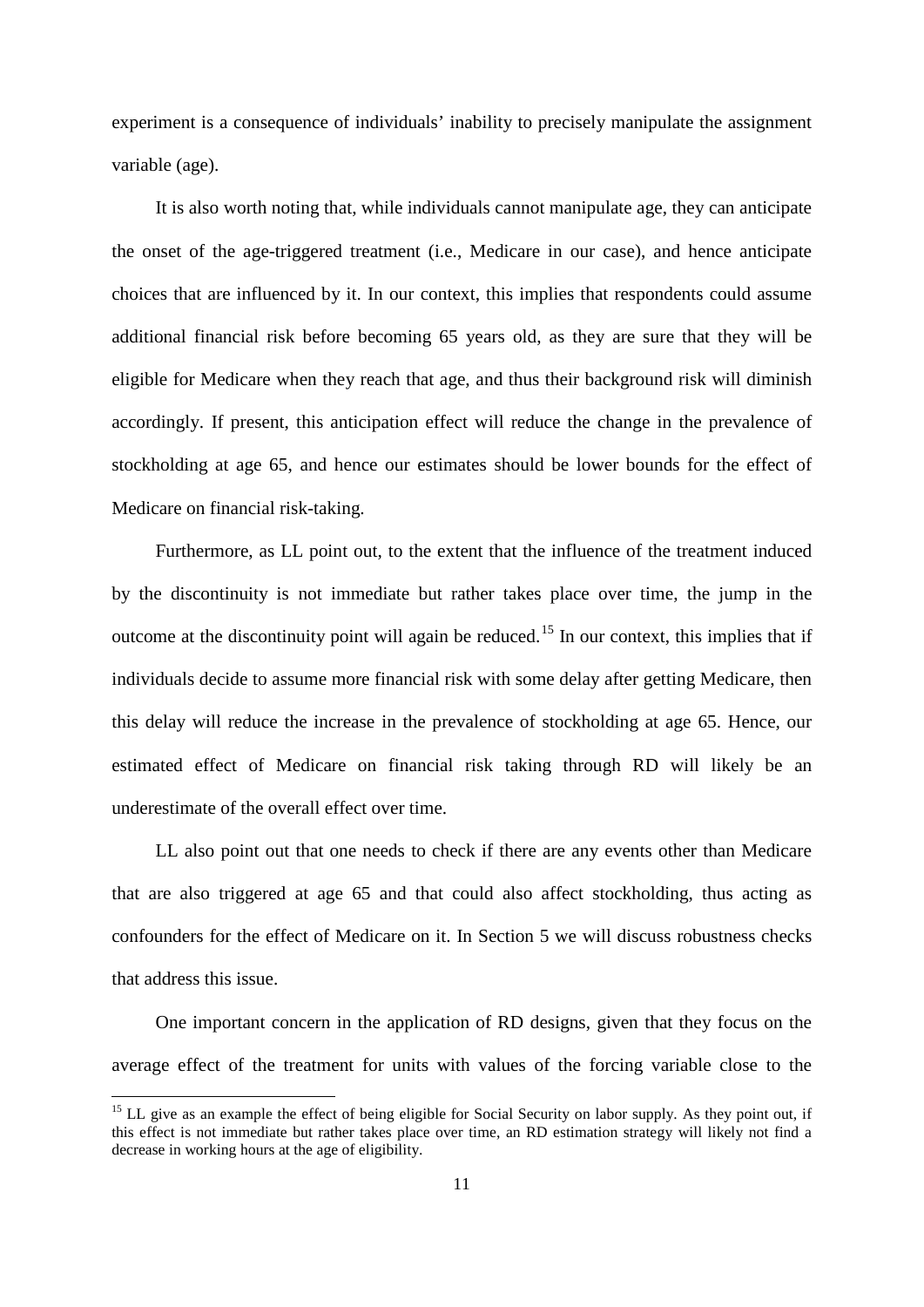threshold, is the issue of the sensitivity to the bandwidth choice. Researchers often explore whether their results are critically dependent on a particular bandwidth choice (a specific age interval in our context). While it is useful to have some formal guidance in the selection process, the bandwidth selection procedures commonly used in the literature do not focus specifically on the RD setting or lack optimal properties. In a recent contribution, Imbens and Kalyanaraman (2012, henceforth IK) develop a data-dependent method for choosing the bandwidth that is asymptotically optimal and tailored to the specific features of the RD setting. Although IK's proposed bandwidth estimation method has asymptotic optimal properties, it is not unique, as it depends on the range around the discontinuity point of the estimation data used. Hence, IK recommend that researchers try different estimation ranges (i.e., age intervals) to assess sensitivity to range selection. We will follow this recommendation and present results based on IK as our main ones, but we will also show results from local linear regression for various age ranges.

Another important decision that we need to make is how to measure age, i.e., our running variable. In our dataset we have age in months, and thus we can also measure it bimonthly, in quarters or in years. As LL point out, if the running variable is measured in units that are too narrow, estimates can become very noisy. On the other hand, if the measurement units are too wide, then each age interval will contain observations that are further off from the discontinuity threshold. In order to formally choose the age measurement unit, we follow the suggestion of LL and run regressions of our outcomes of interest on monthly dummies (our narrowest age measurement unit). Subsequently, we use joint F-tests to check whether all the coefficients of the dummies are equal to each other within a broader age-measurement unit (but differing across the broader units). For example, when we examine quarters, we test whether all the monthly dummy coefficients in a given quarter are equal to each other, and do the same test for all quarters. If the p-value of the F-test indicates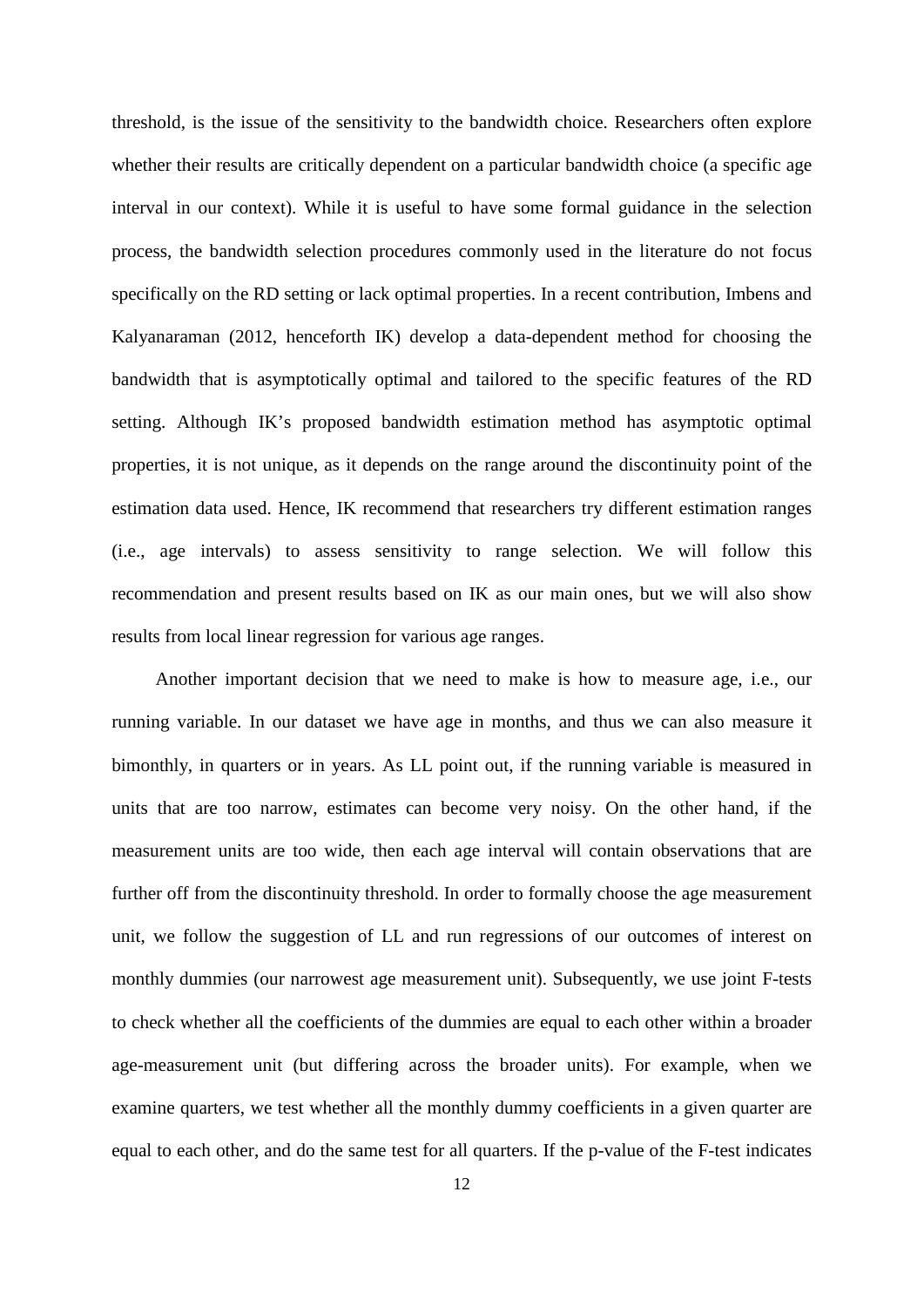that the null of the equality of the monthly dummy coefficients in broader age measurement units cannot be rejected, then it would be advisable to measure age using this broader unit in order to reduce noise in our estimates.

The p-values of these F-tests are shown in Appendix Table A.1, with Panel A depicting results for stocks directly held and Panel B results for stocks held in any form. It is clear that when age is measured in years the F-tests reject the equality of the monthly dummy coefficients within each year, and thus the year is not an appropriate age measurement unit. In contrast, p-values of the F-tests are uniformly high when age is measured in bimonthly intervals. Finally, when age is measured in quarters the pattern is more varied. We notice that there are some scattered low p-values, but these tend to be in age intervals that are further off from the discontinuity threshold. Furthermore, as we will discuss below, we will focus our discussion on the subsample consisting of individuals with some college education, and for this subsample results suggest that quarters are a reasonable choice as an age measurement unit. Hence, in our baseline results we will present results with age measured in quarters. In Section 5, however, we will also perform robustness checks in which age will be measured in months and bimonthly.

As it is customary in the RD literature, we start with some graphical evidence. In particular, we visually check for discontinuities in the distribution of the outcome variable at the threshold point. We checked for the existence of this pattern for the ownership of stocks and mutual funds, and then for stockholding in any form. We plot the results in Fig. 2A and 2B, respectively. We also plot simple local linear and local squared polynomial regression lines estimated using a quarterly bandwidth, as discussed above. We note that there is indeed an upward jump in the ownership of stocks held directly and through mutual funds (Fig. 2A) for the college educated subsample, but no such jump for the whole sample, or for any of the other subsamples. The same pattern is observed for total stockholding (Fig. 2B).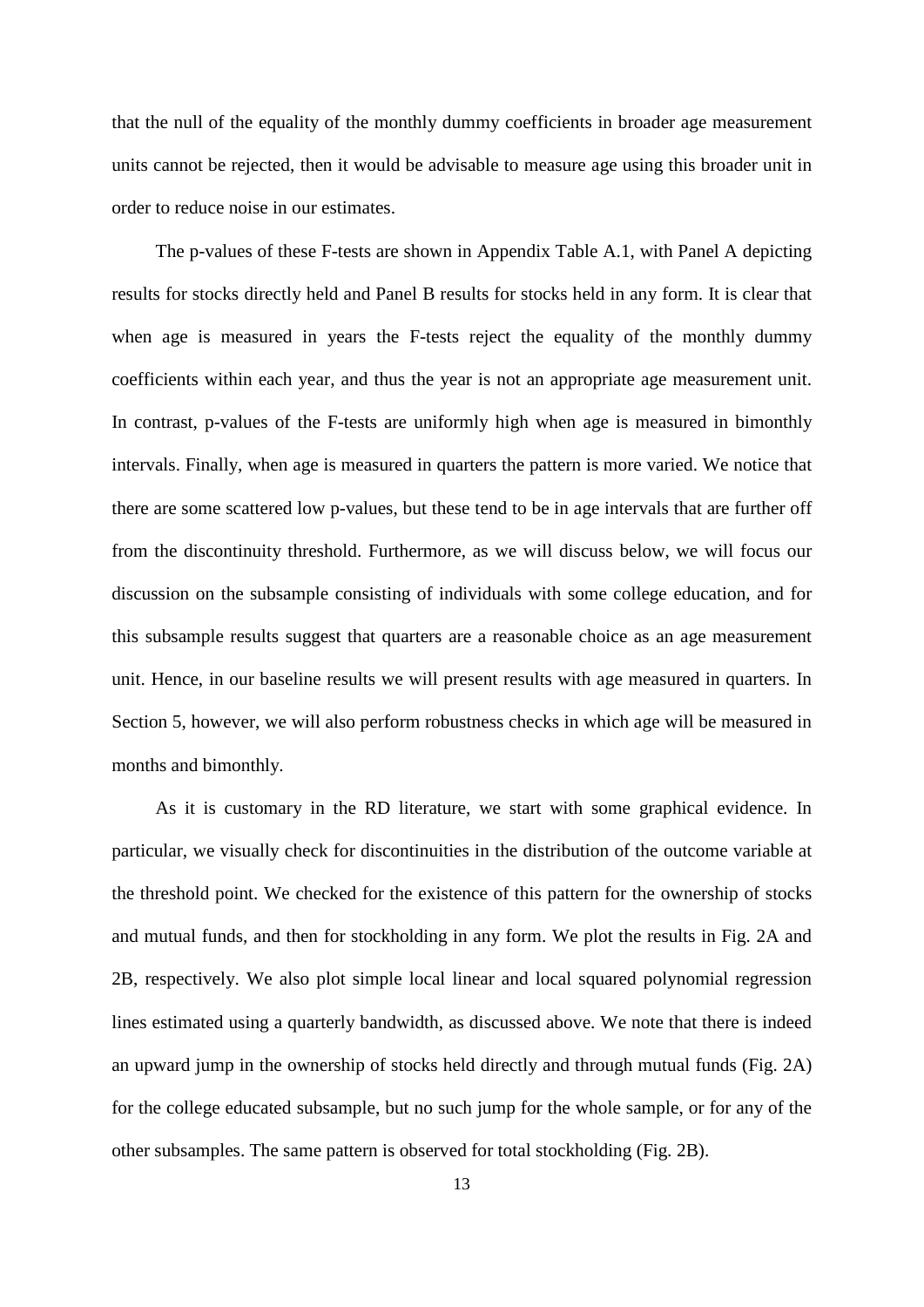As we discuss in Section 4 below, our estimation results indeed reflect these observed data patterns. In addition, in Section 5 we estimate "placebo" RD models in which the threshold for Medicare eligibility is set at ages different than 65, and we show that the jump in stock ownership observed at age 65 among the college educated is not due to random data noise.

#### **4. Results**

We will first examine the ownership of stocks either directly or through mutual funds. Table 2 displays results for stocks held directly and through mutual funds, for the whole sample as well as by education. As discussed in the Introduction, there are good reasons for studying financial risk taking separately for groups having different levels of education. In particular, the reduction in background risk (due to Medicare coverage) can have different implications for stockholding across investors bearing different pecuniary and non-pecuniary stock market participation costs that vary with education. We therefore show results for the whole sample as well as by education level.

In Panel A of Table 2 we show results obtained through the IK method, while in Panel B those obtained through local linear regressions. For robustness, we use five age bands, the narrowest being one year away from the discontinuity threshold in each direction (ages 64- 65), while the widest is five years away (ages 60-69). The choice of age band creates a biasvariance trade off: the narrower the band, the more unbiased estimates will be, albeit more noisy, while wider age bands will yield more precise estimates, but more likely to be biased. Note also that the IK method produces for each age band a different optimal bandwidth. This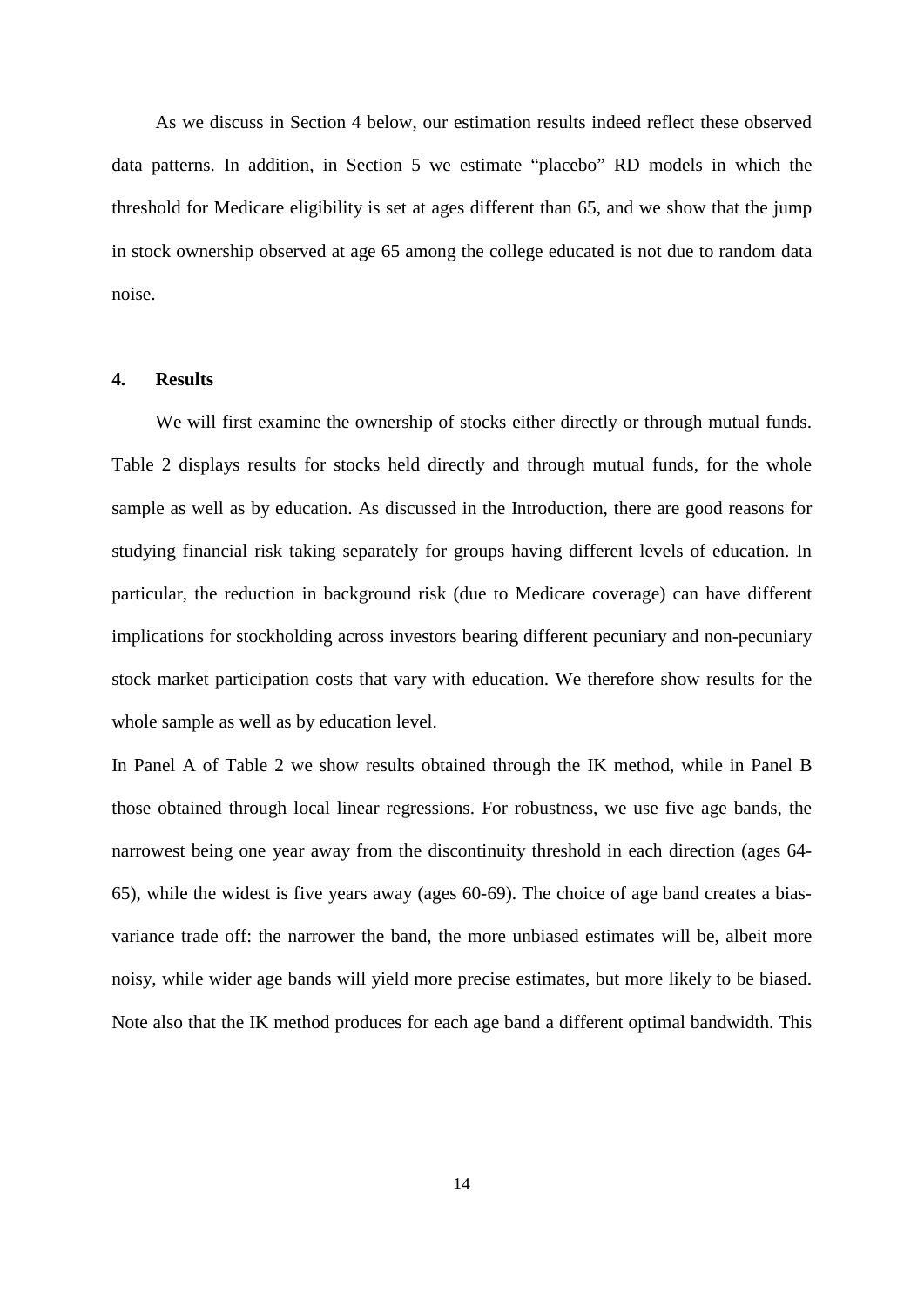bandwidth is displayed in the third column for each sample analyzed and denotes months to the left and to the right of the discontinuity point.<sup>[16](#page-13-0)</sup>

Results using both estimation methods suggest that there is no impact of Medicare coverage on the portfolio decisions of individuals without any college education: estimates are often negative, very small in magnitude and very far from achieving standard levels of statistical significance. These results extend to the whole sample, in which the non-college educated are the large majority.

The picture changes completely for college-educated individuals, where our estimates are sizeable and statistically significant. First, we see that, as the sample size increases as we sequentially depart from narrower age intervals, the optimal bandwidth chosen by the IK method also varies, and the estimated effect of Medicare on stockholding is reduced. If we ignore the first two age intervals, in which we have less than 1,000 observations and for which the estimated coefficients are very large, the median estimate is about 27 percentage points. The corresponding estimate from the local linear regression is about 13 percentage points. These estimates are not only statistically significant but also economically large, when one takes into account that the overall prevalence of this form of stockholding for those with some college education is about 44%, as can be seen from Table 1.

We then used as our dependent variable total stockholding, i.e., we combined in one variable direct and through mutual funds stock ownership with ownership through IRAs. One important advantage for using this broader definition of stockholding is that it is not affected by any misclassification by the respondents of one form of stock ownership into another. For example, if they invest in mutual funds through their IRAs they could conceivably report this investment when asked whether they own stock mutual funds. Our results are shown in Table 3, and they are statistically significant and similar to those obtained for direct and through

**.** 

<sup>&</sup>lt;sup>16</sup> Sample sizes displayed in all our tables reflect the number of observations in each of the age intervals.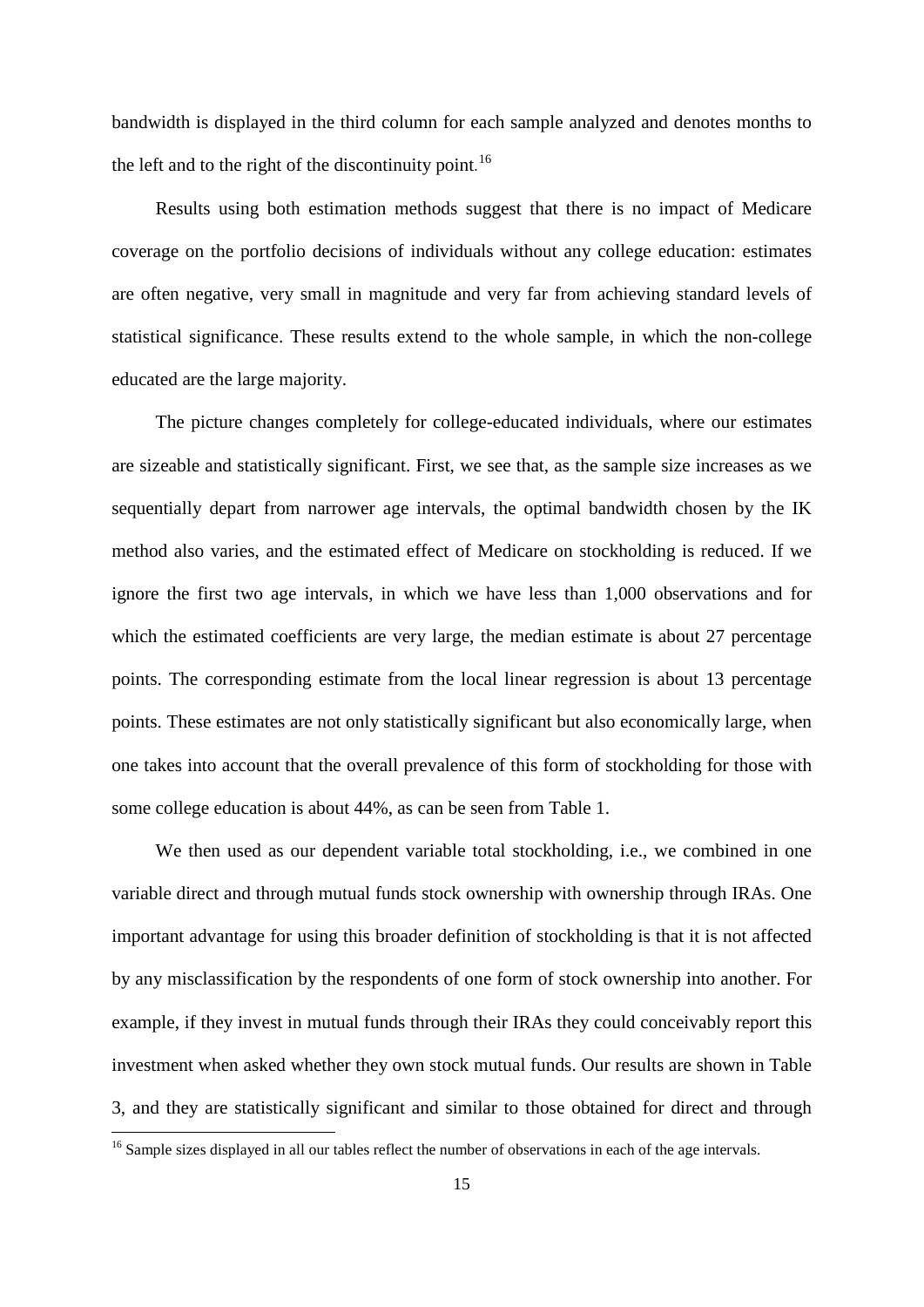mutual funds stock ownership: after discarding the first two age bands, the median estimate from the IK method implies that Medicare boosts total stockholding by about 30 percentage points, while the corresponding effect obtained through local linear regression is about 14 percentage points. Given that the prevalence of total stockholding is about 63% for those with some college education, these effects are economically important as well. Finally, we did not find any statistically significant effects for stockownership through IRAs only.

When interpreting our results it is important to keep in mind that, as discussed in Section 4, they likely represent underestimates of the true of effect of Medicare on financial risk-taking due to the possibility of individual anticipating the stockholding decision before age 65, and the possibility that Medicare affects financial risk-taking not immediately after eligibility but over a longer period. Hence, it could be the case that Medicare induces financial risk-taking even for those without any college education, but we are unable to capture this effect due to the fact that age is the assignment variable in our RD setup. The fact, however, that we find an effect for the group for which we expect it the most, i.e., the college-educated that bear lower informational costs, is congruent with the notion that such costs have an important and sizeable influence on financial risk-taking.

#### **5. Specification and Robustness Checks**

We performed a number of specification tests in order to check our results. Due to space constraints we will present only a part of them, but all are available from the authors upon request.

First, as discussed in Section 3, we tried to think of any other factors that might change at age 65 and also influence the decision to own stocks. The most salient such factor is the decision to retire. It is not theoretically obvious why retirement should induce someone to acquire stocks. In addition, empirical findings do not typically suggest any association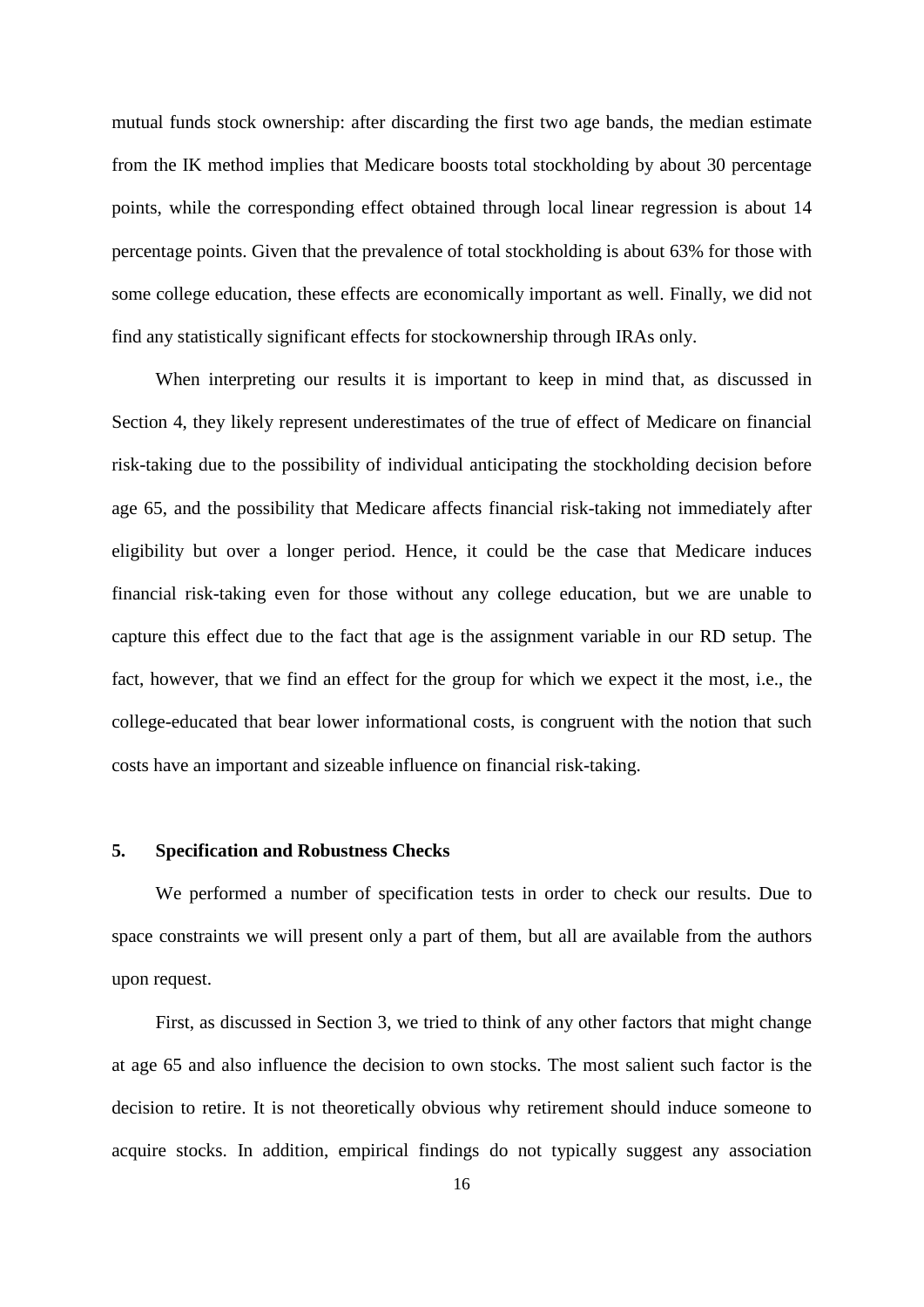between stock ownership and being retired (e.g., see the contributions in Guiso, Haliassos and Jappelli, 2001). At any rate, when we graph the data in Fig. 3, we see no spike in the prevalence of retirement at age 65. Moreover, and in order to check whether Medicare also induces retirement at 65, we performed a FRD estimation for the decision to retire, and found no statistically significant effect (the local linear regression lines are also shown in Fig. 3). Therefore, and in accordance with the findings in Card, Goldman and Maestas (2009), we find no evidence of a spike in retirement at age 65. Hence, our finding that Medicare increases stockholding for the college educated subsample should not be affected by the retirement choices of the individuals therein.

Another variable that might change at age 65 and that might affect stockholding would be income. If such a change occurs, it could be negative, due to retirement or reduced working hours, but it could also be positive, due to the receipt of private pension and Social Security income. Given the well-documented positive association between income and stockholding, a reduced (increased) level of income at age 65 would tend to reduce (increase) our estimates of the effect of Medicare on financial risk-taking. When we performed a RD estimation for income, however, we found no evidence of any change at age 65. As a result, we conclude that our estimates of the effect of Medicare on stockholding are unlikely to be affected by any income developments at that age.

Next, we check whether the jump in the prevalence of stockholding at age 65 observed in the college-educated subsample (as evidenced in Fig. 2a and 2c) is due to noise in the data. To that effect, we performed "placebo" RD estimations for age thresholds different than 65, starting from age 62 and changing one quarter at a time until age 68, i.e., three years to the left and to the right of the age for Medicare eligibility. If the effect observed at age 65 is a genuine one, i.e., due to being eligible for Medicare, then there should be no effect observed at other age thresholds. Our results are shown in Table 4, for both kinds of stockholding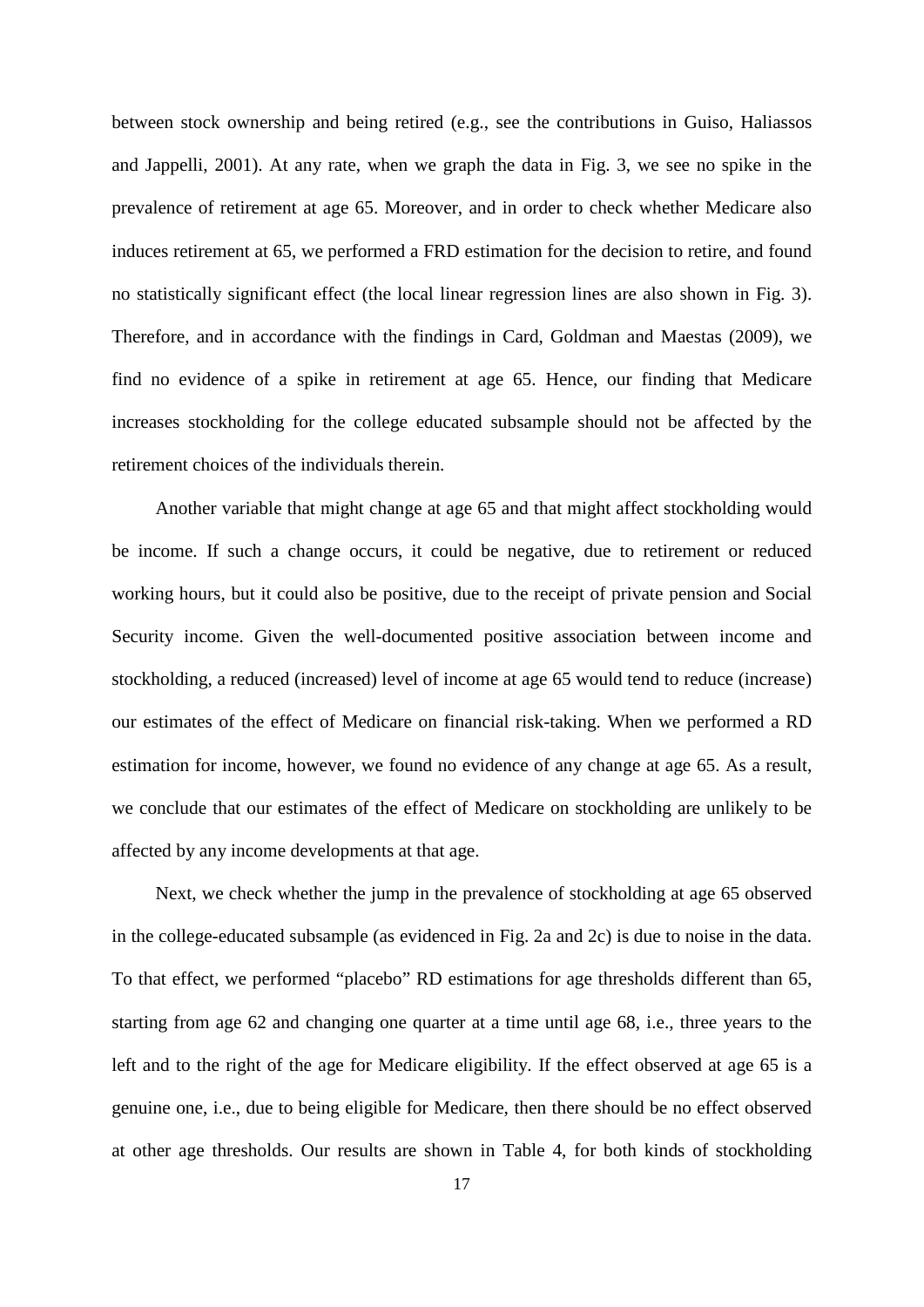(direct and through mutual funds, and total), and for both estimation methods (IK and local linear regression). We observe that, out of 96 possible combinations of age, stockholding mode and estimation method at ages other than 65, only in one case do we obtain a result significant at 5%, and in three more cases results significant at 10%. In contrast, and in line with the impact of Medicare on stockholding being genuine, the results at age 65 are clearly strong and statistically significant. Hence, we conclude that there is little evidence that our results are due to noisy changes in the data.

As discussed in Section 5 we chose to measure age in quarters for our baseline specifications. We also performed our FRD estimation, however, with age measured in months and bimonthly. The results for the former case are displayed in Table 5A, while those for the latter case in Table 5B. We observe that the IK results produce estimates that are still strongly statistically significant and somewhat smaller in magnitude than the ones discussed in Section 4, thus coming closer to the results obtained from the local linear regression method. The results using the latter method remain essentially the same.

One additional specification test suggested by LL is to perform the estimation using additional covariates. Such covariates should not affect the consistency of the estimates. However, they could make them more efficient. To that effect we added to our specification race, gender, a measure of whether the respondent has any health problems as indicated by having any limitations in activities of daily living (ADLs), whether the respondent is divorced or a widow (the base category for our sample of singles being never married), as well as dummies for each wave in order to capture any time effects. Our results are shown in Table 6. Consistent with the idea that variation in Medicare coverage near the age 65 threshold is approximately randomized, we found that our point estimates were not affected by the inclusion of these additional covariates. Moreover, the statistical significance of our results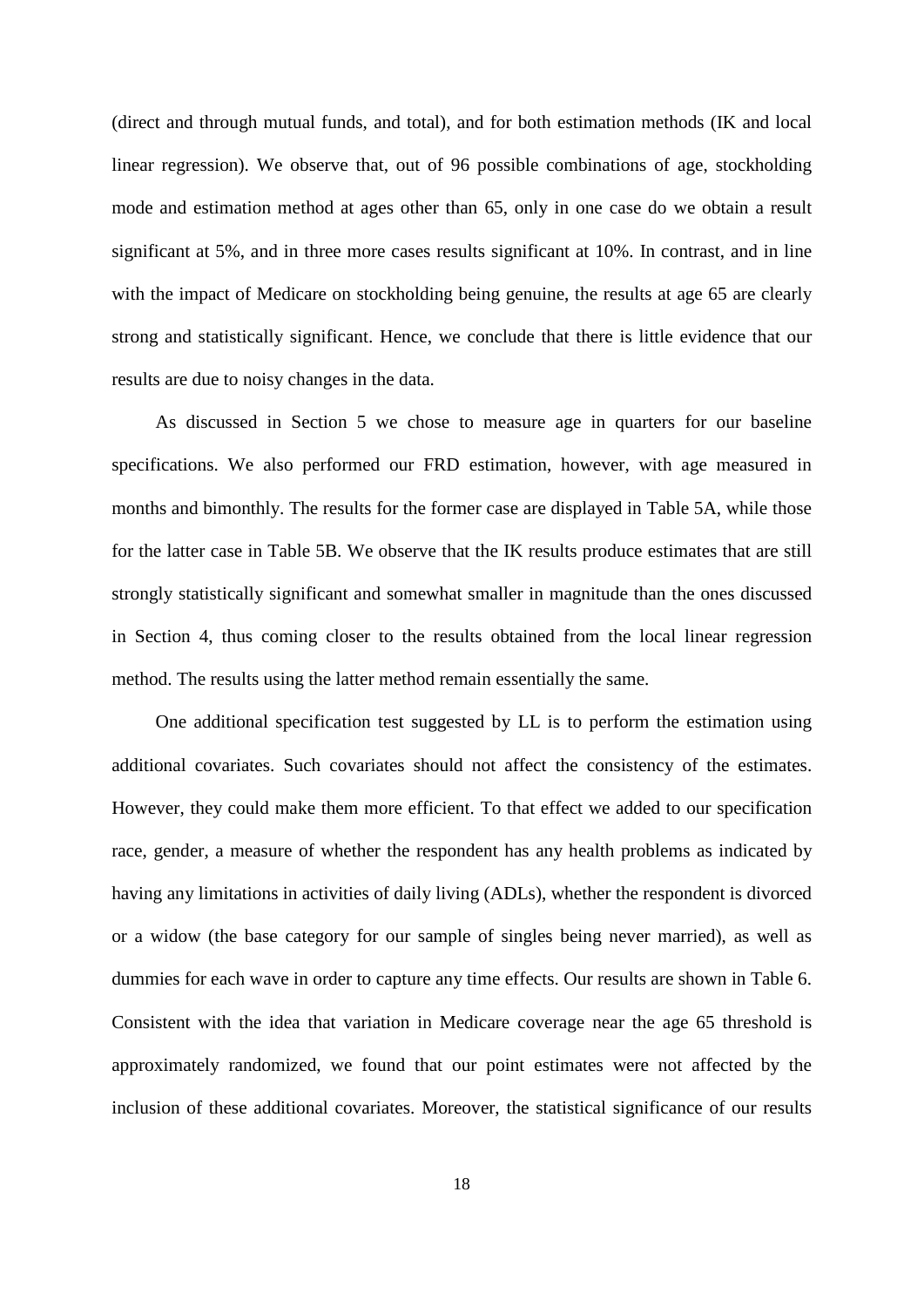becomes stronger, especially in the case of total stockholding; this is to be expected, given that the inclusion of covariates should make estimates less noisy.

We also tried a sharp RD estimation, which is the procedure that a number of papers use when dealing with the effects of Medicare (see, e.g., Card, Goldman and Maestas, 2008 and 2009). As is well known, the sharp RD estimate is smaller than the corresponding FRD one because it is not divided by the change in the probability of getting Medicare at age 65. As a result, we found slightly smaller effects of Medicare on stockholding (by about 5 percentage points), but they remained strongly statistically significant.

We then added to our sample of singles the couples in which both partners were born in the same quarter; hence, the discontinuity applies at the same time to both partners. These couples increased our sample by about 4%, and we found that our estimates remained the same.

In addition, we experimented with adding higher order age polynomial terms to our local regression specification, as recommended by LL. We tried polynomials of order two to order five, and our results did not change.

Furthermore, given that our outcome is a binary variable, we estimated non-linear binary choice models. As Medicare eligibility is also a binary variable that needs to be instrumented for an FRD estimation, we used a bivariate probit model in which the second equation had Medicare eligibility as an outcome and a dummy variable for being over 65 as the excluded instrument. We found that the marginal effects of Medicare on stockholding obtained through this model are very close to those obtained from the local linear regression.

Finally, we wanted to see if Medicare induced investment in less risky assets like bonds. If this were the case, then it would suggest that increased risk tasking due to reduced background risk might not be the only factor driving our results for stocks. We found, however, no effect of Medicare on bondholding, which is congruent with the interpretation of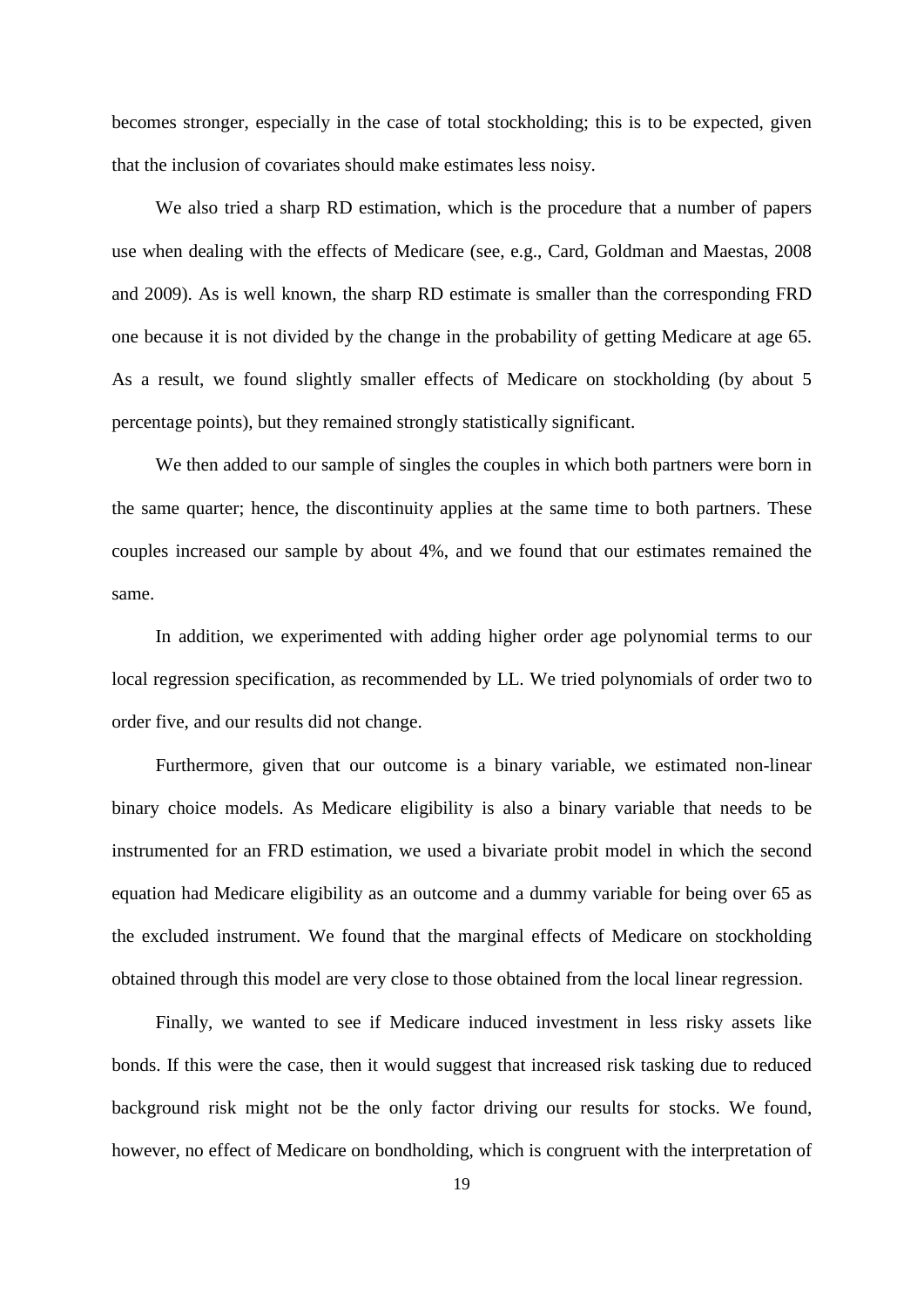its effect on stockholding as indicative of additional risk-tasking due to reduced risk in another domain of respondents' lives.

#### **6. Discussion and Conclusions**

Economic theory predicts that a reduction in health-related background risk should induce financial risk taking, particularly so for individuals subject to relatively low stock market participation costs. We investigate this largely understudied question by looking at older individuals, who control a significant fraction of society's economic resources, at the time they get covered by a comprehensive public health insurance program. In particular, we examine whether the onset of Medicare at age 65 induces stockholding. We use a regression discontinuity design that exploits the discontinuity in health insurance coverage due to the onset of Medicare and thus allows us to identify our causal effect of interest.

We find that Medicare eligibility has a quantitatively and statistically significant impact on stockholding for those who have at least some college education. In contrast, our results indicate that the onset of Medicare does not significantly alter the financial risk taking behavior of individuals with less than college education. Our results suggest that the reduction in background risk due to Medicare suffices for overcoming all stock market participation costs (both informational and pecuniary) when such costs are relatively low, as is the case for the higher educated.

Importantly, our estimates are likely to be conservative estimates of the true effect of Medicare on financial risk taking. This is so because households might anticipate the stockholding decision before age 65, and also because the influence of Medicare on financial risk taking might not be manifest itself immediately at age 65, but rather over a longer period.

Our findings suggest that future reforms to Medicare (e.g., with respect to the extent of coverage and/or the age of eligibility) are, inter alia, likely to influence individuals' financial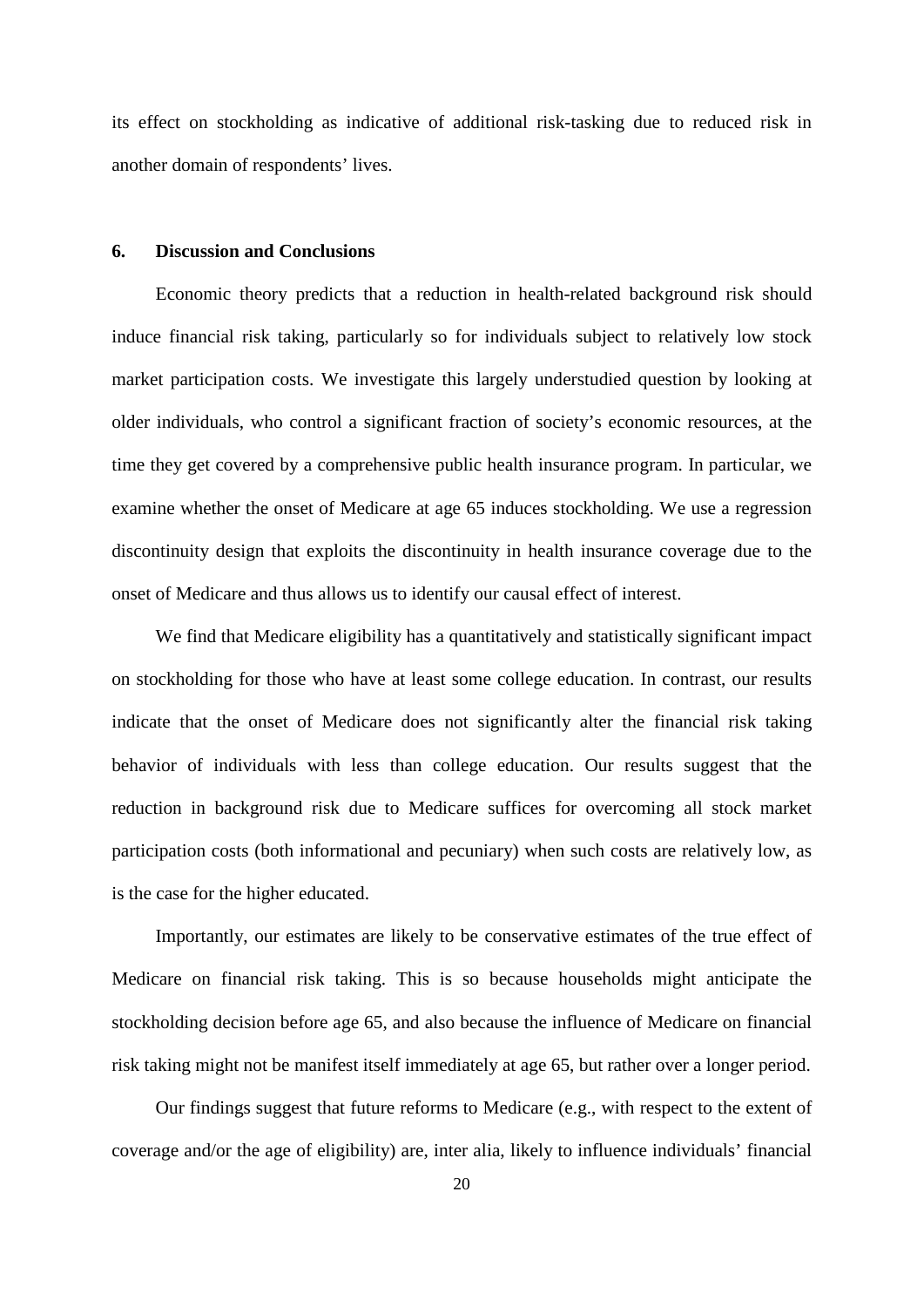risk taking behavior. Hence, policy-makers may want to take into account this implication when contemplating any such reforms. In addition, if they are concerned about the low prevalence of stock holding, then they need to examine the extent to which it is due to poor health insurance coverage. Finally, to the extent that our results can be generalized to include any kind of background risk (e.g., with respect to unemployment), they imply that facilitating broader insurance coverage for such risk may enhance financial risk taking.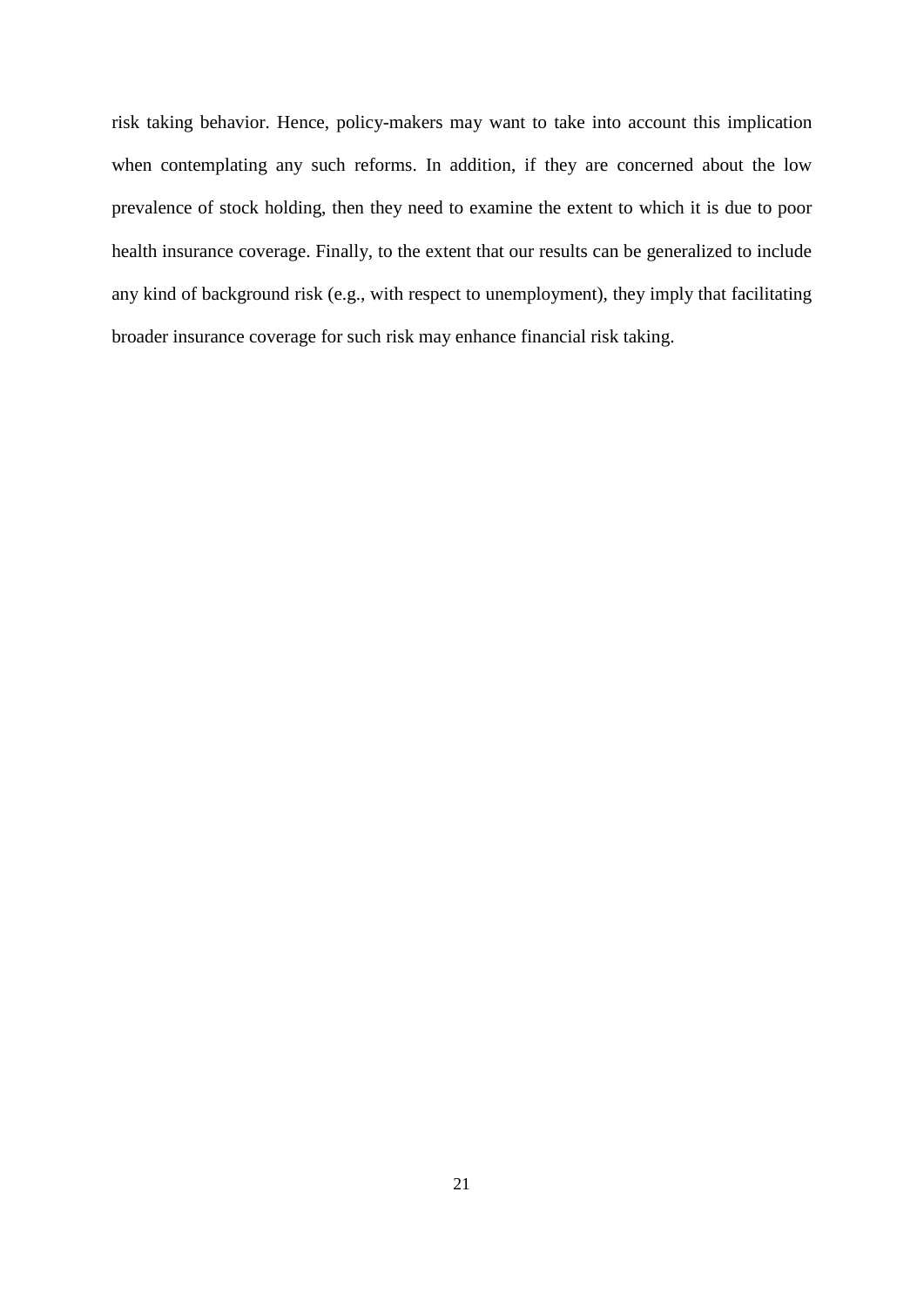#### **References**

Alemayehu, B. and K. E. Warner, 2004, "The Lifetime Distribution of Health Care Costs", *Health Services Research*, 39(3): 627-642.

Barcellos, S H. and M. Jacobson, 2014, "The Effects of Medicare on Medical Expenditure Risk and Financial Strain", NBER Working Paper No. 19954.

Bogan, V., 2008, "Stock market participation and the internet*", Journal of Financial and Quantitative Analysis*, 43: 191–212.

Card, D., C. Dobkin and N. Maestas, 2004, "The impact of nearly universal coverage on health care utilization: evidence from Medicare", NBER Working Paper. No. 10365.

Card, D., C. Dobkin and N. Maestas, 2008, "The impact of nearly universal coverage on health care utilization: evidence from Medicare", *American Economic Review*, 98(5), 2242-2258.

Card, D., C. Dobkin and N. Maestas, 2009, "Does Medicare save lives?", *Quarterly Journal of Economics*, 124(2): 597-636.

Centers for Medicare & Medicaid Services, 2013, *National Health Expenditures 2012 Highlights*. Available at: http://www.cms.gov/Research-Statistics-Data-and-Systems/Statistics-Trends-and-Reports/NationalHealthExpendData/downloads/highlights.pdf

Christelis, D., D. Georgarakos and M. Haliassos, 2011, "Stockholding: Participation, Location, and Participation Spillovers", *Journal of Banking and Finance*, 35(8): 1918-1930.

Congressional Budget Office, 2013, *The 2013 Long-Term Budget Outlook*. Available at: http://www.cbo.gov/sites/default/files/cbofiles/attachments/44521-LTBO2013\_0.pdf

Coile, C. and K. Milligan, 2009, "How Household Portfolios Evolve After Retirement: The Effect Of Aging And Health Shocks", Review of Income and Wealth, 55(2): 226-248.

Decker, S.L. and C. Rapaport, 2002, "Medicare and inequalities in health outcomes: the case of breast cancer", *Contemporary Economic Policy*, 20(1): 1-11.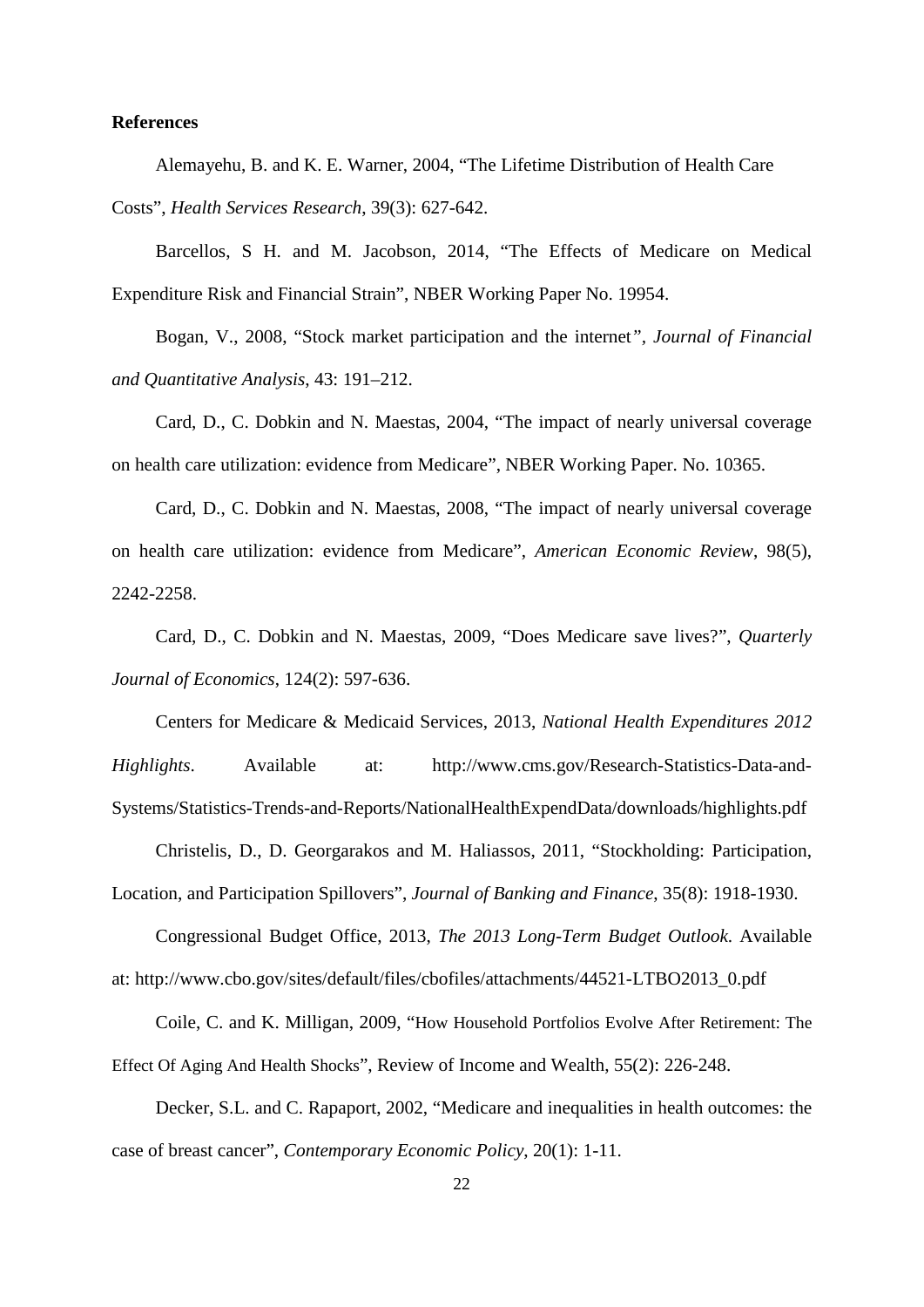De Nardi, M., French, E. and J. B. Jones, 2014, "Couples and Singles' Savings After Retirement", Institute of Fiscal Studies Working Paper, available at http://www.ifs.org.uk/uploads/cemmap/forms/CouplesandSingles14.pdf

Edwards, R. D., 2008, "Health Risk and Portfolio Choice", *Journal of Business & Economic Statistic*s, 26: 472-485.

Fairlie, R. W., K. Kapur and S. M. Gates, S, 2011 "Is employer-based health insurance a barrier to entrepreneurship?", *Journal of Health Economics*, 30 : 146-162.

Finkelstein, A. and R. McKnight, 2008, "What did Medicare do (and was it worth it)?", Journal of Public Economics, 92:1644-1668.

Goldman, D.P. and N. Maestas, 2013, "Medical expenditure risk and household portfolio choice", *Journal of Applied Econometrics*, 28(4): 527-550.

Gollier, C., and J. W. Pratt. 1996. "Risk Vulnerability and the Tempering Effect of Background Risk." *Econometrica*, 64(5): 1109-23.

Gruber, J. and B. C. Madrian, 2004, "Health Insurance, Labor Force Participation, and Job Choice: A Critical Review of the Literature", in Catherine McLaughlin, editor, *Health Policy and the Uninsured*, Washington, DC: Urban Institute Press.

Guiso, L., Jappelli, T., and D. Terlizzese, 1996, "Income Risk, Borrowing Constraints and Portfolio Choice", *American Economic Review*, 86(1):158-172.

Guiso, L., M. Haliassos, and T. Jappelli. (Eds.) 2002. *Household Portfolios*, Cambridge, MA: MIT Press.

Hahn, J., P. Todd and W. van der Klaauw, 2001, "Identification and estimation of treatment effects with a regression discontinuity design", *Econometrica*, 69(1): 201-09.

Haliassos, M., 2002, "Stockholding: Lessons from Theory and Computations", in L. Guiso, M. Haliassos, and T. Jappelli (eds), *Stockholding in Europe*, London: Palgrave Macmillan Press, 30-51.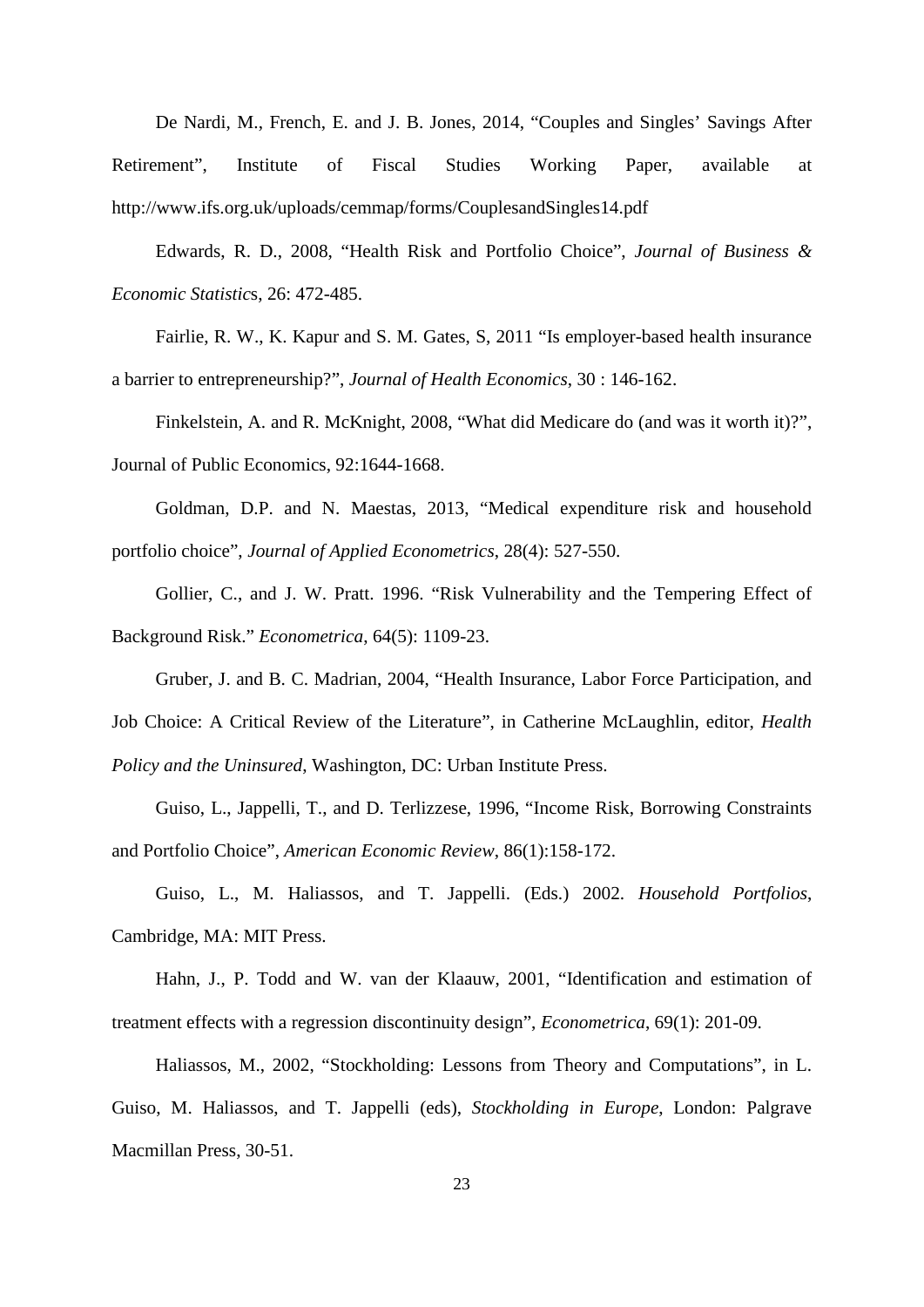Haliassos, M., and C. C. Bertaut, 1995, "Why Do So Few Hold Stocks?", *The Economic Journal*, 105: 1110-1129.

Heaton, J. and D. Lucas, 2000a, "Portfolio Choice in the Presence of Background Risk," *The Economic Journal*, 110:460: 1-26.

Himmelstein, D. U., Thorne, D., Warren, E., and S. Woolhandler, 2009, "Medical bankruptcy in the United States, 2007: results of a national study", *The American Journal of Medicine*, 2(8): 741-746.

Hong, H., J. Kubik and J. Stein, J., 2004, "Social interaction and stock market participation", *Journal of Finance*, 59: 137–163.

Hurd, M. 2002. "Portfolio Holdings by the Elderly", in *Household Portfolios*, ed. L. Guiso, Haliassos, M. and T. Jappelli, Cambridge, Mass.: MIT Press.

Imbens, G. and T. Lemieux, 2008, "Regression discontinuity designs: a guide to practice", *Journal of Econometrics*, 162(2): 615-35.

Imbens, G. and K. Kalyanaraman, 2012, "Optimal bandwidth choice for the regression discontinuity estimator", *Review of Economic Studies*, 79(3): 933-959.

Lee, D., 2008, "Randomized Experiments from Non-random Selection in U.S. House Elections", *Journal of Econometrics*, 142 (2): 675–697.

Lee, D. and T. Lemieux, 2010, "Regression Discontinuity Designs in Economics", *Journal of Economic Literature*, 48(2): 281-355.

Madrian, B. C., 2007, "The U.S. Health Care System and Labor Markets", in Jane Sneddon Little, editor, *Wanting It All: The Challenge of Reforming the U.S. Health Care System*, Boston: Federal Reserve Bank of Boston, 137-163.

Rosen, H., and S. Wu, 2004, "Portfolio Choice and Health Status," *Journal of Financial Economics*, 72: 457-484.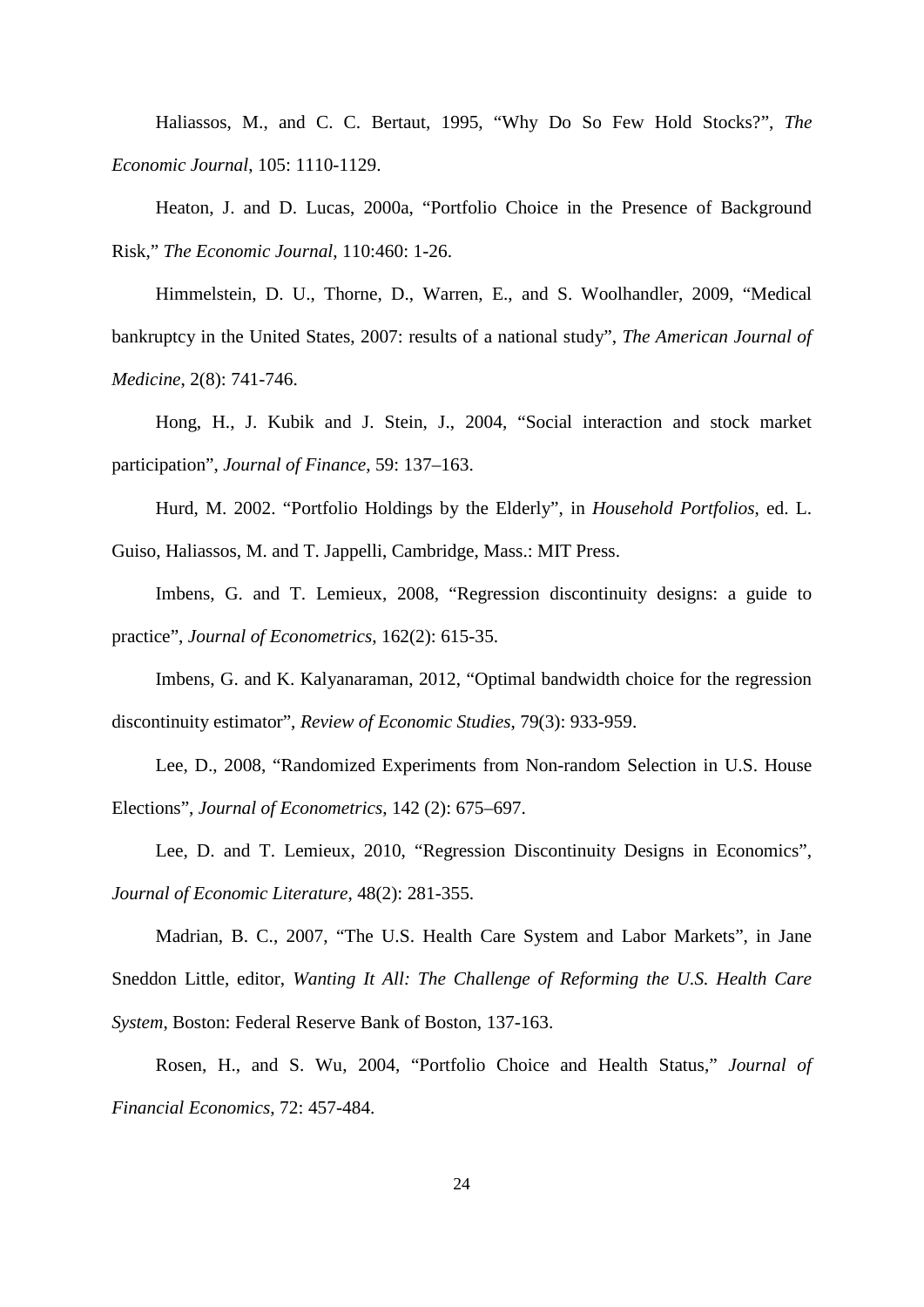Rubin, D., 1974, "Estimating Causal Effects of Treatments in Randomized and Nonrandomized Studies", *Journal of Educational Psychology*, 66(5): 688–701.

Viceira, L. M., 2001, "Optimal Portfolio Choice for Long-Horizon Investors with Nontradable Labor Income", *Journal of Finance*, 56(2): 433-470.

Vissing-Jørgensen, A., 2002, "Limited Asset Market Participation and the Elasticity of Intertemporal Substitution", *Journal of Political Economy*, 110(4): 825-853.

Webb, A. and N. Zhivan, 2010, "What is the Distribution of Lifetime Health Care

Costs from Age 65?", Center for Retirement Research working paper number 10-4.

Yogo, M. 2009. "Portfolio Choice in Retirement: Health Risk and the Demand for Annuities, Housing, and Risky Assets," NBER Working Paper No. 15307.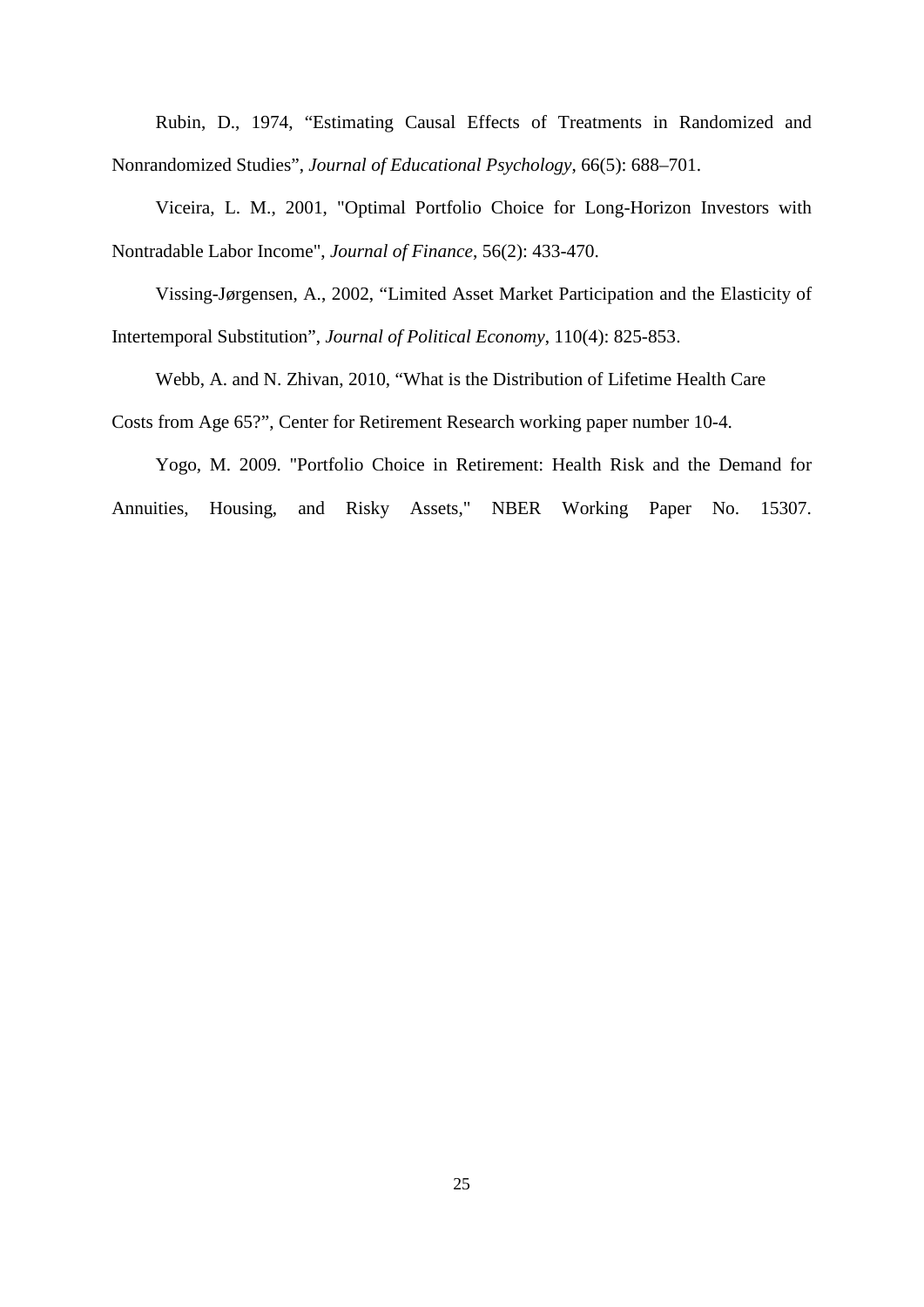**Figure 1. Medicare Coverage Rates**

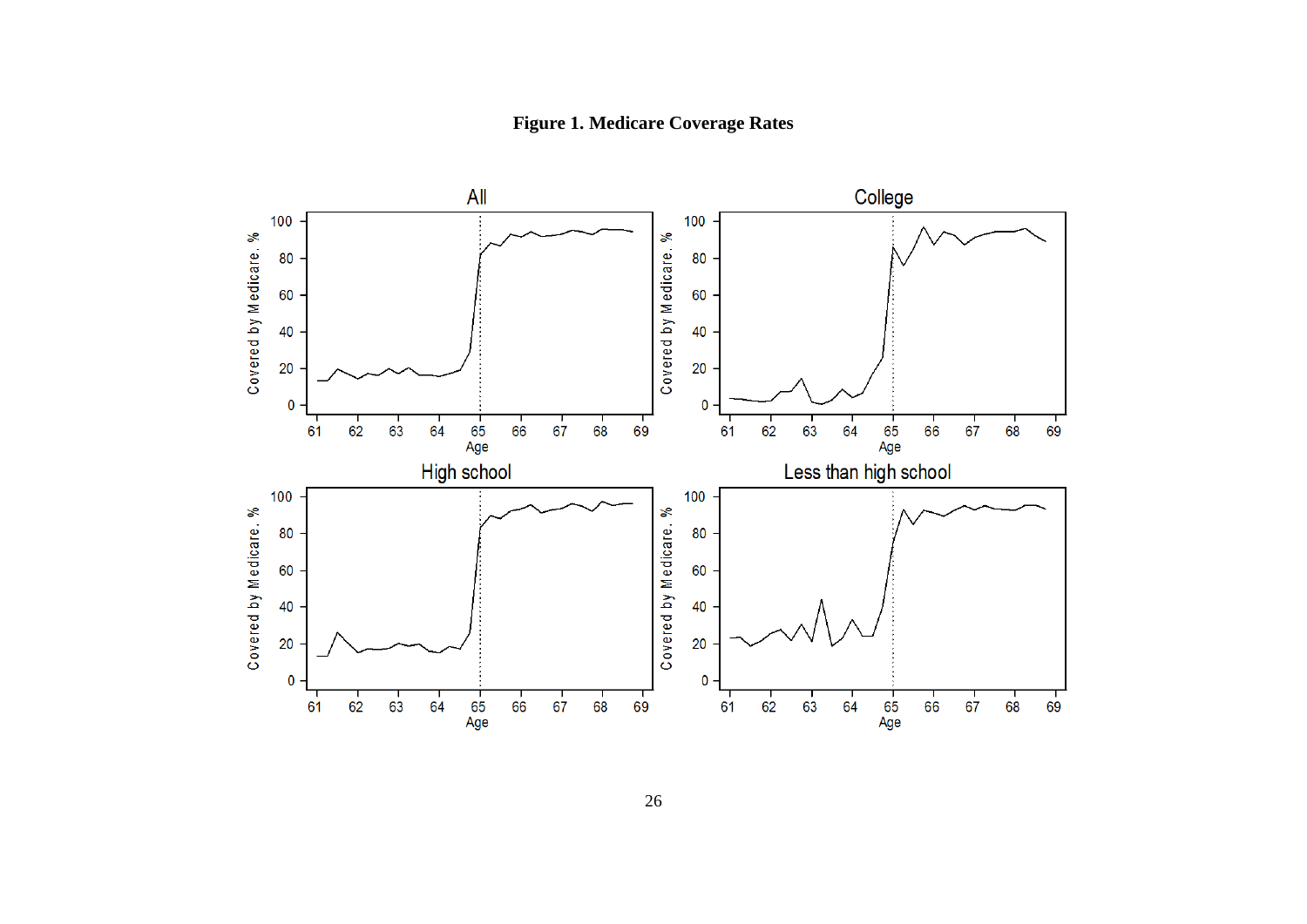

**Figure 2A. Rate of ownership of stocks held directly or through mutual funds**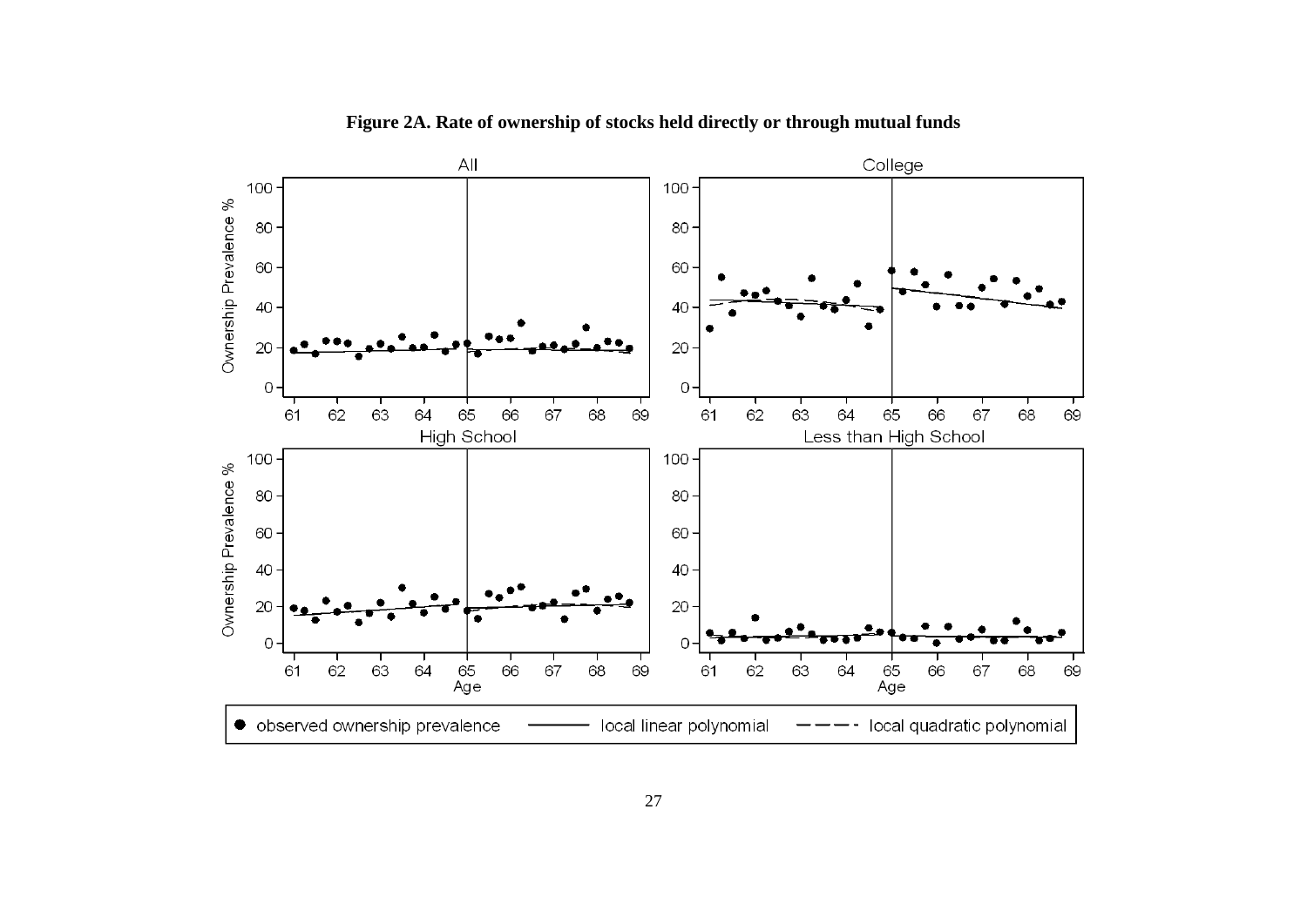

**Figure 2B. Rate of ownership of stocks held in any form**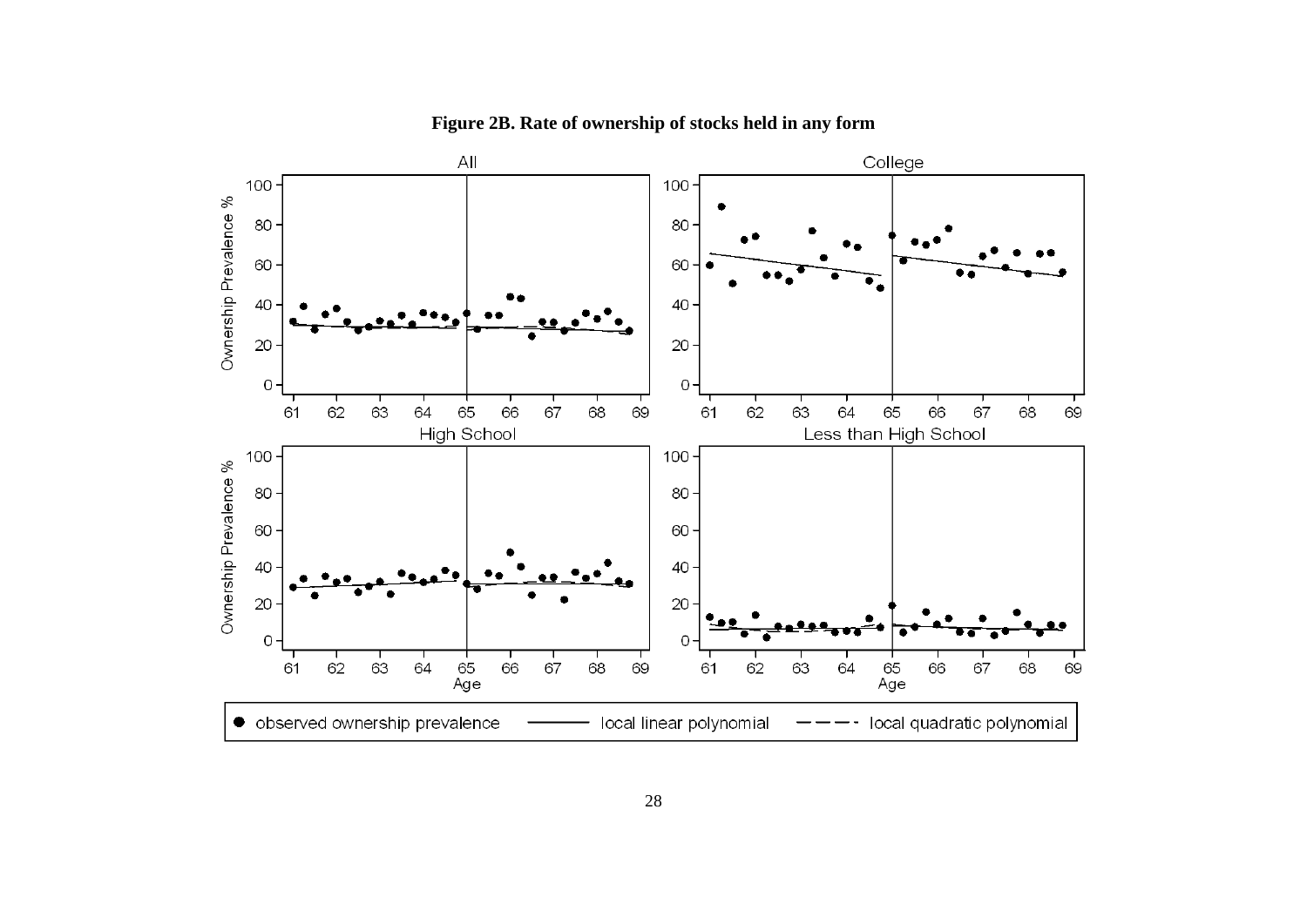

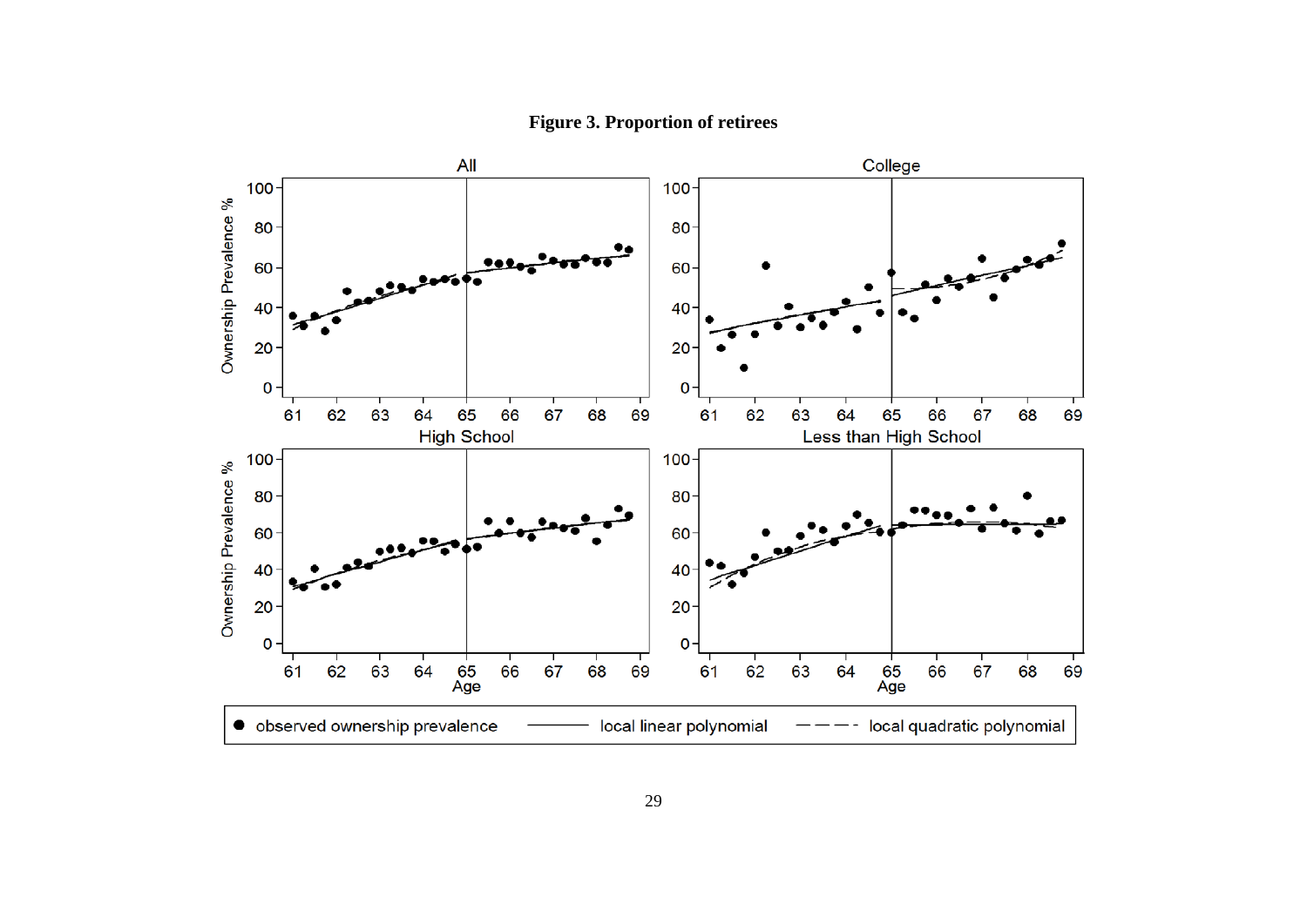| <b>Item</b>                                               | Whole<br><b>Sample</b> | Some college<br>education | <b>High School</b><br><b>Graduates</b> | Less than<br><b>High School</b><br><b>Education</b> |
|-----------------------------------------------------------|------------------------|---------------------------|----------------------------------------|-----------------------------------------------------|
| <b>Stocks held directly</b><br>or through mutual<br>funds | 21.4%                  | 43.9%                     | 21.2%                                  | 4.6%                                                |
| <b>Stocks held through</b><br><b>IRAs</b>                 | 22.2%                  | 44.5%                     | 22.2%                                  | 4.9%                                                |
| Stocks held in any<br>form                                | 32.9%                  | 62.9%                     | 33.3%                                  | 8.3%                                                |
| Number of<br>observations                                 | 11,584                 | 1,802                     | 6,469                                  | 3,313                                               |

## **Table 1. Ownership rate of stocks held in different investment vehicles, by education, singles aged 60-69**

**Notes:** Ownership rates are calculated using sample weights.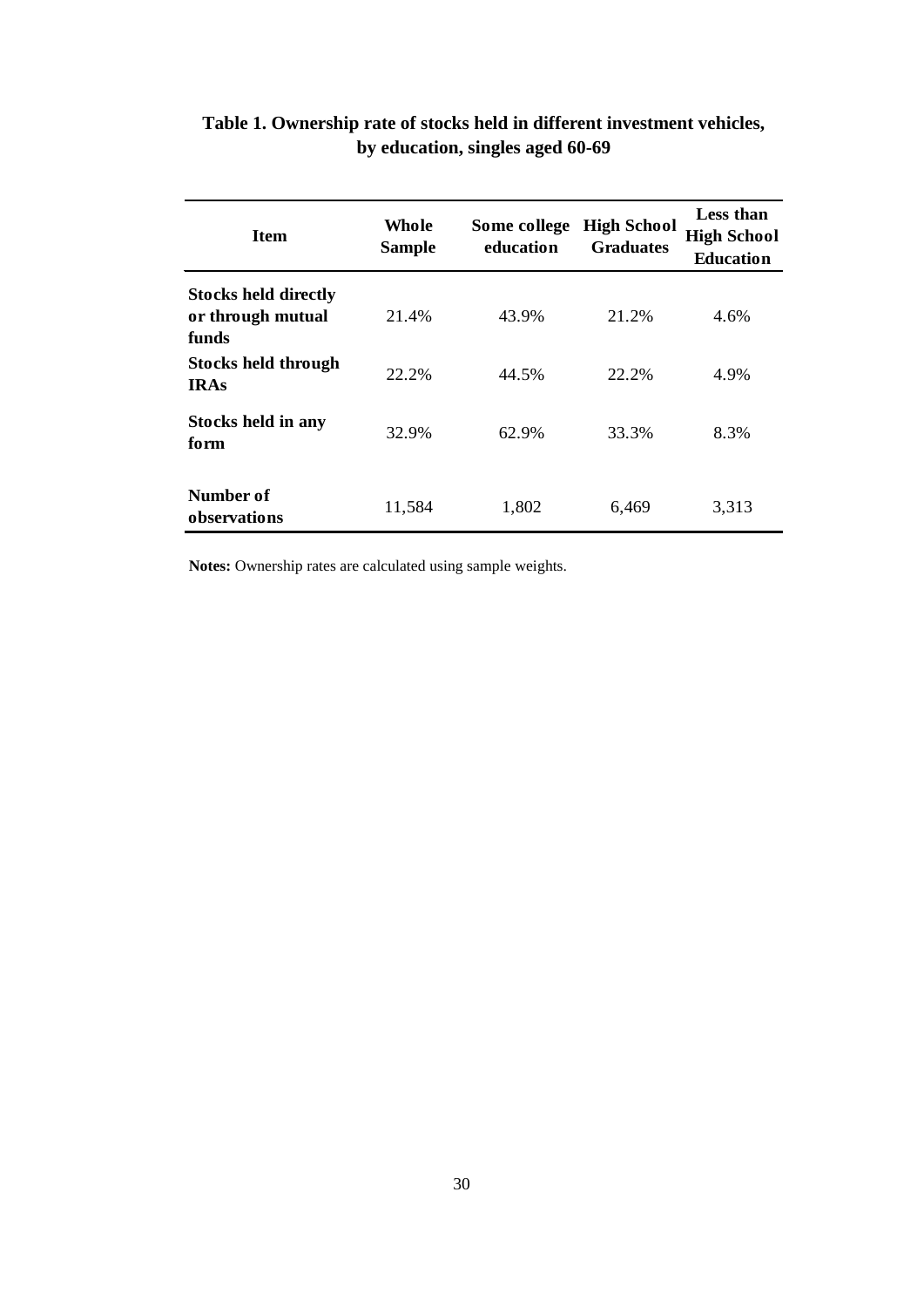| <b>Ages Included</b><br>in the     |                  |                   | <b>Full Sample</b>                      |                         | <b>Some College Education</b> |                      |                                         |                         |                    |                       | <b>High School Graduates</b>            |                         |                    | <b>Less than High School Education</b>      |                  |  |  |  |
|------------------------------------|------------------|-------------------|-----------------------------------------|-------------------------|-------------------------------|----------------------|-----------------------------------------|-------------------------|--------------------|-----------------------|-----------------------------------------|-------------------------|--------------------|---------------------------------------------|------------------|--|--|--|
| <b>Estimation</b><br><b>Sample</b> | Coeff.           | <b>Std. Error</b> | Optimal<br><b>Bandwidth</b><br>(months) | <b>Number</b><br>of obs | Coeff.                        | <b>Std. Error</b>    | Optimal<br><b>Bandwidth</b><br>(months) | <b>Number</b><br>of obs | Coeff.             | <b>Std. Error</b>     | Optimal<br><b>Bandwidth</b><br>(months) | <b>Number</b><br>of obs | Coeff.             | Optimal<br>Std. Error Bandwidth<br>(months) | Number<br>of obs |  |  |  |
|                                    |                  |                   |                                         |                         |                               |                      | Panel A. Imbens-Kalyanaraman Method     |                         |                    |                       |                                         |                         |                    |                                             |                  |  |  |  |
| 64-65                              | $-0.0448$ 0.0654 |                   | 14.29                                   | 2,327                   |                               | 0.3867 0.1961<br>**  | 30.15                                   | 350                     | $-0.2030$ $0.1271$ |                       | 8.13                                    | 1,291                   | $-0.0572$ 0.2466   | 9.06                                        | 686              |  |  |  |
| 63-66                              | $-0.0439$        | 0.0538            | 17.89                                   | 4,689                   |                               | $0.3881$ $0.2011$ *  | 13.96                                   | 726                     |                    | $-0.1289$ 0.0683 *    | 16.92                                   | 2,604                   | $-0.0653$ $0.0568$ | 25.40                                       | 1,359            |  |  |  |
| $62 - 67$                          | $-0.0439$        | 0.0539            | 17.82                                   | 6,996                   |                               | $0.2997$ $0.1456$ ** | 20.72                                   | 1,082                   | $-0.1269$ $0.0918$ |                       | 11.79                                   | 3,887                   | $-0.0347$ $0.0400$ | 52.26                                       | 2,027            |  |  |  |
| 61-68                              | $-0.0187$        | 0.0373            | 29.28                                   | 9,287                   |                               | $0.2675$ $0.1220$ ** | 26.61                                   | 1,454                   | $-0.0998$ $0.0613$ |                       | 19.88                                   | 5,177                   | $-0.0376$ 0.0407   | 41.21                                       | 2,656            |  |  |  |
| 60-69                              | $-0.0181$        | 0.0294            | 43.87                                   | 11,584                  |                               | $0.1828$ 0.0956 $*$  | 36.31                                   | 1,802                   | $-0.0527$ $0.0409$ |                       | 37.53                                   | 6,469                   | $-0.0424$ $0.0451$ | 35.34                                       | 3,313            |  |  |  |
|                                    |                  |                   |                                         |                         |                               |                      | <b>Panel B. Local Linear Regression</b> |                         |                    |                       |                                         |                         |                    |                                             |                  |  |  |  |
| 64-65                              | $-0.0515$        | 0.0596            | $-1.7$                                  | 2,327                   |                               | $0.3904$ $0.1965$ ** | $-1.1 -$                                | 350                     |                    | $-0.1511$ $0.0724$ ** | $\sim 10^{-1}$                          | 1,291                   | $-0.1223$ $0.0825$ | $-1.7$                                      | 686              |  |  |  |
| 63-66                              | $-0.0101$        | 0.0375            | $\sim 10^{-1}$                          | 4,689                   |                               | 0.2309 0.1145 **     | $-1.7$                                  | 726                     | $-0.0454$ $0.0474$ |                       | $-1.7$                                  | 2,604                   | $-0.0435$ 0.0499   | $-1.7$                                      | 1,359            |  |  |  |
| $62 - 67$                          | $-0.0182$        | 0.0243            | $\sim 10^{-1}$                          | 6,996                   |                               | $0.1281$ $0.0683$ *  | $-1.7 -$                                | 1,082                   | $-0.0430$ $0.0315$ |                       | $-1.7 -$                                | 3,887                   | $-0.0306$ $0.0333$ | $\sim 10^{-1}$                              | 2,027            |  |  |  |
| 61-68                              | $-0.0038$        | 0.0213            | $\sim 10^{-1}$                          | 9,287                   |                               | $0.1261$ $0.0597$ ** | $-1.7$                                  | 1,454                   | $-0.0332$ $0.0279$ |                       | $-0.7$                                  | 5,177                   | $-0.0161$ $0.0261$ | $-1.7$                                      | 2,656            |  |  |  |
| 60-69                              | 0.0103           | 0.0177            | $-1.7$                                  | 11,584                  |                               | 0.0791 0.0493        | $-1.7$                                  | 1,802                   | 0.0033 0.0235      |                       | $-1.7$                                  | 6,469                   | $-0.0120$ $0.0217$ | --                                          | 3,313            |  |  |  |

### **Table 2. Ownership of stocks directly or through mutual funds, Imbens-Kalyanaraman method and local linear regression, age measured in quarters**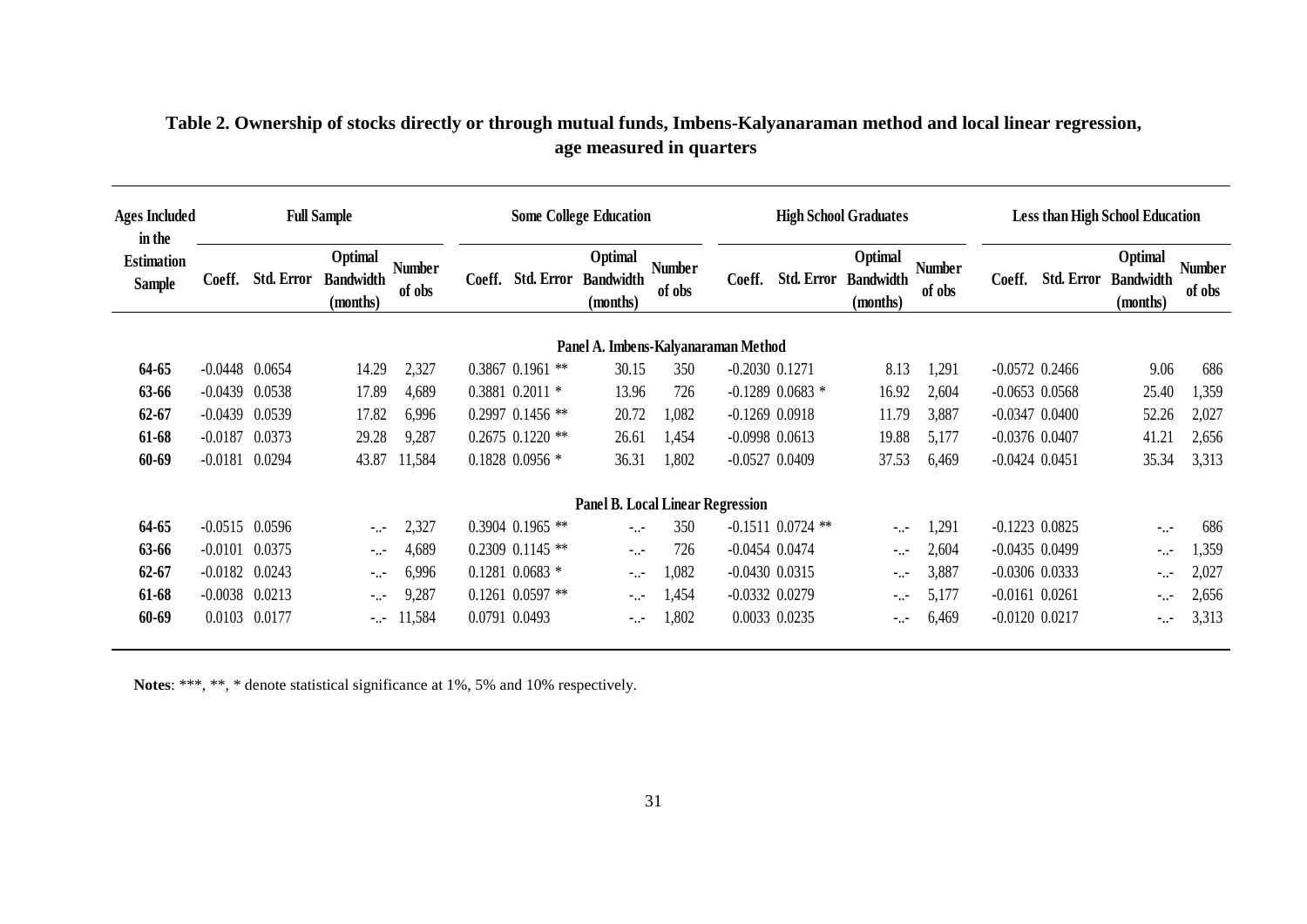| Ages Included<br>in the            |                    |                   | <b>Full Sample</b>                      |                         |        |                      | <b>Some College Education</b>           |                         |                    |                   | <b>High School Graduates</b>            |                         |                    | <b>Less than High School Education</b> |                                         |                  |
|------------------------------------|--------------------|-------------------|-----------------------------------------|-------------------------|--------|----------------------|-----------------------------------------|-------------------------|--------------------|-------------------|-----------------------------------------|-------------------------|--------------------|----------------------------------------|-----------------------------------------|------------------|
| <b>Estimation</b><br><b>Sample</b> | Coeff.             | <b>Std. Error</b> | Optimal<br><b>Bandwidth</b><br>(months) | <b>Number</b><br>of obs | Coeff. | <b>Std. Error</b>    | Optimal<br><b>Bandwidth</b><br>(months) | <b>Number</b><br>of obs | Coeff.             | <b>Std. Error</b> | Optimal<br><b>Bandwidth</b><br>(months) | <b>Number</b><br>of obs | Coeff.             | <b>Std. Error</b>                      | Optimal<br><b>Bandwidth</b><br>(months) | Number<br>of obs |
|                                    |                    |                   |                                         |                         |        |                      | Panel A. Imbens-Kalyanaraman Method     |                         |                    |                   |                                         |                         |                    |                                        |                                         |                  |
| 64-65                              | $-0.0061$          | 0.0837            | 12.52                                   | 2,327                   |        | $0.5221$ $0.2684$ *  | 11.44                                   | 350                     | $-0.1181$ $0.0868$ |                   | 22.44                                   | 1,291                   |                    | 0.1975 0.3353                          | 7.23                                    | 686              |
| 63-66                              | $-0.0219$          | 0.0579            | 19.25                                   | 4,689                   |        | $0.3242$ 0.1499 **   | 20.71                                   | 726                     | $-0.0955$ 0.0733   |                   | 19.21                                   | 2,604                   | $-0.0672$ 0.0969   |                                        | 17.13                                   | 1,359            |
| $62 - 67$                          | $-0.0243$          | 0.0600            | 18.52                                   | 6,996                   |        | $0.5034$ $0.2175$ ** | 13.51                                   | 1,082                   | $-0.1168$ $0.0809$ |                   | 16.45                                   | 3,887                   | $-0.0271$ $0.0739$ |                                        | 23.64                                   | 2,027            |
| 61-68                              | $-0.0173$ $0.0409$ |                   | 32.01                                   | 9,287                   |        | $0.3046$ $0.1362$ ** | 23.66                                   | 1,454                   | $-0.0655$ 0.0577   |                   | 27.49                                   | 5,177                   | $-0.0072$ 0.0558   |                                        | 36.04                                   | 2,656            |
| 60-69                              | $-0.0146$ 0.0349   |                   | 42.26                                   | 11,584                  |        | $0.1587 0.0937$ *    | 37.59                                   | 1,802                   | $-0.0412$ $0.0434$ |                   | 45.18                                   | 6,469                   | $-0.0064$ $0.0519$ |                                        | 40.33                                   | 3,313            |
|                                    |                    |                   |                                         |                         |        |                      | <b>Panel B. Local Linear Regression</b> |                         |                    |                   |                                         |                         |                    |                                        |                                         |                  |
| 64-65                              | $-0.0109$          | 0.0697            | $\sim$                                  | 2,327                   |        | $0.4831$ $0.2036$ ** | $-1.7$                                  | 350                     | $-0.1145$ $0.0856$ |                   | 7.77                                    | 1,291                   | $-0.1159$ $0.1013$ |                                        | $-1.7$                                  | 686              |
| 63-66                              | $-0.0101$          | 0.0432            | $\sim$                                  | 4,689                   |        | $0.2170$ 0.1134 $*$  | 1.11                                    | 726                     | $-0.0507$ $0.0554$ |                   | $-1.7 -$                                | 2,604                   |                    | 0.0013 0.0628                          | $\sim 10^{-1}$                          | 1,359            |
| $62 - 67$                          | $-0.0031$          | 0.0278            | $\sim$                                  | 6,996                   |        | $0.1238$ 0.0655 $*$  | $\sim 1.1$                              | 1,082                   | $-0.0188$ $0.0368$ |                   | $-1.7$                                  | 3,887                   | $-0.0075$ 0.0404   |                                        | $-1.1 -$                                | 2,027            |
| 61-68                              | 0.0105             | 0.0240            | $\sim$                                  | 9,287                   |        | $0.1380$ $0.0573$ ** | 7.77                                    | 1,454                   | $-0.0264$ $0.0321$ |                   | $-1.7 -$                                | 5,177                   |                    | 0.0229 0.0327                          | $-1.1 -$                                | 2,656            |
| 60-69                              | 0.0231             | 0.0200            | $-1.7$                                  | 11,584                  |        | $0.0989$ $0.0482$ ** | 1.11                                    | 1,802                   |                    | 0.0082 0.0269     | $\sim$                                  | 6,469                   |                    | 0.0200 0.0263                          | $-1.1 -$                                | 3,313            |

### **Table 3. Ownership of stocks held in any form, Imbens-Kalyanaraman method and local linear regression, age measured in quarters**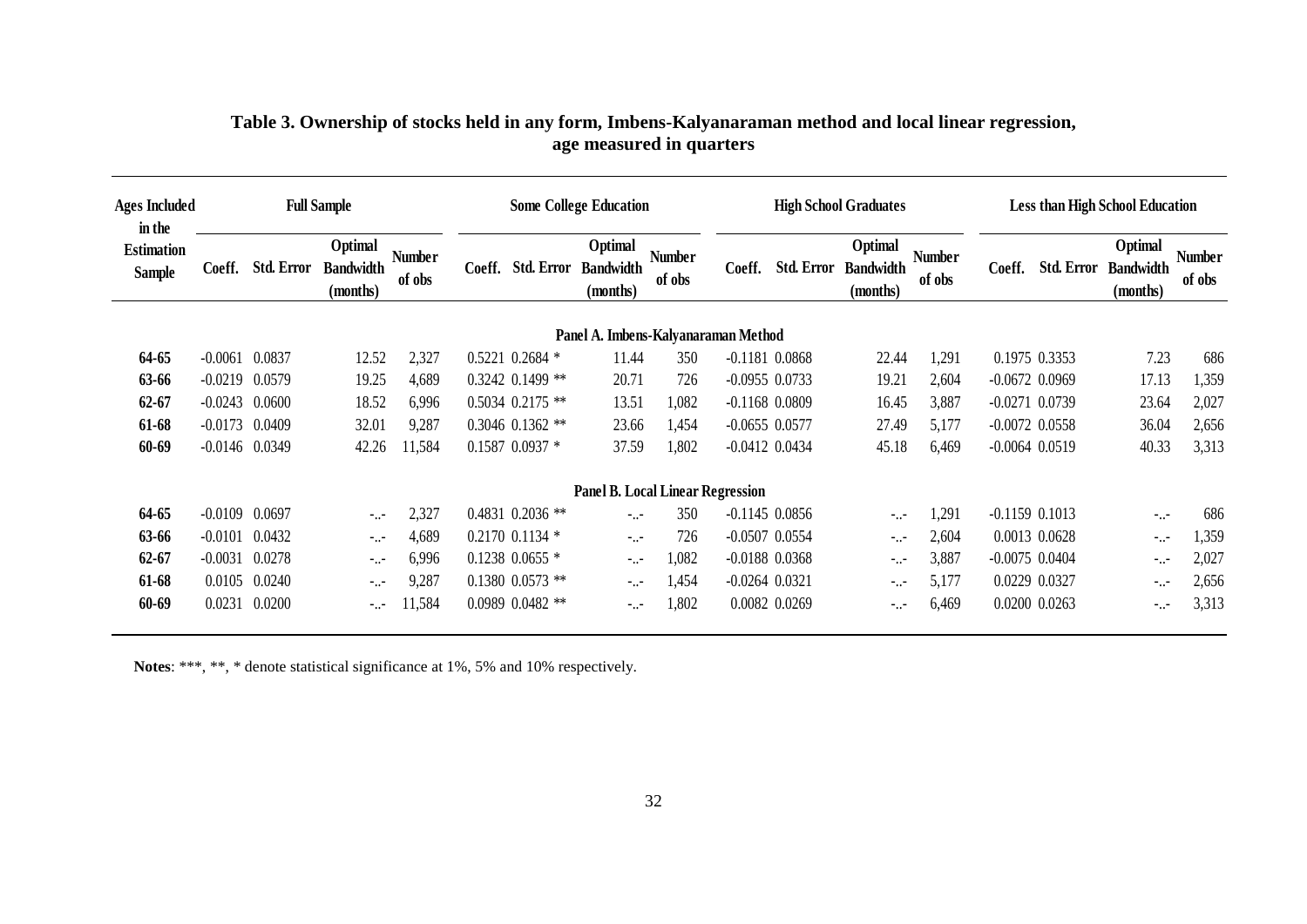|                      |          | Stocks held directly or through mutual funds |          |                                   |          | Stocks held in any form            |                                   |                   |  |  |  |  |
|----------------------|----------|----------------------------------------------|----------|-----------------------------------|----------|------------------------------------|-----------------------------------|-------------------|--|--|--|--|
| <b>Threshold age</b> |          | Imbens -<br>Kalyanaraman<br>method           |          | <b>Local linear</b><br>regression |          | Imbens -<br>Kalyanaraman<br>method | <b>Local linear</b><br>regression |                   |  |  |  |  |
|                      | Coeff.   | <b>Std. Error</b>                            |          | Coeff. Std. Error                 | Coeff.   | <b>Std. Error</b>                  |                                   | Coeff. Std. Error |  |  |  |  |
| 62 years             | 11.343   | 81.495                                       | 0.364    | 0.750                             | 1.367    | 9.973                              | 0.346                             | 0.702             |  |  |  |  |
| 62 years, 1 quarter  | $-1.272$ | 2.888                                        | 0.264    | 1.074                             | $-4.424$ | 4.468                              | 1.351                             | 1.099             |  |  |  |  |
| 62 years, 2 quarters | $-2.157$ | 4.592                                        | 0.361    | 1.524                             | $-3.589$ | 5.863                              | 0.493                             | 1.498             |  |  |  |  |
| 62 years, 3 quarters | $-1.345$ | 8.326                                        | $-0.776$ | 2.198                             | $-5.603$ | 40.971                             | $-1.986$                          | 2.772             |  |  |  |  |
| 63 years             | $-0.917$ | 0.866                                        |          | -4.810 12.126                     | $-2.239$ | 1.936                              |                                   | -9.289 22.762     |  |  |  |  |
| 63 years, 1 quarter  | $-0.330$ | 0.385                                        | 1.051    | 0.998                             | $-0.768$ | $0.410*$                           | 2.195                             | $1.289*$          |  |  |  |  |
| 63 years, 2 quarters | 0.385    | 0.533                                        | $-0.042$ | 0.364                             | $-0.155$ | 0.571                              | 0.455                             | 0.397             |  |  |  |  |
| 63 years, 3 quarters | $-0.774$ | 4.965                                        | 0.144    | 0.227                             | $-0.275$ | 0.682                              | 0.323                             | 0.237             |  |  |  |  |
| 64 years             | 0.097    | 0.954                                        | 0.099    | 0.157                             | $-0.334$ | 0.796                              | 0.254                             | 0.166             |  |  |  |  |
| 64 years, 1 quarter  |          | 39.884 638.122                               | $-0.009$ | 0.109                             | $-5.021$ | 7.545                              | 0.010                             | 0.110             |  |  |  |  |
| 64 years, 2 quarters | $-0.386$ | 0.308                                        | $-0.013$ | 0.084                             | $-1.248$ | 0.775                              | $-0.018$                          | 0.084             |  |  |  |  |
| 64 years, 3 quarters | 0.077    | 0.093                                        | 0.080    | 0.070                             | $-0.082$ | 0.178                              | 0.052                             | 0.068             |  |  |  |  |
| 65 years             | 0.267    | $0.122**$                                    | 0.126    | $0.060**$                         | 0.305    | $0.136**$                          | 0.138                             | $0.057**$         |  |  |  |  |
| 65 years, 1 quarter  | 0.092    | 0.154                                        | 0.086    | 0.075                             | 0.078    | 0.152                              | 0.105                             | 0.071             |  |  |  |  |
| 65 years, 2 quarters | 0.440    | 0.345                                        | 0.153    | $0.086*$                          | 0.416    | 0.330                              | 0.175                             | $0.081$ **        |  |  |  |  |
| 65 years, 3 quarters | 0.419    | 0.507                                        | 0.036    | 0.108                             | $-0.740$ | 1.240                              | 0.156                             | 0.101             |  |  |  |  |
| 66 years             | 0.413    | 0.252                                        | $-0.072$ | 0.173                             | 0.096    | 0.260                              | 0.110                             | 0.154             |  |  |  |  |
| 66 years, 1 quarter  | $-0.170$ | 0.754                                        | 0.129    | 0.240                             | 0.012    | 0.329                              | 0.145                             | 0.215             |  |  |  |  |
| 66 years, 2 quarters | 0.609    | 0.693                                        | $-0.198$ | 0.449                             | 2.442    | 2.168                              | $-0.427$                          | 0.443             |  |  |  |  |
| 66 years, 3 quarters | 0.022    | 0.402                                        | 0.114    | 1.138                             | 1.981    | 3.498                              | $-0.782$                          | 1.273             |  |  |  |  |
| 67 years             | $-0.150$ | 0.323                                        |          | $-6.517$ 52.452                   | $-0.212$ | 0.514                              |                                   | $-6.382$ 50.787   |  |  |  |  |
| 67 years, 1 quarter  | $-0.213$ | 0.422                                        | $-0.956$ | 2.368                             | $-0.387$ | 1.282                              | $-0.599$                          | 2.173             |  |  |  |  |
| 67 years, 2 quarters | $-0.038$ | 5.021                                        | 0.170    | 0.976                             | 2.352    | 6.283                              | $-0.322$                          | 0.974             |  |  |  |  |
| 67 years, 3 quarters | $-0.282$ | 9.741                                        | 0.146    | 0.604                             | 2.993    | 11.530                             | $-0.143$                          | 0.598             |  |  |  |  |
| 68 years             | 0.236    | 3.815                                        | 0.192    | 0.434                             | 1.013    | 4.090                              | 0.060                             | 0.431             |  |  |  |  |
|                      |          |                                              |          |                                   |          |                                    |                                   |                   |  |  |  |  |

### **Table 4. Placebo tests of alternative age thresholds, college educated subsample**

**Notes**: \*\*\*, \*\*, \* denote statistical significance at 1%, 5% and 10% respectively. The estimation sample includes those aged from 61 to 68 years. Age is measured in years and quarters completed.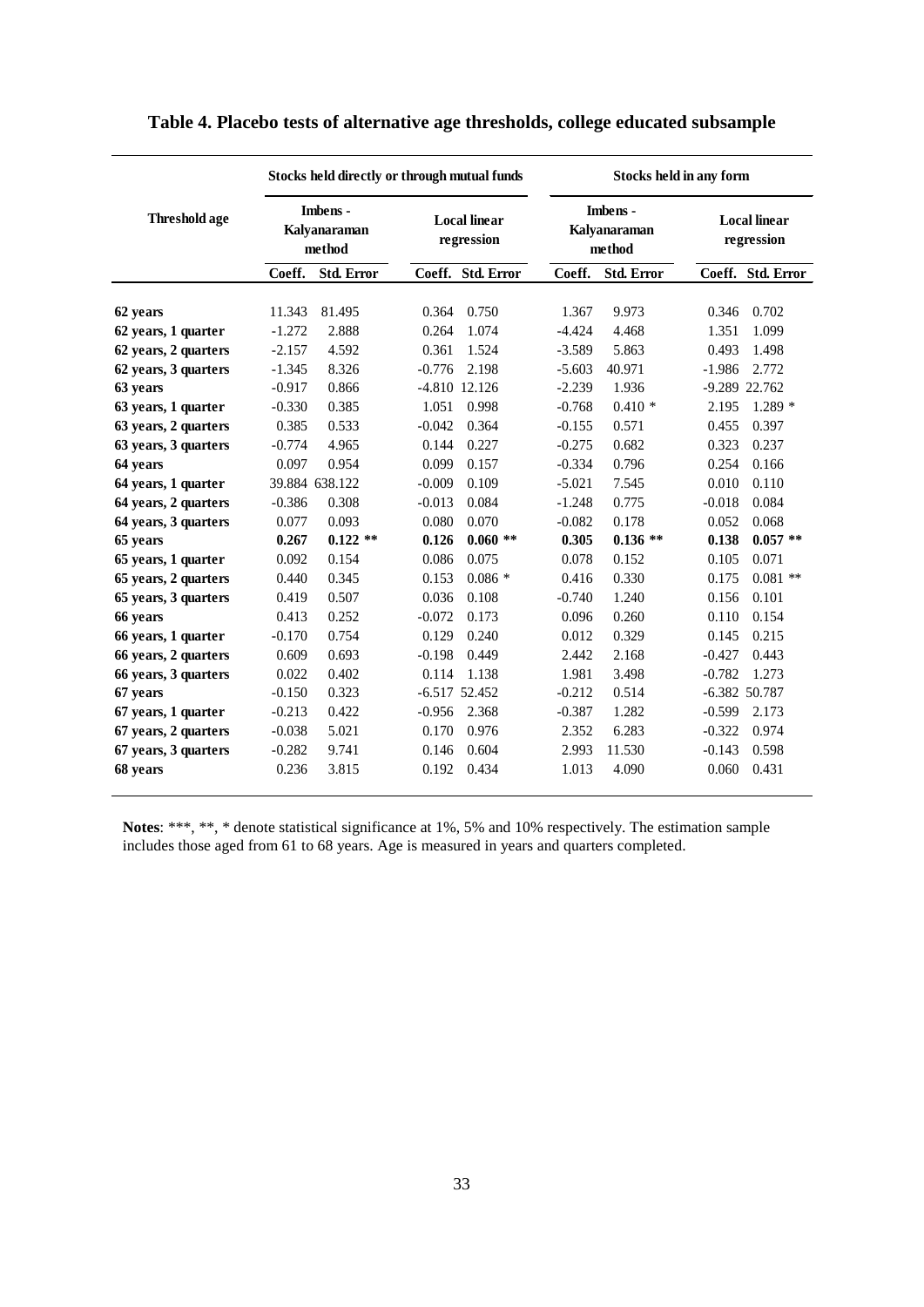| <b>Ages Included</b><br>in the     |                    |                   | <b>Full Sample</b>                      |                         |               |                      | <b>Some College Education</b>                                              |                         |                    |                    | <b>High School Graduates</b>                       |                         | <b>Less than High School Education</b> |               |                                                    |                         |  |  |
|------------------------------------|--------------------|-------------------|-----------------------------------------|-------------------------|---------------|----------------------|----------------------------------------------------------------------------|-------------------------|--------------------|--------------------|----------------------------------------------------|-------------------------|----------------------------------------|---------------|----------------------------------------------------|-------------------------|--|--|
| <b>Estimation</b><br><b>Sample</b> |                    | Coeff. Std. Error | Optimal<br><b>Bandwidth</b><br>(months) | <b>Number</b><br>of obs |               |                      | Optimal<br>Coeff. Std. Error Bandwidth<br>(months)                         | <b>Number</b><br>of obs |                    |                    | Optimal<br>Coeff. Std. Error Bandwidth<br>(months) | <b>Number</b><br>of obs |                                        |               | Optimal<br>Coeff. Std. Error Bandwidth<br>(months) | <b>Number</b><br>of obs |  |  |
|                                    |                    |                   |                                         |                         |               |                      | Panel A.1. Age measured in months, Imbens-Kalvanaraman Method              |                         |                    |                    |                                                    |                         |                                        |               |                                                    |                         |  |  |
| 64-65                              | $-0.0341$ 0.0897   |                   | 7.91                                    | 2,327                   | 0.2762 0.2322 |                      | 7.18                                                                       | 350                     | $-0.0976$ $0.0844$ |                    | 10.80                                              | 1,291                   | $-0.1701$ $0.3040$                     |               | 6.78                                               | 686                     |  |  |
| 63-66                              | $-0.0374$ 0.0493   |                   | 18.87                                   | 4,689                   |               | $0.3391$ $0.1693$ ** | 14.39                                                                      | 726                     | $-0.0987$ $0.0621$ |                    | 18.21                                              | 2,604                   | $-0.0905$ $0.0760$                     |               | 18.55                                              | 1,359                   |  |  |
| $62 - 67$                          | $-0.0195$ 0.0330   |                   | 35.20                                   | 6.996                   |               | $0.2817$ 0.1326 **   | 21.88                                                                      | 1.082                   | $-0.1019$ $0.0634$ |                    | 17.54                                              | 3,887                   | $-0.0757$ 0.0646                       |               | 21.65                                              | 2,027                   |  |  |
| 61-68                              | $-0.0264$ 0.0408   |                   | 24.81                                   | 9,287                   |               | $0.1703$ $0.0865$ ** | 41.12                                                                      | 1.454                   | $-0.0816$ $0.0541$ |                    | 22.95                                              | 5.177                   | $-0.0397$ $0.0439$                     |               | 36.23                                              | 2,656                   |  |  |
| 60-69                              | $-0.0166$ 0.0296   |                   | 42.91                                   | 11,584                  |               | $0.2133$ $0.1045$ ** | 31.01                                                                      | 1,802                   | $-0.0480$ $0.0393$ |                    | 39.82                                              | 6,469                   | $-0.0393$ $0.0432$                     |               | 37.07                                              | 3,313                   |  |  |
|                                    |                    |                   |                                         |                         |               |                      | Panel A.2. Age measured in months, Local Linear Regression                 |                         |                    |                    |                                                    |                         |                                        |               |                                                    |                         |  |  |
| 64-65                              | $-0.0450$ $0.0570$ |                   | $-1.7 -$                                | 2,327                   |               | 0.3367 0.1748 *      | $-1.1 -$                                                                   | 350                     |                    | $-0.1234$ 0.0693 * | $-1.7 -$                                           | 1,291                   | $-0.1236$ 0.0839                       |               | $-1.7$                                             | 686                     |  |  |
| 63-66                              | $-0.0102$ 0.0370   |                   | $-1.7$                                  | 4,689                   |               | $0.2369$ $0.1126$ ** | $-1.1 -$                                                                   | 726                     | $-0.0459$ $0.0470$ |                    | $\sim 10^{-1}$                                     | 2,604                   | $-0.0423$ 0.0489                       |               | $-1.7$                                             | 1,359                   |  |  |
| $62 - 67$                          | $-0.0179$ $0.0241$ |                   | $-1.7 -$                                | 6,996                   |               | $0.1346$ $0.0683$ ** | $-1.7 -$                                                                   | 1,082                   | $-0.0424$ $0.0313$ |                    | $-1.7 -$                                           | 3,887                   | $-0.0304$ $0.0328$                     |               | --                                                 | 2,027                   |  |  |
| 61-68                              | $-0.0038$ $0.0211$ |                   | $-1.7 -$                                | 9,287                   |               | $0.1282$ 0.0596 **   | $-1.7 -$                                                                   | 1,454                   | $-0.0327$ $0.0277$ |                    | --                                                 | 5,177                   | $-0.0151$ $0.0259$                     |               | $-1.7$                                             | 2,656                   |  |  |
| 60-69                              |                    | 0.0105 0.0176     | $-1.7 -$                                | 11,584                  |               | $0.0837$ $0.0492$ *  | $-1.7 -$                                                                   | 1,802                   |                    | 0.0031 0.0233      | $-1.7$                                             | 6,469                   | $-0.0116$ $0.0215$                     |               | $-1.7 -$                                           | 3,313                   |  |  |
|                                    |                    |                   |                                         |                         |               |                      | Panel B.1. Age measured in bimonthly intervals, Imbens-Kalyanaraman Method |                         |                    |                    |                                                    |                         |                                        |               |                                                    |                         |  |  |
| 64-65                              | $-0.1955$ 0.1646   |                   | 4.87                                    | 2,327                   | 0.1262 0.4149 |                      | 5.94                                                                       | 350                     | $-0.0894$ $0.0829$ |                    | 12.21                                              | 1,291                   |                                        | 0.0284 0.8519 | 6.04                                               | 686                     |  |  |
| 63-66                              | $-0.0351$ $0.0517$ |                   | 18.10                                   | 4,689                   |               | 0.3587 0.1963 *      | 13.50                                                                      | 726                     | $-0.0910$ $0.0631$ |                    | 18.18                                              | 2,604                   | $-0.0734$ 0.0646                       |               | 21.92                                              | 1,359                   |  |  |
| $62 - 67$                          | $-0.0178$ 0.0384   |                   | 27.58                                   | 6,996                   |               | $0.2823$ 0.1363 **   | 21.98                                                                      | 1,082                   | $-0.0896$ $0.0625$ |                    | 18.37                                              | 3,887                   | $-0.0692$ $0.0608$                     |               | 23.21                                              | 2,027                   |  |  |
| 61-68                              | $-0.0180$ 0.0385   |                   | 27.40                                   | 9,287                   |               | $0.1822$ $0.0952$ *  | 36.02                                                                      | 1,454                   | $-0.0720$ $0.0549$ |                    | 22.55                                              | 5,177                   | $-0.0395$ $0.0426$                     |               | 38.03                                              | 2,656                   |  |  |
| 60-69                              | $-0.0189$ $0.0311$ |                   | 39.09                                   | 11,584                  |               | $0.1796$ 0.0941 $*$  | 36.50                                                                      | 1,802                   | $-0.0459$ 0.0396   |                    | 39.17                                              | 6,469                   | $-0.0400$ $0.0434$                     |               | 36.77                                              | 3,313                   |  |  |
|                                    |                    |                   |                                         |                         |               |                      | Panel B.2. Age measured in bimonthly intervals, Local Linear Regression    |                         |                    |                    |                                                    |                         |                                        |               |                                                    |                         |  |  |
| 64-65                              | $-0.0410$ $0.0575$ |                   | $\sim 1.1$                              | 2,327                   |               | $0.3449$ $0.1825$ *  | $\sim 10^{-1}$                                                             | 350                     |                    | $-0.1149$ 0.0692 * | $\sim 10^{-1}$                                     | 1,291                   | $-0.1234$ $0.0851$                     |               | --                                                 | 686                     |  |  |
| 63-66                              | $-0.0098$ 0.0369   |                   | $-1.7 -$                                | 4,689                   |               | $0.2370$ $0.1134$ ** | $-1.7 -$                                                                   | 726                     | $-0.0419$ $0.0467$ |                    | $-1.7 -$                                           | 2,604                   | $-0.0423$ 0.0492                       |               | --                                                 | 1,359                   |  |  |
| $62 - 67$                          | $-0.0185$ 0.0241   |                   | $-1.7 -$                                | 6,996                   |               | $0.1350$ $0.0683$ ** | $-1.7 -$                                                                   | 1,082                   | $-0.0425$ 0.0312   |                    | $-1.7 -$                                           | 3,887                   | $-0.0292$ $0.0328$                     |               | $\sim 10^{-1}$                                     | 2,027                   |  |  |
| 61-68                              | $-0.0038$ $0.0211$ |                   | $-1.7 -$                                | 9,287                   |               | $0.1302$ $0.0596$ ** | $-1.7 -$                                                                   | 1,454                   | $-0.0330$ $0.0277$ |                    | $-1.7$                                             | 5,177                   | $-0.0139$ $0.0259$                     |               | $-1.7$                                             | 2,656                   |  |  |
| 60-69                              |                    | 0.0105 0.0176     | $-1.7 -$                                | 11,584                  |               | $0.0839$ $0.0491$ *  | $-1.7 -$                                                                   | 1,802                   |                    | 0.0031 0.0234      | $-1.7 -$                                           | 6,469                   | $-0.0102$ $0.0215$                     |               | --                                                 | 3,313                   |  |  |

### **Table 5A. Ownership of stocks held directly or through mutual funds, Imbens-Kalyanaraman method, age measured in months and in bimonthly intervals**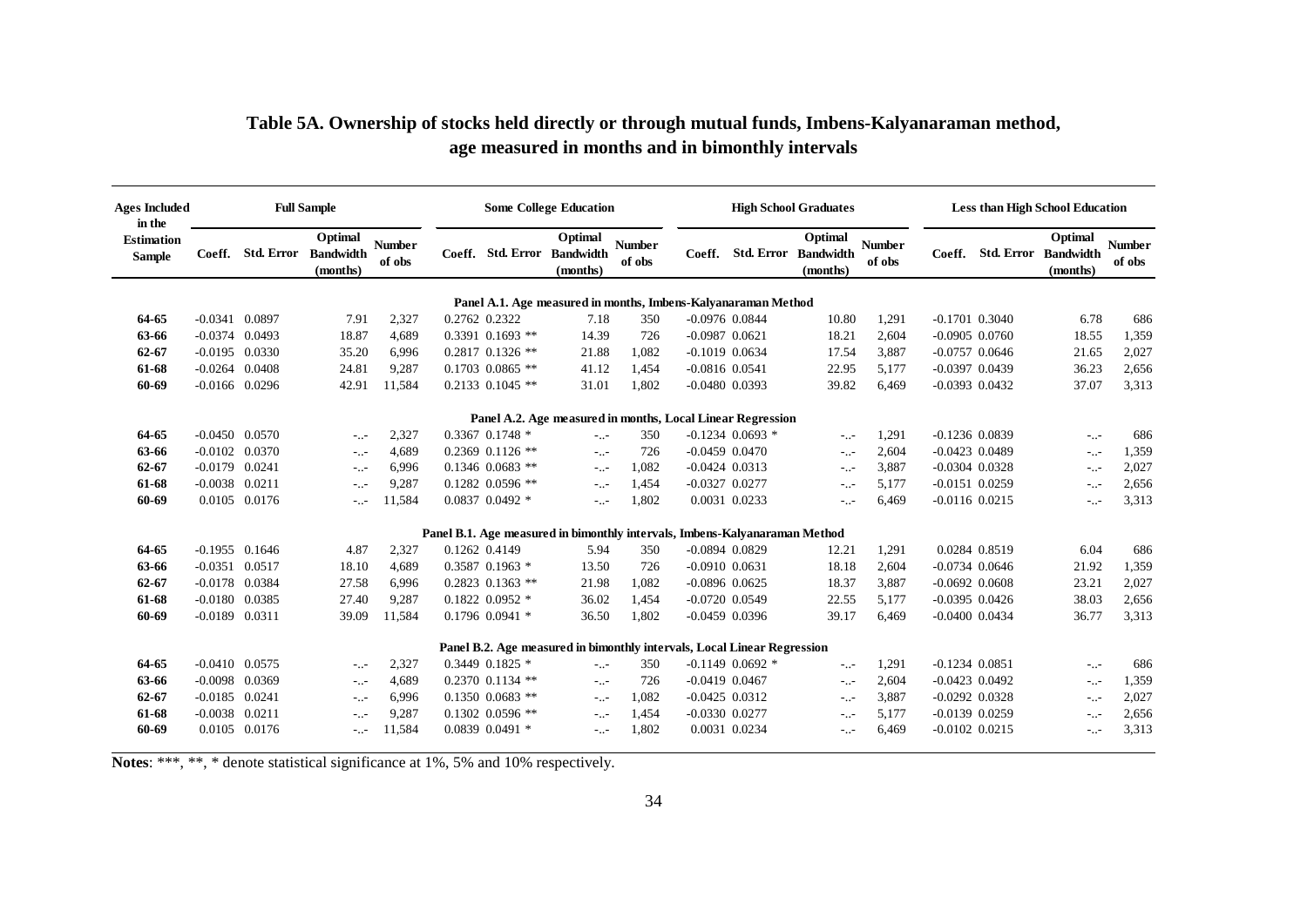| <b>Ages Included</b>               | <b>Full Sample</b><br>in the |               |                                         | <b>Some College Education</b> |               |                      |                                                                            |                         | <b>High School Graduates</b> |                                             |                         |                    | <b>Less than High School Education</b> |                                         |                         |  |  |
|------------------------------------|------------------------------|---------------|-----------------------------------------|-------------------------------|---------------|----------------------|----------------------------------------------------------------------------|-------------------------|------------------------------|---------------------------------------------|-------------------------|--------------------|----------------------------------------|-----------------------------------------|-------------------------|--|--|
| <b>Estimation</b><br><b>Sample</b> | Coeff.                       | Std. Error    | Optimal<br><b>Bandwidth</b><br>(months) | <b>Number</b><br>of obs       |               | Coeff. Std. Error    | Optimal<br><b>Bandwidth</b><br>(months)                                    | <b>Number</b><br>of obs | Coeff.                       | Optimal<br>Std. Error Bandwidth<br>(months) | <b>Number</b><br>of obs | Coeff.             | <b>Std. Error</b>                      | Optimal<br><b>Bandwidth</b><br>(months) | <b>Number</b><br>of obs |  |  |
|                                    |                              |               |                                         |                               |               |                      | Panel A.1. Age measured in months, Imbens-Kalyanaraman Method              |                         |                              |                                             |                         |                    |                                        |                                         |                         |  |  |
| 64-65                              | $-0.0104$ 0.0924             |               | 9.43                                    | 2,327                         | 0.3477 0.2625 |                      | 6.70                                                                       | 350                     | $-0.0952$ $0.1109$           | 9.06                                        | 1,291                   |                    | 0.2112 0.4174                          | 5.88                                    | 686                     |  |  |
| 63-66                              | $-0.0373$ 0.0598             |               | 17.69                                   | 4,689                         |               | $0.2939$ $0.1458$ ** | 19.19                                                                      | 726                     | $-0.0925$ 0.0713             | 19.20                                       | 2,604                   | $-0.0391$ $0.0781$ |                                        | 21.93                                   | 1,359                   |  |  |
| $62 - 67$                          | $-0.0214$ $0.0418$           |               | 30.43                                   | 6,996                         |               | $0.2985$ $0.1473$ ** | 18.89                                                                      | 1,082                   | $-0.0933$ $0.0718$           | 19.01                                       | 3,887                   | $-0.0828$ $0.1000$ |                                        | 16.82                                   | 2,027                   |  |  |
| 61-68                              | $-0.0209$ $0.0411$           |               | 31.33                                   | 9,287                         |               | $0.1487$ $0.0819$ *  | 44.56                                                                      | 1,454                   | $-0.0655$ 0.0566             | 27.80                                       | 5,177                   | $-0.0072$ 0.0575   |                                        | 33.74                                   | 2,656                   |  |  |
| 60-69                              | $-0.0164$ $0.0364$           |               | 38.69                                   | 11,584                        |               | $0.1603$ $0.0925$ *  | 37.43                                                                      | 1,802                   | $-0.0555$ $0.0529$           | 31.34                                       | 6,469                   | $-0.0023$ 0.0486   |                                        | 44.12                                   | 3,313                   |  |  |
|                                    |                              |               |                                         |                               |               |                      | Panel A.2. Age measured in months, Local Linear Regression                 |                         |                              |                                             |                         |                    |                                        |                                         |                         |  |  |
| 64-65                              | $-0.0257$ 0.0666             |               | $-1.7 -$                                | 2,327                         |               | $0.3831$ $0.1796$ ** | $\sim 1.1$                                                                 | 350                     | $-0.0998$ $0.0822$           | $-1.7 -$                                    | 1,291                   | $-0.1278$ 0.1034   |                                        | $-1.7 -$                                | 686                     |  |  |
| 63-66                              | $-0.0115$ 0.0429             |               | $-1.1 -$                                | 4,689                         |               | $0.2208$ $0.1117$ ** | $\sim 100$                                                                 | 726                     | $-0.0507$ $0.0552$           | $\sim 10^{-1}$                              | 2,604                   |                    | 0.0012 0.0619                          | $\sim 10^{-1}$                          | 1,359                   |  |  |
| $62 - 67$                          | $-0.0035$ 0.0276             |               | $-1.1 -$                                | 6,996                         |               | $0.1264$ $0.0655$ *  | $\sim 1.1$                                                                 | 1,082                   | $-0.0179$ 0.0365             | $-1.1 -$                                    | 3,887                   | $-0.0062$ $0.0400$ |                                        | $-1.1 -$                                | 2,027                   |  |  |
| 61-68                              |                              | 0.0097 0.0238 | $-1.7 -$                                | 9,287                         |               | $0.1376$ $0.0573$ ** | $-1.7 -$                                                                   | 1,454                   | $-0.0255$ $0.0319$           | $-1.7 -$                                    | 5,177                   |                    | 0.0237 0.0326                          | $-1.1 -$                                | 2,656                   |  |  |
| 60-69                              |                              | 0.0229 0.0199 | $-1.7 -$                                | 11,584                        |               | $0.1018$ $0.0480$ ** | $-1.7 -$                                                                   | 1,802                   | 0.0088 0.0268                | $-1.7 -$                                    | 6,469                   |                    | 0.0202 0.0263                          | $-1.7 -$                                | 3,313                   |  |  |
|                                    |                              |               |                                         |                               |               |                      | Panel B.1. Age measured in bimonthly intervals, Imbens-Kalyanaraman Method |                         |                              |                                             |                         |                    |                                        |                                         |                         |  |  |
| 64-65                              | $-0.1198$ 0.1878             |               | 5.08                                    | 2,327                         |               | 0.1842 0.2086        | 3.93                                                                       | 350                     | $-0.0765$ 0.1137             | 9.82                                        | 1,291                   |                    | 0.0010 0.2354                          | 9.52                                    | 686                     |  |  |
| 63-66                              | $-0.0308$ $0.0564$           |               | 19.70                                   | 4,689                         |               | $0.2496$ $0.1209$ ** | 28.66                                                                      | 726                     | $-0.0844$ $0.0813$           | 15.78                                       | 2,604                   | $-0.0451$ $0.0823$ |                                        | 20.86                                   | 1,359                   |  |  |
| $62 - 67$                          | $-0.0231$                    | 0.0503        | 22.93                                   | 6,996                         |               | $0.2838$ $0.1409$ ** | 21.48                                                                      | 1,082                   | $-0.0813$ $0.0711$           | 19.37                                       | 3,887                   | $-0.0339$ $0.0766$ |                                        | 22.49                                   | 2,027                   |  |  |
| 61-68                              | $-0.0181$                    | 0.0423        | 30.02                                   | 9,287                         |               | $0.1589$ $0.0924$ *  | 37.85                                                                      | 1,454                   | $-0.0576$ $0.0566$           | 27.72                                       | 5,177                   | $-0.0078$ 0.0564   |                                        | 34.83                                   | 2,656                   |  |  |
| 60-69                              | $-0.0151$                    | 0.0354        | 40.59                                   | 11,584                        |               | $0.1609$ $0.0935$ *  | 37.14                                                                      | 1,802                   | $-0.0390$ $0.0461$           | 39.97                                       | 6,469                   |                    | 0.0076 0.0422                          | 53.57                                   | 3,313                   |  |  |
|                                    |                              |               |                                         |                               |               |                      | Panel B.2. Age measured in bimonthly intervals, Local Linear Regression    |                         |                              |                                             |                         |                    |                                        |                                         |                         |  |  |
| 64-65                              | $-0.0172$ 0.0672             |               | $-1.1 -$                                | 2,327                         |               | $0.4113$ $0.1893$ ** | $-1.7$                                                                     | 350                     | $-0.0906$ $0.0818$           | $\sim 10^{-1}$                              | 1,291                   | $-0.1263$ 0.1036   |                                        | $-1.1 -$                                | 686                     |  |  |
| 63-66                              | $-0.0109$                    | 0.0428        | $-1.7 -$                                | 4,689                         |               | $0.2243$ $0.1128$ ** | $-1.7 -$                                                                   | 726                     | $-0.0465$ 0.0549             | $-1.7 -$                                    | 2,604                   |                    | 0.0004 0.0618                          | $-1.1 -$                                | 1,359                   |  |  |
| $62 - 67$                          | $-0.0040$ $0.0276$           |               | $-1.7 -$                                | 6,996                         |               | $0.1269$ $0.0655$ *  | $\sim 1.1$                                                                 | 1,082                   | $-0.0177$ 0.0365             | $-1.7 -$                                    | 3,887                   | $-0.0047$ 0.0399   |                                        | $\sim 10^{-1}$                          | 2,027                   |  |  |
| 61-68                              | 0.0097                       | 0.0239        | $-1.7 -$                                | 9,287                         |               | $0.1385$ $0.0573$ ** | $-1.7 -$                                                                   | 1,454                   | $-0.0257$ $0.0319$           | $-1.7 -$                                    | 5,177                   |                    | 0.0253 0.0325                          | $-1.1 -$                                | 2,656                   |  |  |
| 60-69                              |                              | 0.0227 0.0199 | $-1.7 -$                                | 11,584                        |               | $0.1009$ $0.0480$ ** | $-1.7 -$                                                                   | 1,802                   | 0.0087 0.0268                | $-1.7 -$                                    | 6,469                   |                    | 0.0216 0.0262                          | $-0.1 -$                                | 3,313                   |  |  |

### **Table 5B. Ownership of stocks held in any form, Imbens-Kalyanaraman method, age measured in months and in bimonthly intervals**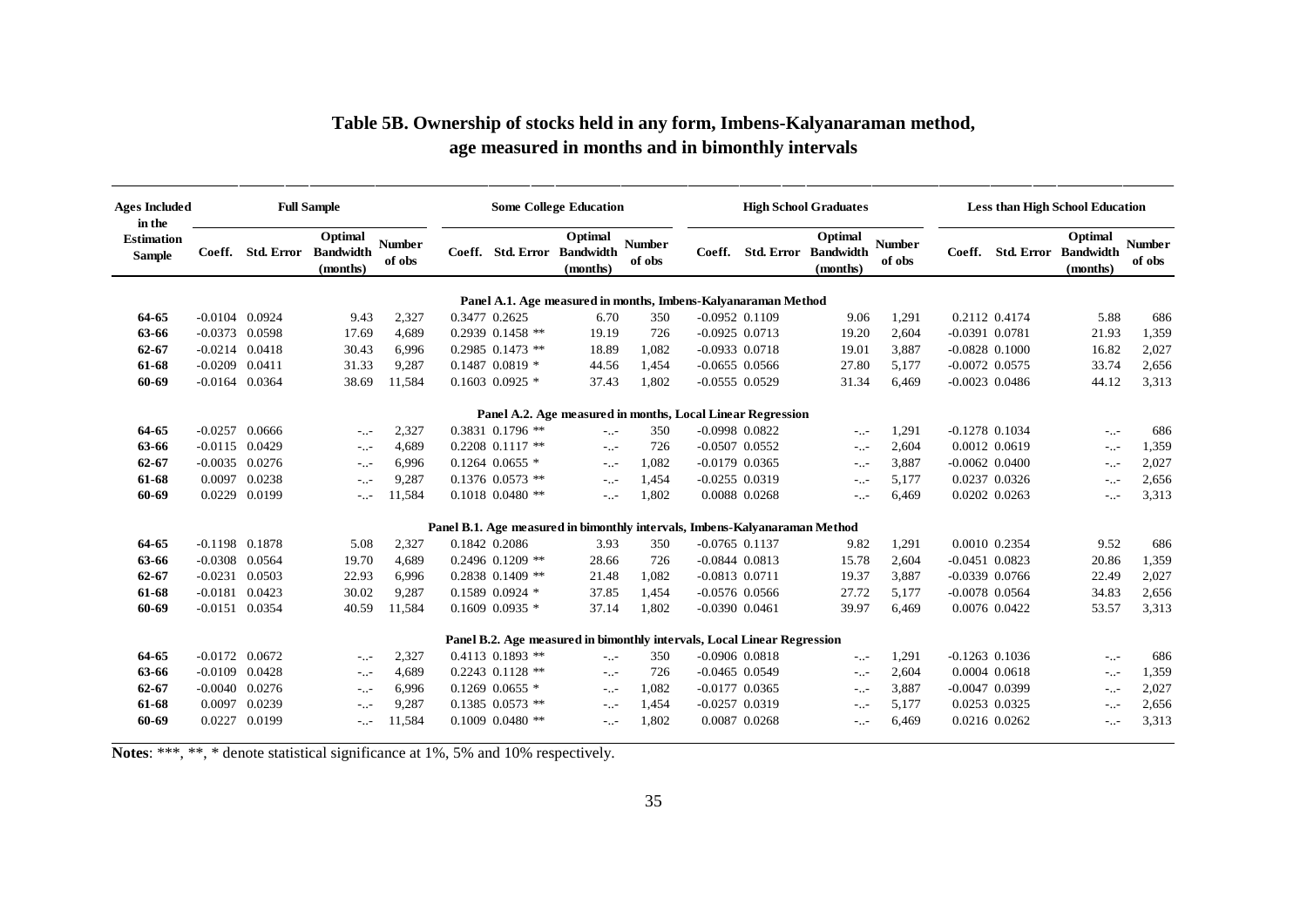| <b>Ages Included</b>                         |                    |               | <b>Full Sample</b>                                 |                         |                             | <b>Some College Education</b>                          |                         |                    |                      | <b>High School Graduates</b>                       |                         |                    |                             | <b>Less than High School Education</b> |                         |
|----------------------------------------------|--------------------|---------------|----------------------------------------------------|-------------------------|-----------------------------|--------------------------------------------------------|-------------------------|--------------------|----------------------|----------------------------------------------------|-------------------------|--------------------|-----------------------------|----------------------------------------|-------------------------|
| in the<br><b>Estimation</b><br><b>Sample</b> | Coeff.             |               | Optimal<br><b>Std. Error</b> Bandwidth<br>(months) | <b>Number</b><br>of obs | Coeff. Std. Error Bandwidth | Optimal<br>(months)                                    | <b>Number</b><br>of obs | Coeff.             |                      | Optimal<br><b>Std. Error Bandwidth</b><br>(months) | <b>Number</b><br>of obs | Coeff.             | <b>Std. Error Bandwidth</b> | Optimal<br>(months)                    | <b>Number</b><br>of obs |
|                                              |                    |               |                                                    |                         |                             | Panel A. Stocks Held Directly and through Mutual Funds |                         |                    |                      |                                                    |                         |                    |                             |                                        |                         |
|                                              |                    |               |                                                    |                         |                             | A.1. Imbens-Kalvanaraman Method                        |                         |                    |                      |                                                    |                         |                    |                             |                                        |                         |
| 64-65                                        | $-0.0502$ $0.0614$ |               | 14.29                                              | 2,327                   | 0.2680 0.1885               | 30.15                                                  | 350                     | $-0.1636$ $0.1164$ |                      | 8.13                                               | 1,291                   | $-0.0920$ $0.2592$ |                             | 9.06                                   | 686                     |
| 63-66                                        | $-0.0471$ 0.0509   |               | 17.89                                              | 4,689                   | 0.2919 0.1852               | 13.96                                                  | 726                     |                    | $-0.1147$ 0.0651 $*$ | 16.92                                              | 2,604                   | $-0.0698$ $0.0527$ |                             | 25.40                                  | 1,359                   |
| $62 - 67$                                    | $-0.0470$ $0.0510$ |               | 17.82                                              | 6,996                   | $0.2487$ $0.1362$ *         | 20.72                                                  | 1,082                   | $-0.0959$ 0.0866   |                      | 11.79                                              | 3,887                   | $-0.0391$ $0.0378$ |                             | 52.26                                  | 2,027                   |
| 61-68                                        | $-0.0213$ 0.0357   |               | 29.28                                              | 9,287                   | $0.2425$ 0.1154 **          | 26.61                                                  | 1,454                   | $-0.0902$ $0.0587$ |                      | 19.88                                              | 5,177                   | $-0.0422$ $0.0383$ |                             | 41.21                                  | 2,656                   |
| 60-69                                        | $-0.0174$ 0.0282   |               | 43.87                                              | 11,584                  | $0.1844$ $0.0919$ **        | 36.31                                                  | 1,802                   | $-0.0436$ 0.0398   |                      | 37.53                                              | 6,469                   | $-0.0471$ $0.0422$ |                             | 35.34                                  | 3,313                   |
|                                              |                    |               |                                                    |                         |                             | <b>A.2. Local Linear Regression</b>                    |                         |                    |                      |                                                    |                         |                    |                             |                                        |                         |
| 64-65                                        | $-0.0597$ 0.0569   |               | $-1.7 -$                                           | 2,327                   | 0.3336 0.1933 *             | - 11                                                   | 350                     |                    | $-0.1395$ 0.0706 **  | $-1.7 -$                                           | 1,291                   | $-0.1228$ 0.0795   |                             | $-1.7 -$                               | 686                     |
| 63-66                                        | $-0.0133$ 0.0359   |               | $-1.7 -$                                           | 4,689                   | $0.2186$ $0.1120$ *         | --                                                     | 726                     | $-0.0381$ $0.0462$ |                      | $-1.7 -$                                           | 2,604                   | $-0.0497$ $0.0465$ |                             | $-1.1$                                 | 1,359                   |
| 62-67                                        | $-0.0234$ 0.0237   |               | $-1.7 -$                                           | 6,996                   | $0.1336$ $0.0690$ *         | $-1.7 -$                                               | 1.082                   | $-0.0420$ $0.0311$ |                      | $-1.7 -$                                           | 3,887                   | $-0.0364$ $0.0322$ |                             | $-1.7 -$                               | 2,027                   |
| 61-68                                        | $-0.0060$ $0.0207$ |               | $-1.7 -$                                           | 9,287                   | $0.1389$ $0.0598$ **        | $-1.7 -$                                               | 1,454                   | $-0.0279$ $0.0275$ |                      | $-1.7 -$                                           | 5,177                   | $-0.0207$ $0.0251$ |                             | $-1.7 -$                               | 2,656                   |
| 60-69                                        |                    | 0.0106 0.0174 | $-1.7 -$                                           | 11,584                  | $0.0934$ $0.0493$ *         | $\sim$                                                 | 1,802                   | 0.0082 0.0232      |                      | $-1.7 -$                                           | 6,469                   | $-0.0160$ $0.0210$ |                             | $\sim 10^{-1}$                         | 3,313                   |
|                                              |                    |               |                                                    |                         |                             | Panel B. Stocks Held in any Form                       |                         |                    |                      |                                                    |                         |                    |                             |                                        |                         |
|                                              |                    |               |                                                    |                         |                             | <b>B.1. Imbens-Kalvanaraman Method</b>                 |                         |                    |                      |                                                    |                         |                    |                             |                                        |                         |
| 64-65                                        | $-0.0077$ 0.0778   |               | 12.52                                              | 2,327                   | $0.4212$ $0.2269$ *         | 11.44                                                  | 350                     | $-0.1023$ 0.0828   |                      | 22.44                                              | 1,291                   |                    | 0.1712 0.3710               | 7.23                                   | 686                     |
| 63-66                                        | $-0.0255$ 0.0545   |               | 19.25                                              | 4,689                   | $0.3256$ $0.1370$ **        | 20.71                                                  | 726                     | $-0.0872$ 0.0700   |                      | 19.21                                              | 2,604                   | $-0.0854$ $0.0902$ |                             | 17.13                                  | 1,359                   |
| $62 - 67$                                    | $-0.0278$ 0.0563   |               | 18.52                                              | 6,996                   | $0.4379$ $0.1913$ **        | 13.51                                                  | 1,082                   | $-0.1038$ 0.0772   |                      | 16.45                                              | 3,887                   | $-0.0445$ 0.0687   |                             | 23.64                                  | 2,027                   |
| 61-68                                        | $-0.0191$ 0.0388   |               | 32.01                                              | 9,287                   | $0.3246$ $0.1254$ **        | 23.66                                                  | 1.454                   | $-0.0589$ 0.0554   |                      | 27.49                                              | 5,177                   | $-0.0229$ $0.0525$ |                             | 36.04                                  | 2,656                   |
| 60-69                                        | $-0.0158$ 0.0331   |               | 42.26                                              | 11,584                  | $0.1914$ $0.0896$ **        | 37.59                                                  | 1,802                   | $-0.0327$ $0.0420$ |                      | 45.18                                              | 6,469                   | $-0.0212$ $0.0489$ |                             | 40.33                                  | 3,313                   |
|                                              |                    |               |                                                    |                         |                             | <b>B.2. Local Linear Regression</b>                    |                         |                    |                      |                                                    |                         |                    |                             |                                        |                         |
| 64-65                                        | $-0.0244$ $0.0657$ |               | $-1.7 -$                                           | 2,327                   | 0.4580 0.1991 **            | $-1.1 -$                                               | 350                     | $-0.1018$ $0.0829$ |                      | --                                                 | 1,291                   | $-0.1283$ 0.0980   |                             | $-1.7 -$                               | 686                     |
| 63-66                                        | $-0.0168$ $0.0410$ |               | $-1.7 -$                                           | 4,689                   | $0.2402$ $0.1111$ **        | $-1.1 -$                                               | 726                     | $-0.0454$ $0.0538$ |                      | $-1.7 -$                                           | 2,604                   | $-0.0159$ $0.0588$ |                             | $-1.7 -$                               | 1,359                   |
| $62 - 67$                                    | $-0.0119$ $0.0269$ |               | $-0.07$                                            | 6,996                   | $0.1364$ $0.0657$ **        | $-1.7 -$                                               | 1,082                   | $-0.0219$ $0.0362$ |                      | $-1.7 -$                                           | 3,887                   | $-0.0186$ $0.0391$ |                             | $-1.7 -$                               | 2,027                   |
| 61-68                                        | 0.0037 0.0231      |               | $-1.7 -$                                           | 9,287                   | $0.1540$ $0.0566$ ***       | $-1.7 -$                                               | 1,454                   | $-0.0248$ 0.0313   |                      | --                                                 | 5,177                   |                    | 0.0114 0.0312               | $-1.7 -$                               | 2,656                   |
| 60-69                                        | 0.0216 0.0194      |               | $-1.7 -$                                           | 11,584                  | $0.1195$ 0.0474 **          | $-1.7 -$                                               | 1,802                   | 0.0109 0.0263      |                      | $-1.7 -$                                           | 6,469                   |                    | 0.0110 0.0255               | $-1.7 -$                               | 3,313                   |

### **Table 6. Results using Additional Covariates**